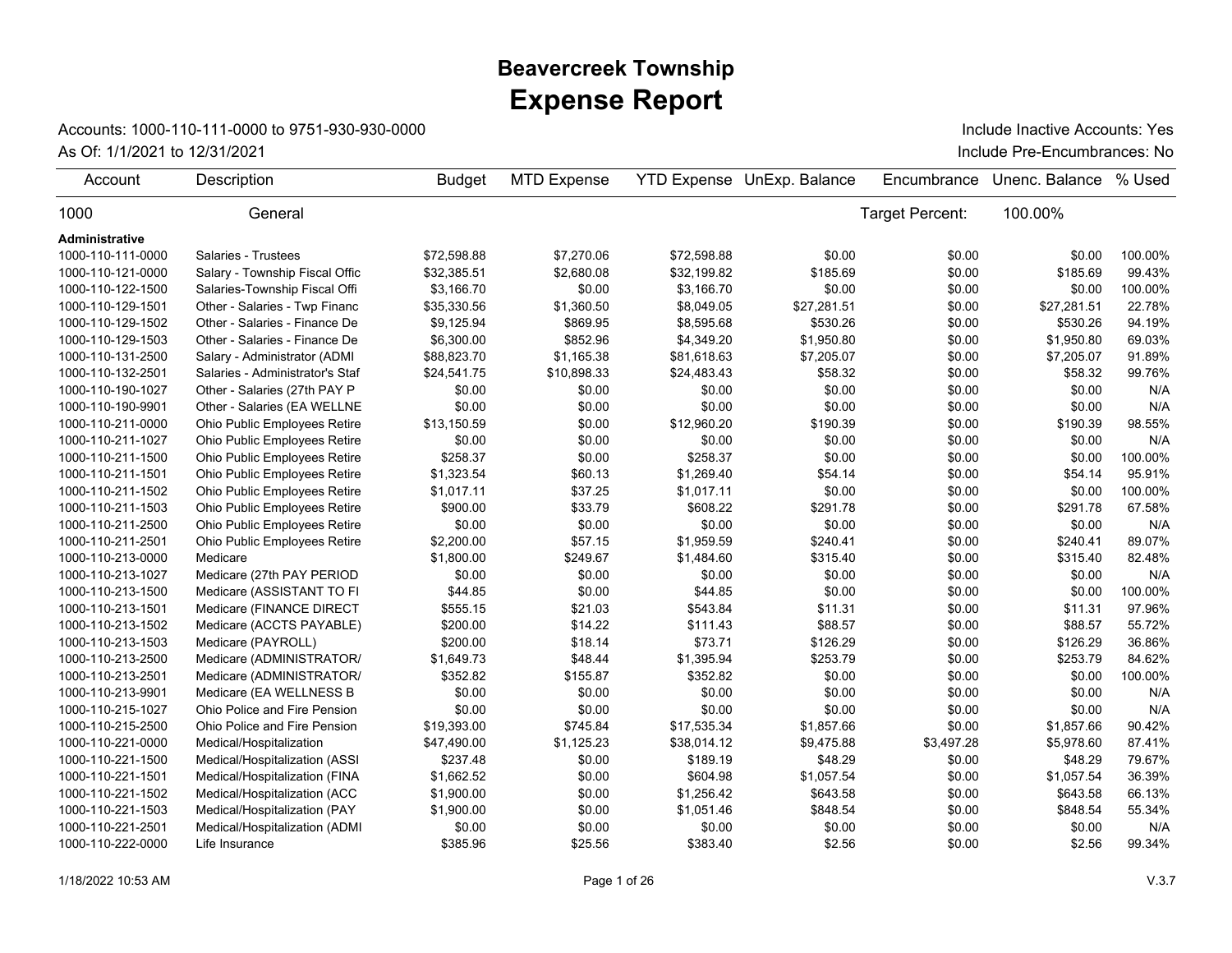| <b>Expense Report</b>                  |                                                         |                          |                    |                        |                        |                  |                    |                 |  |
|----------------------------------------|---------------------------------------------------------|--------------------------|--------------------|------------------------|------------------------|------------------|--------------------|-----------------|--|
| As Of: 1/1/2021 to 12/31/2021          |                                                         |                          |                    |                        |                        |                  |                    |                 |  |
| Account                                | Description                                             | <b>Budget</b>            | <b>MTD Expense</b> | <b>YTD Expense</b>     | UnExp. Balance         | Encumbrance      | Unenc. Balance     | % Used          |  |
| 1000-110-222-1500                      | Life Insurance (ASSISTANT T                             | \$4.74                   | \$0.00             | \$4.74                 | \$0.00                 | \$0.00           | \$0.00             | 100.00%         |  |
| 1000-110-222-1501                      | Life Insurance (FINANCE DIR                             | \$10.26                  | \$0.98             | \$8.82                 | \$1.44                 | \$0.00           | \$1.44             | 85.96%          |  |
| 1000-110-222-1502                      | Life Insurance (ACCTS PAYA                              | \$19.04                  | \$0.98             | \$19.04                | \$0.00                 | \$0.00           | \$0.00             | 100.00%         |  |
| 1000-110-222-1503                      | Life Insurance (PAYROLL)                                | \$15.00                  | \$0.98             | \$8.82                 | \$6.18                 | \$0.00           | \$6.18             | 58.80%          |  |
| 1000-110-222-2500                      | Life Insurance (ADMINISTRA                              | \$133.00                 | \$7.00             | \$133.00               | \$0.00                 | \$0.00           | \$0.00             | 100.00%         |  |
| 1000-110-222-2501                      | Life Insurance (ADMINISTRA                              | \$50.00                  | \$3.50             | \$35.00                | \$15.00                | \$0.00           | \$15.00            | 70.00%          |  |
| 1000-110-223-0000                      | Dental Insurance                                        | \$2,800.00               | \$0.00             | \$1,775.98             | \$1,024.02             | \$0.00           | \$1,024.02         | 63.43%          |  |
| 1000-110-223-1500                      | Dental Insurance (ASSISTAN                              | \$11.04                  | \$0.00             | \$8.62                 | \$2.42                 | \$0.00           | \$2.42             | 78.08%          |  |
| 1000-110-223-1501                      | Dental Insurance (FINANCE                               | \$101.96                 | \$0.00             | \$2.70                 | \$99.26                | \$0.00           | \$99.26            | 2.65%           |  |
| 1000-110-223-1502                      | Dental Insurance (ACCTS PA                              | \$113.00                 | \$0.00             | \$60.27                | \$52.73                | \$0.00           | \$52.73            | 53.34%          |  |
| 1000-110-223-1503                      | Dental Insurance (PAYROLL)                              | \$113.00                 | \$0.00             | \$67.48                | \$45.52                | \$0.00           | \$45.52            | 59.72%          |  |
| 1000-110-223-2500                      | Dental Insurance                                        | \$0.00                   | \$0.00             | \$0.00                 | \$0.00                 | \$0.00           | \$0.00             | N/A             |  |
| 1000-110-223-2501                      | Dental Insurance (ADMINIST                              | \$0.00                   | \$0.00             | \$0.00                 | \$0.00                 | \$0.00           | \$0.00             | N/A             |  |
| 1000-110-230-0000                      | <b>Workers' Compensation</b>                            | \$8,000.00               | \$0.00             | \$2,087.74             | \$5,912.26             | \$5,398.50       | \$513.76           | 93.58%          |  |
| 1000-110-230-1503                      | Workers' Compensation (FIN                              | \$1,000.00               | \$0.00             | \$835.10               | \$164.90               | \$0.00           | \$164.90           | 83.51%          |  |
| 1000-110-240-1500                      | Unemployment Compensatio                                | \$8,531.88               | \$0.00             | \$1,377.25             | \$7,154.63             | \$0.00           | \$7,154.63         | 16.14%          |  |
| 1000-110-240-1501                      | Unemployment Compensatio                                | \$0.00                   | \$0.00             | \$0.00                 | \$0.00                 | \$0.00           | \$0.00             | N/A             |  |
| 1000-110-240-1502                      | Unemployment Compensatio                                | \$0.00                   | \$0.00             | \$0.00                 | \$0.00                 | \$0.00           | \$0.00             | N/A             |  |
| 1000-110-251-2500                      | Uniform, Tool and Equipment                             | \$20,776.92              | \$2,330.76         | \$20,584.53            | \$192.39               | \$0.00           | \$192.39           | 99.07%          |  |
| 1000-110-290-1016                      | Other - Employee Fringe Ben                             | \$53,000.00              | \$6,394.95         | \$51,393.67            | \$1,606.33             | \$636.00         | \$970.33           | 98.17%          |  |
| 1000-110-311-0000                      | Accounting and Legal Fees                               | \$78,000.00              | \$1,357.00         | \$69,539.00            | \$8,461.00             | \$0.00           | \$8,461.00         | 89.15%          |  |
| 1000-110-311-1500                      | Accounting and Legal Fees (F                            | \$0.00                   | \$0.00             | \$0.00                 | \$0.00                 | \$0.00           | \$0.00             | N/A             |  |
| 1000-110-311-1503                      | Accounting and Legal Fees (F                            | \$5,000.00               | \$0.00             | \$0.00                 | \$5,000.00             | \$0.00           | \$5,000.00         | 0.00%           |  |
| 1000-110-312-0000                      | <b>Auditing Services</b>                                | \$14,000.00              | \$0.00             | \$0.00                 | \$14,000.00            | \$0.00           | \$14,000.00        | 0.00%           |  |
| 1000-110-313-0000                      | <b>Uniform Accounting Network</b>                       | \$4,200.00               | \$0.00             | \$1,074.00             | \$3,126.00             | \$0.00           | \$3,126.00         | 25.57%          |  |
| 1000-110-314-0000                      | <b>Tax Collection Fees</b>                              | \$35,870.00              | \$0.00             | \$9,198.91             | \$26,671.09            | \$0.00           | \$26,671.09        | 25.65%          |  |
| 1000-110-315-0000                      | <b>Election Expenses</b>                                | \$12,916.62              | \$0.00             | \$12,916.62            | \$0.00                 | \$0.00           | \$0.00             | 100.00%         |  |
| 1000-110-316-0000                      | <b>Engineering Services</b>                             | \$200,912.50             | \$48,000.00        | \$132,581.02           | \$68,331.48            | \$3,099.48       | \$65,232.00        | 67.53%          |  |
| 1000-110-319-2500                      | Other - Professional and Tech                           | \$4,000.00               | \$0.00             | \$0.00                 | \$4,000.00             | \$0.00           | \$4,000.00         | $0.00\%$        |  |
| 1000-110-321-0000                      | <b>Rents and Leases</b>                                 | \$316.79                 | \$45.68            | \$224.32               | \$92.47                | \$6.47           | \$86.00            | 72.85%          |  |
| 1000-110-321-1500                      | Rents and Leases (FISCAL O                              | \$0.00                   | \$0.00             | \$0.00                 | \$0.00                 | \$0.00           | \$0.00             | N/A             |  |
| 1000-110-321-1503                      | Rents and Leases (FINANCE                               | \$1,534.61               | \$0.00             | \$241.18               | \$1,293.43             | \$93.43          | \$1,200.00         | 21.80%          |  |
| 1000-110-322-0000                      | Garbage and Trash Removal                               | \$4,565.57               | \$370.89           | \$4,563.86             | \$1.71                 | \$1.71           | \$0.00             | 100.00%         |  |
| 1000-110-323-1009                      | Repairs and Maintenance (RE                             | \$3,000.00               | \$56.39            | \$2,493.16             | \$506.84               | \$0.00           | \$506.84           | 83.11%          |  |
| 1000-110-330-0000                      | <b>Travel and Meeting Expense</b>                       | \$2,477.00               | \$0.00             | \$39.94                | \$2,437.06             | \$0.00           | \$2,437.06         | 1.61%           |  |
| 1000-110-330-1500                      | Travel and Meeting Expense (                            | \$0.00                   | \$0.00             | \$0.00                 | \$0.00                 | \$0.00           | \$0.00             | N/A             |  |
| 1000-110-330-1503                      | Travel and Meeting Expense (                            | \$5,450.95               | \$403.36           | \$4,991.21             | \$459.74               | \$0.00           | \$459.74           | 91.57%          |  |
| 1000-110-330-2500                      | Travel and Meeting Expense (                            | \$5,000.00               | \$399.00           | \$399.00               | \$4,601.00             | \$0.00           | \$4,601.00         | 7.98%           |  |
| 1000-110-341-0000                      | Telephone                                               | \$5,000.00               | \$0.00             | \$0.00                 | \$5,000.00             | \$0.00           | \$5,000.00         | 0.00%           |  |
| 1000-110-341-2500                      | Telephone (ADMINISTRATO                                 | \$2,020.00               | \$0.00             | \$0.00                 | \$2,020.00             | \$0.00           | \$2,020.00         | $0.00\%$        |  |
| 1000-110-342-0000                      | Postage                                                 | \$1,500.00               | \$0.00             |                        | \$0.00                 | \$0.00           | \$0.00             | 100.00%         |  |
| 1000-110-343-0000                      | Postage Machine Rental                                  | \$1,300.00               | \$0.00             | \$1,500.00<br>\$854.10 | \$445.90               | \$445.90         | \$0.00             | 100.00%         |  |
|                                        |                                                         |                          |                    |                        |                        |                  |                    | 98.70%          |  |
| 1000-110-344-0000<br>1000-110-345-1005 | Printing                                                | \$3,450.00<br>\$9,500.00 | \$477.21           | \$3,238.50             | \$211.50<br>\$1,249.44 | \$166.67         | \$44.83<br>\$0.00  | 100.00%         |  |
| 1000-110-345-1500                      | Advertising (TOWNSHIP LEG                               |                          | \$0.00             | \$8,250.56             |                        | \$1,249.44       |                    |                 |  |
| 1000-110-345-1503                      | Advertising (FISCAL OFFICE<br>Advertising (FINANCE DEPA | \$0.00<br>\$860.00       | \$0.00<br>\$0.00   | \$0.00<br>\$0.00       | \$0.00<br>\$860.00     | \$0.00<br>\$0.00 | \$0.00<br>\$860.00 | N/A<br>$0.00\%$ |  |
|                                        |                                                         |                          |                    |                        |                        |                  |                    |                 |  |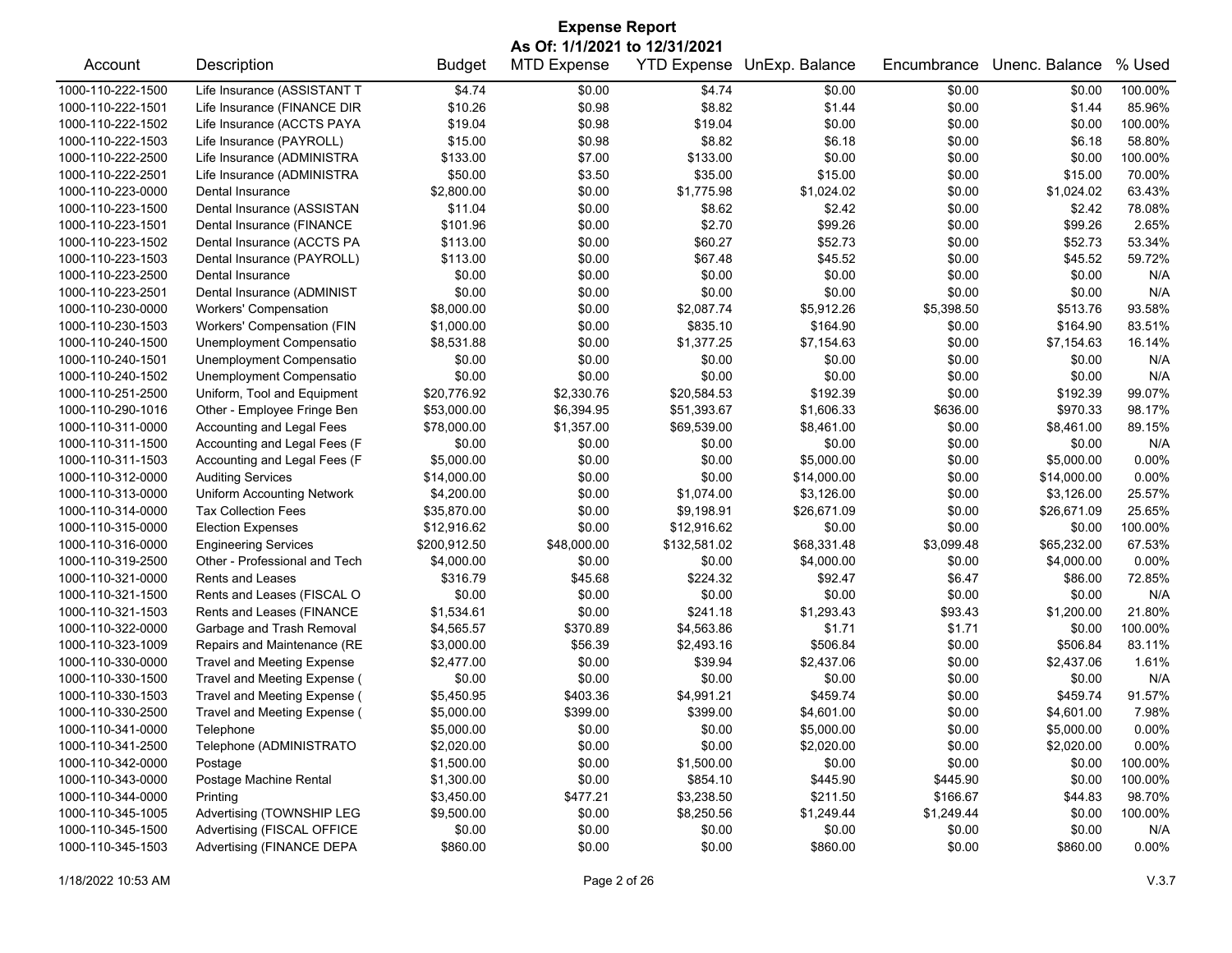| <b>Expense Report</b>                   |                                                       |                             |                           |                    |                    |             |                          |                  |  |
|-----------------------------------------|-------------------------------------------------------|-----------------------------|---------------------------|--------------------|--------------------|-------------|--------------------------|------------------|--|
| As Of: 1/1/2021 to 12/31/2021           |                                                       |                             |                           |                    |                    |             |                          |                  |  |
| Account                                 | Description                                           | <b>Budget</b>               | <b>MTD Expense</b>        | <b>YTD Expense</b> | UnExp. Balance     | Encumbrance | Unenc. Balance           | % Used           |  |
| 1000-110-351-0000                       | Electricity                                           | \$5,325.55                  | \$351.73                  | \$4,689.22         | \$636.33           | \$413.99    | \$222.34                 | 95.83%           |  |
| 1000-110-351-1006                       | <b>Electricity (LIGHTING TUNNE</b>                    | \$0.00                      | \$0.00                    | \$0.00             | \$0.00             | \$0.00      | \$0.00                   | N/A              |  |
| 1000-110-360-0000                       | <b>Contracted Services</b>                            | \$82,946.97                 | \$2,775.77                | \$68,410.08        | \$14,536.89        | \$11,560.08 | \$2,976.81               | 96.41%           |  |
| 1000-110-360-1500                       | <b>Contracted Services (FISCAL</b>                    | \$0.00                      | \$0.00                    | \$0.00             | \$0.00             | \$0.00      | \$0.00                   | N/A              |  |
| 1000-110-360-1503                       | <b>Contracted Services (FINANC</b>                    | \$16,641.62                 | \$1,197.34                | \$16,087.83        | \$553.79           | \$527.37    | \$26.42                  | 99.84%           |  |
| 1000-110-370-1007                       | Payment to Another Political                          | \$1,200.00                  | \$0.00                    | \$0.00             | \$1,200.00         | \$0.00      | \$1,200.00               | 0.00%            |  |
| 1000-110-370-1008                       | Payment to Another Political                          | \$12,000.00                 | \$0.00                    | \$11,524.00        | \$476.00           | \$0.00      | \$476.00                 | 96.03%           |  |
| 1000-110-370-1009                       | Payment to Another Political                          | \$3,000.00                  | \$0.00                    | \$2,171.25         | \$828.75           | \$0.00      | \$828.75                 | 72.38%           |  |
| 1000-110-389-0000                       | Other - Insurance and Bondin                          | \$31,136.97                 | \$0.00                    | \$31,136.97        | \$0.00             | \$0.00      | \$0.00                   | 100.00%          |  |
| 1000-110-410-0000                       | <b>Office Supplies</b>                                | \$2,718.75                  | \$120.35                  | \$2,395.53         | \$323.22           | \$20.00     | \$303.22                 | 88.85%           |  |
| 1000-110-410-1500                       | Office Supplies (FISCAL OFFI                          | \$0.00                      | \$0.00                    | \$0.00             | \$0.00             | \$0.00      | \$0.00                   | N/A              |  |
| 1000-110-410-1503                       | Office Supplies (FINANCE DE                           | \$4,375.14                  | \$934.64                  | \$3,809.55         | \$565.59           | \$0.00      | \$565.59                 | 87.07%           |  |
| 1000-110-420-1010                       | <b>Operating Supplies (JANITOR</b>                    | \$644.00                    | \$158.47                  | \$430.28           | \$213.72           | \$29.09     | \$184.63                 | 71.33%           |  |
| 1000-110-420-6002                       | Operating Supplies (FUEL)                             | \$1,600.00                  | \$58.68                   | \$1,462.47         | \$137.53           | \$0.00      | \$137.53                 | 91.40%           |  |
| 1000-110-519-0000                       | Other - Dues and Fees                                 | \$6,899.00                  | \$511.00                  | \$5,362.82         | \$1,536.18         | \$0.00      | \$1,536.18               | 77.73%           |  |
| 1000-110-519-1500                       | Other - Dues and Fees (FISC                           | \$0.00                      | \$0.00                    | \$0.00             | \$0.00             | \$0.00      | \$0.00                   | N/A              |  |
| 1000-110-519-1503                       | Other - Dues and Fees (FINA                           | \$1,101.00                  | \$0.00                    | \$975.00           | \$126.00           | \$0.00      | \$126.00                 | 88.56%           |  |
| 1000-110-520-0000                       | <b>Compensation and Damages</b>                       | \$3,400.00                  | \$0.00                    | \$0.00             | \$3,400.00         | \$0.00      | \$3,400.00               | 0.00%            |  |
| 1000-110-599-0000                       | Other - Other Expenses                                | \$10,000.00                 | \$0.00                    | \$72.76            | \$9,927.24         | \$0.00      | \$9,927.24               | 0.73%            |  |
| 1000-110-740-1500                       | Machinery, Equipment and Fu                           | \$0.00                      | \$0.00                    | \$0.00             | \$0.00             | \$0.00      | \$0.00                   | N/A              |  |
| 1000-110-740-1503                       | Machinery, Equipment and Fu                           | \$2,412.50                  | \$0.00                    | \$1,363.78         | \$1,048.72         | \$0.00      | \$1,048.72               | 56.53%           |  |
| 1000-110-740-2500                       | Machinery, Equipment and Fu                           | \$1,000.00                  | \$0.00                    | \$335.95           | \$664.05           | \$0.00      | \$664.05                 | 33.60%           |  |
| 1000-110-750-0000                       | <b>Motor Vehicles</b>                                 | \$24,762.02                 | \$1,682.83                | \$24,746.69        | \$15.33            | \$0.00      | \$15.33                  | 99.94%           |  |
|                                         | <b>Administrative Totals:</b>                         | \$1,075,611.56              | \$95,329.07               | \$821,658.70       | \$253,952.86       | \$27,145.41 | \$226,807.45             | 78.91%           |  |
| <b>Townhalls</b>                        |                                                       |                             |                           |                    |                    |             |                          |                  |  |
| 1000-120-190-0000                       | Other - Salaries                                      | \$0.00                      | \$0.00                    | \$0.00             | \$0.00             | \$0.00      | \$0.00                   | N/A              |  |
| 1000-120-211-0000                       | Ohio Public Employees Retire                          | \$0.00                      | \$0.00                    | \$0.00             | \$0.00             | \$0.00      | \$0.00                   | N/A              |  |
| 1000-120-213-0000                       | Medicare                                              | \$0.00                      | \$0.00                    | \$0.00             | \$0.00             | \$0.00      | \$0.00                   | N/A              |  |
| 1000-120-221-0000                       | Medical/Hospitalization                               | \$0.00                      | \$0.00                    | \$0.00             | \$0.00             | \$0.00      | \$0.00                   | N/A              |  |
| 1000-120-222-0000                       | Life Insurance                                        | \$0.00                      | \$0.00                    | \$0.00             | \$0.00             | \$0.00      | \$0.00                   | N/A              |  |
| 1000-120-223-0000                       | Dental Insurance                                      | \$0.00                      | \$0.00                    | \$0.00             | \$0.00             | \$0.00      | \$0.00                   | N/A              |  |
| 1000-120-323-0000                       | Repairs and Maintenance                               | \$300.00                    | \$0.00                    | \$0.00             | \$300.00           | \$0.00      | \$300.00                 | $0.00\%$         |  |
| 1000-120-352-0000                       | Water and Sewage                                      | \$676.41                    | \$39.69                   | \$473.31           | \$203.10           | \$203.10    | \$0.00                   | 100.00%          |  |
| 1000-120-359-0000                       | Other - Utilities                                     | \$7,941.39                  | \$1,104.01                | \$5,321.31         | \$2,620.08         | \$2,620.08  | \$0.00                   | 100.00%          |  |
| 1000-120-420-0000                       | <b>Operating Supplies</b>                             | \$900.00                    | \$0.00                    | \$832.14           | \$67.86            | \$0.00      | \$67.86                  | 92.46%           |  |
| 1000-120-599-1015                       | Other - Other Expenses (TO                            | \$5,324.00                  | \$420.50                  | \$5,324.00         | \$0.00             | \$0.00      | \$0.00                   | 100.00%          |  |
| 1000-120-740-0000                       | Machinery, Equipment and Fu                           | \$85,716.24                 | \$0.00                    | \$69,488.62        | \$16,227.62        | \$0.00      | \$16,227.62              | 81.07%           |  |
|                                         | Townhalls Totals:                                     | \$100,858.04                | \$1,564.20                | \$81,439.38        | \$19,418.66        | \$2,823.18  | \$16,595.48              | 83.55%           |  |
| <b>Community Development &amp; Risk</b> |                                                       |                             |                           |                    |                    |             |                          |                  |  |
| 1000-130-190-6000                       | Other - Salaries (CD&R)                               |                             |                           | \$208,682.79       |                    | \$0.00      |                          |                  |  |
| 1000-130-211-6000                       |                                                       | \$211,820.00<br>\$29,650.00 | \$26,111.60<br>\$1,118.28 |                    | \$3,137.21         |             | \$3,137.21<br>\$3,172.51 | 98.52%<br>89.30% |  |
| 1000-130-213-6000                       | Ohio Public Employees Retire<br>Medicare (CD&R)       | \$4,236.00                  |                           | \$26,477.49        | \$3,172.51         | \$0.00      |                          | 69.36%           |  |
| 1000-130-221-6000                       |                                                       |                             | \$429.71                  | \$2,938.25         | \$1,297.75         | \$0.00      | \$1,297.75               |                  |  |
|                                         | Medical/Hospitalization (CD&<br>Life Insurance (CD&R) | \$44,000.00                 | \$0.00                    | \$30,977.84        | \$13,022.16        | \$0.00      | \$13,022.16              | 70.40%           |  |
| 1000-130-222-6000                       |                                                       | \$315.00                    | \$21.00                   | \$315.00           | \$0.00<br>\$275.30 | \$0.00      | \$0.00                   | 100.00%          |  |
| 1000-130-223-6000                       | Dental Insurance (CD&R)                               | \$1,600.00                  | \$0.00                    | \$1,324.70         |                    | \$0.00      | \$275.30                 | 82.79%           |  |
| 1000-130-251-6000                       | Uniform, Tool and Equipment                           | \$0.00                      | \$0.00                    | \$0.00             | \$0.00             | \$0.00      | \$0.00                   | N/A              |  |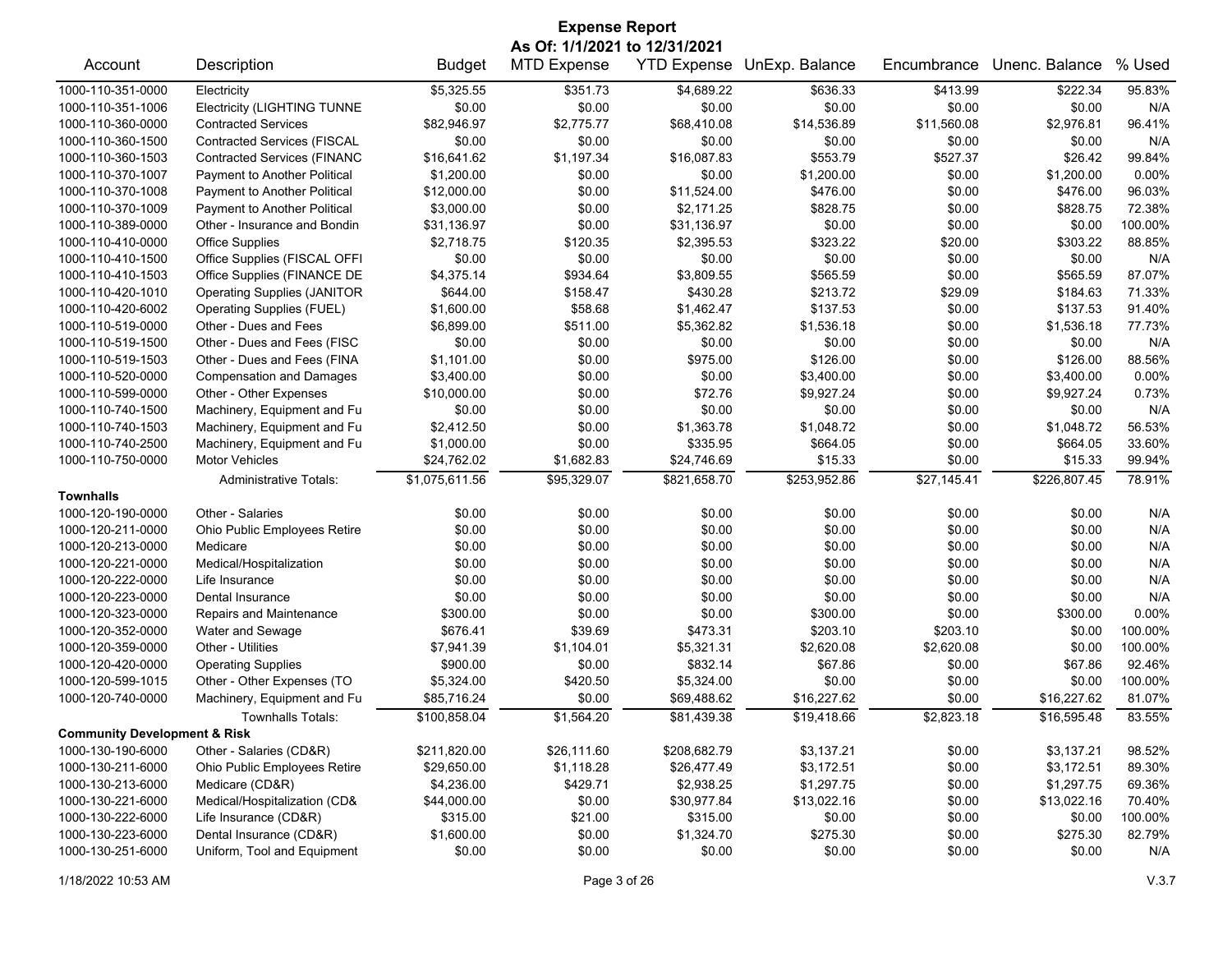| <b>Expense Report</b>   |                                      |               |                                                     |              |                            |             |                |        |  |
|-------------------------|--------------------------------------|---------------|-----------------------------------------------------|--------------|----------------------------|-------------|----------------|--------|--|
| Account                 | Description                          | <b>Budget</b> | As Of: 1/1/2021 to 12/31/2021<br><b>MTD Expense</b> |              | YTD Expense UnExp. Balance | Encumbrance | Unenc. Balance | % Used |  |
| 1000-130-311-6000       | Accounting and Legal Fees (Z         | \$15,000.00   | \$1,463.00                                          | \$11,336.00  | \$3,664.00                 | \$0.00      | \$3,664.00     | 75.57% |  |
| 1000-130-318-6000       | Training Services (CD&R)             | \$1,100.00    | \$0.00                                              | \$0.00       | \$1,100.00                 | \$0.00      | \$1,100.00     | 0.00%  |  |
| 1000-130-323-6000       | Repairs and Maintenance (C           | \$100.00      | \$0.00                                              | \$0.00       | \$100.00                   | \$0.00      | \$100.00       | 0.00%  |  |
| 1000-130-330-6000       | Travel and Meeting Expense (         | \$0.00        | \$0.00                                              | \$0.00       | \$0.00                     | \$0.00      | \$0.00         | N/A    |  |
| 1000-130-342-6000       | Postage (CD&R)                       | \$1,400.00    | \$900.00                                            | \$920.56     | \$479.44                   | \$440.40    | \$39.04        | 97.21% |  |
| 1000-130-344-6000       | Printing (CD&R)                      | \$300.00      | \$0.00                                              | \$0.00       | \$300.00                   | \$0.00      | \$300.00       | 0.00%  |  |
| 1000-130-345-6000       | Advertising (CD&R)                   | \$3,395.20    | \$823.68                                            | \$2,238.40   | \$1,156.80                 | \$306.32    | \$850.48       | 74.95% |  |
| 1000-130-360-6000       | Contracted Services (CD&R)           | \$11,223.73   | \$46.04                                             | \$9,954.27   | \$1,269.46                 | \$45.61     | \$1,223.85     | 89.10% |  |
| 1000-130-389-6000       | Other - Insurance and Bondin         | \$450.00      | \$0.00                                              | \$0.00       | \$450.00                   | \$0.00      | \$450.00       | 0.00%  |  |
| 1000-130-410-6000       | Office Supplies (CD&R)               | \$750.00      | \$0.00                                              | \$413.08     | \$336.92                   | \$50.38     | \$286.54       | 61.79% |  |
| 1000-130-420-6000       | Operating Supplies (CD&R)            | \$150.00      | \$0.00                                              | \$0.00       | \$150.00                   | \$0.00      | \$150.00       | 0.00%  |  |
| 1000-130-420-6002       | <b>Operating Supplies (FUEL CD</b>   | \$500.00      | \$0.00                                              | \$0.00       | \$500.00                   | \$0.00      | \$500.00       | 0.00%  |  |
| 1000-130-430-3000       | Small Tools and Minor Equip          | \$1,000.00    | \$0.00                                              | \$806.14     | \$193.86                   | \$0.00      | \$193.86       | 80.61% |  |
| 1000-130-430-6000       | Small Tools and Minor Equip          | \$380.78      | \$0.00                                              | \$141.07     | \$239.71                   | \$0.00      | \$239.71       | 37.05% |  |
| 1000-130-519-6000       | Other - Dues and Fees (CD&           | \$1,650.00    | \$693.00                                            | \$1,350.50   | \$299.50                   | \$38.00     | \$261.50       | 84.15% |  |
| 1000-130-599-6000       | Other - Other Expenses (CD&          | \$0.00        | \$0.00                                              | \$0.00       | \$0.00                     | \$0.00      | \$0.00         | N/A    |  |
| 1000-130-740-6000       | Machinery, Equipment and Fu          | \$2,000.00    | \$0.00                                              | \$531.00     | \$1,469.00                 | \$0.00      | \$1,469.00     | 26.55% |  |
|                         | Community Development & Risk Totals: | \$331,020.71  | \$31,606.31                                         | \$298,407.09 | \$32,613.62                | \$880.71    | \$31,732.91    | 90.41% |  |
| <b>Human Resources</b>  |                                      |               |                                                     |              |                            |             |                |        |  |
| 1000-190-190-2000       | Other - Salaries (HUMAN RE           | \$11,700.00   | \$1,478.01                                          | \$7,316.32   | \$4,383.68                 | \$0.00      | \$4,383.68     | 62.53% |  |
| 1000-190-211-2000       | Ohio Public Employees Retire         | \$1,700.00    | \$62.97                                             | \$861.48     | \$838.52                   | \$0.00      | \$838.52       | 50.68% |  |
| 1000-190-213-2000       | Medicare (HUMAN RESOUR               | \$300.00      | \$26.59                                             | \$103.52     | \$196.48                   | \$0.00      | \$196.48       | 34.51% |  |
| 1000-190-221-2000       | Medical/Hospitalization (HUM         | \$1,900.00    | \$0.00                                              | \$1,413.58   | \$486.42                   | \$0.00      | \$486.42       | 74.40% |  |
| 1000-190-222-2000       | Life Insurance (HUMAN RES            | \$15.00       | \$0.98                                              | \$13.30      | \$1.70                     | \$0.00      | \$1.70         | 88.67% |  |
| 1000-190-223-2000       | Dental Insurance (HUMAN R            | \$113.00      | \$0.00                                              | \$88.99      | \$24.01                    | \$0.00      | \$24.01        | 78.75% |  |
| 1000-190-318-2000       | Training Services (HUMAN R           | \$1,173.00    | \$0.00                                              | \$500.00     | \$673.00                   | \$0.00      | \$673.00       | 42.63% |  |
| 1000-190-319-2000       | Other - Professional and Tech        | \$259.00      | \$0.00                                              | \$0.00       | \$259.00                   | \$0.00      | \$259.00       | 0.00%  |  |
| 1000-190-330-2000       | Travel and Meeting Expense (         | \$1,500.00    | \$0.00                                              | \$0.00       | \$1,500.00                 | \$0.00      | \$1,500.00     | 0.00%  |  |
| 1000-190-360-2000       | <b>Contracted Services (HUMAN</b>    | \$7,500.00    | \$0.00                                              | \$162.70     | \$7,337.30                 | \$0.00      | \$7,337.30     | 2.17%  |  |
| 1000-190-410-2000       | Office Supplies (HUMAN RES           | \$300.00      | \$139.93                                            | \$262.45     | \$37.55                    | \$0.00      | \$37.55        | 87.48% |  |
| 1000-190-510-2000       | Dues and Fees (HUMAN RES             | \$615.67      | \$0.00                                              | \$534.67     | \$81.00                    | \$0.00      | \$81.00        | 86.84% |  |
| 1000-190-740-2000       | Machinery, Equipment and Fu          | \$1,000.00    | \$499.99                                            | \$794.02     | \$205.98                   | \$0.00      | \$205.98       | 79.40% |  |
|                         | Human Resources Totals:              | \$28,075.67   | \$2,208.47                                          | \$12,051.03  | \$16,024.64                | \$0.00      | \$16,024.64    | 42.92% |  |
| <b>Highways</b>         |                                      |               |                                                     |              |                            |             |                |        |  |
| 1000-330-190-4000       | Other - Salaries (GENERAL R          | \$0.00        | \$0.00                                              | \$0.00       | \$0.00                     | \$0.00      | \$0.00         | N/A    |  |
| 1000-330-211-4000       | Ohio Public Employees Retire         | \$0.00        | \$0.00                                              | \$0.00       | \$0.00                     | \$0.00      | \$0.00         | N/A    |  |
| 1000-330-213-4000       | Medicare (GENERAL ROAD)              | \$0.00        | \$0.00                                              | \$0.00       | \$0.00                     | \$0.00      | \$0.00         | N/A    |  |
| 1000-330-221-4000       | Medical/Hospitalization (GEN         | \$0.00        | \$0.00                                              | \$0.00       | \$0.00                     | \$0.00      | \$0.00         | N/A    |  |
| 1000-330-222-4000       | Life Insurance (GENERAL R            | \$0.00        | \$0.00                                              | \$0.00       | \$0.00                     | \$0.00      | \$0.00         | N/A    |  |
| 1000-330-223-4000       | Dental Insurance (GENERAL            | \$0.00        | \$0.00                                              | \$0.00       | \$0.00                     | \$0.00      | \$0.00         | N/A    |  |
| 1000-330-360-4999       | Internal Billing                     | \$25,000.00   | \$4,581.25                                          | \$20,453.85  | \$4,546.15                 | \$0.00      | \$4,546.15     | 81.82% |  |
|                         | <b>Highways Totals:</b>              | \$25,000.00   | \$4,581.25                                          | \$20,453.85  | \$4,546.15                 | \$0.00      | \$4,546.15     | 81.82% |  |
| <b>Health Districts</b> |                                      |               |                                                     |              |                            |             |                |        |  |
| 1000-420-370-0000       | Payment to Another Political         | \$25,500.00   | \$0.00                                              | \$25,121.51  | \$378.49                   | \$0.00      | \$378.49       | 98.52% |  |
|                         | <b>Health Districts Totals:</b>      | \$25,500.00   | \$0.00                                              | \$25,121.51  | \$378.49                   | \$0.00      | \$378.49       | 98.52% |  |

**Parks and Recreation**

1/18/2022 10:53 AM Page 4 of 26 V.3.7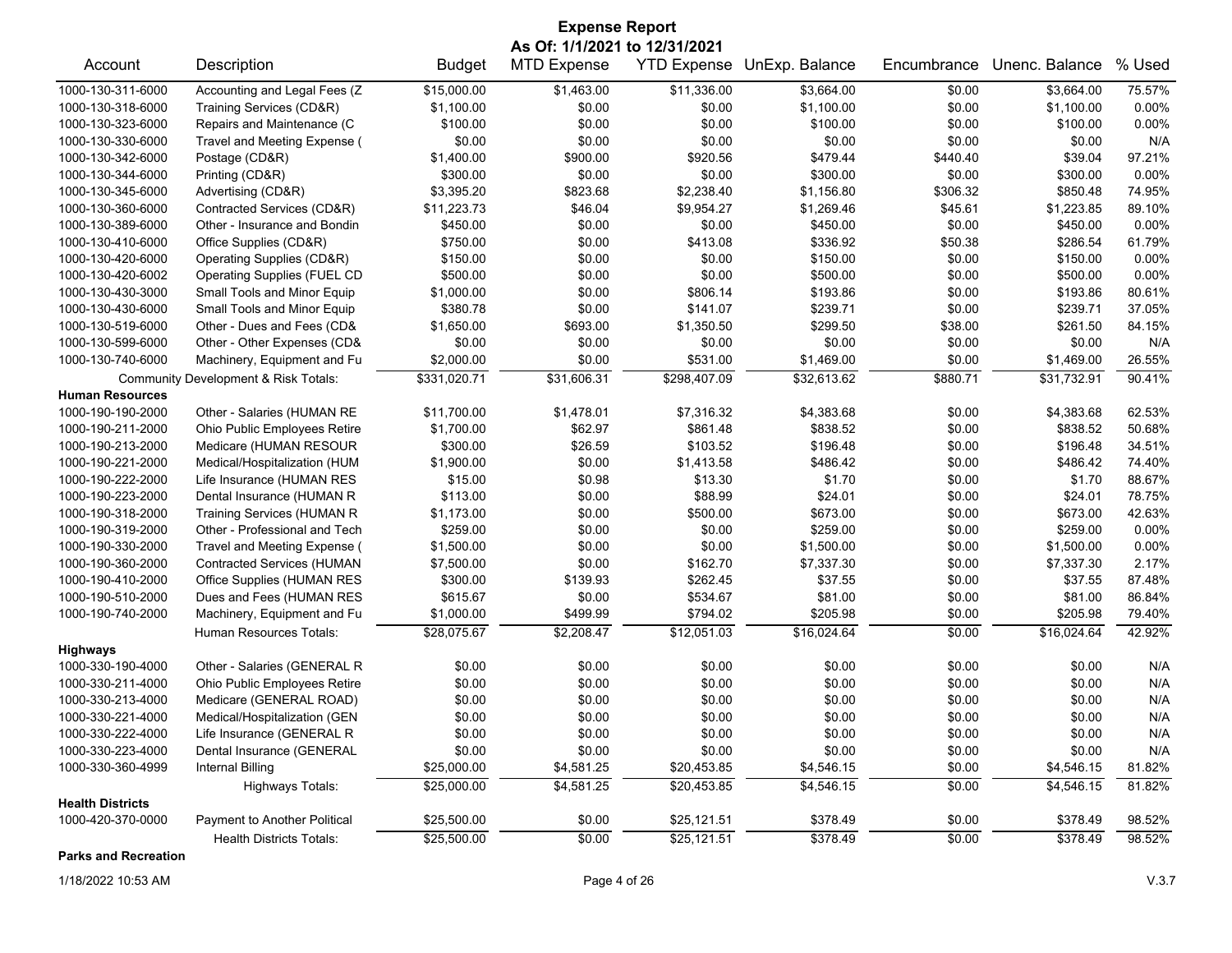| <b>Expense Report</b>         |                                    |               |                    |                    |                |             |                |         |  |
|-------------------------------|------------------------------------|---------------|--------------------|--------------------|----------------|-------------|----------------|---------|--|
| As Of: 1/1/2021 to 12/31/2021 |                                    |               |                    |                    |                |             |                |         |  |
| Account                       | Description                        | <b>Budget</b> | <b>MTD Expense</b> | <b>YTD Expense</b> | UnExp. Balance | Encumbrance | Unenc. Balance | % Used  |  |
| 1000-610-190-0000             | Other - Salaries                   | \$0.00        | \$0.00             | \$0.00             | \$0.00         | \$0.00      | \$0.00         | N/A     |  |
| 1000-610-190-8010             | Other - Salaries (PARKS: FU        | \$0.00        | \$0.00             | \$0.00             | \$0.00         | \$0.00      | \$0.00         | N/A     |  |
| 1000-610-190-8011             | Other - Salaries (PARKS: PA        | \$0.00        | \$0.00             | \$0.00             | \$0.00         | \$0.00      | \$0.00         | N/A     |  |
| 1000-610-211-0000             | Ohio Public Employees Retire       | \$0.00        | \$0.00             | \$0.00             | \$0.00         | \$0.00      | \$0.00         | N/A     |  |
| 1000-610-211-8010             | Ohio Public Employees Retire       | \$0.00        | \$0.00             | \$0.00             | \$0.00         | \$0.00      | \$0.00         | N/A     |  |
| 1000-610-211-8011             | Ohio Public Employees Retire       | \$0.00        | \$0.00             | \$0.00             | \$0.00         | \$0.00      | \$0.00         | N/A     |  |
| 1000-610-213-0000             | Medicare                           | \$0.00        | \$0.00             | \$0.00             | \$0.00         | \$0.00      | \$0.00         | N/A     |  |
| 1000-610-213-8010             | Medicare (PARKS: FULL-TIM          | \$0.00        | \$0.00             | \$0.00             | \$0.00         | \$0.00      | \$0.00         | N/A     |  |
| 1000-610-213-8011             | Medicare (PARKS: PART-TIM          | \$0.00        | \$0.00             | \$0.00             | \$0.00         | \$0.00      | \$0.00         | N/A     |  |
| 1000-610-321-8000             | Rents and Leases (PARKS)           | \$9,175.00    | \$0.00             | \$9,175.00         | \$0.00         | \$0.00      | \$0.00         | 100.00% |  |
| 1000-610-323-0000             | Repairs and Maintenance            | \$0.00        | \$0.00             | \$0.00             | \$0.00         | \$0.00      | \$0.00         | N/A     |  |
| 1000-610-323-8000             | Repairs and Maintenance (PA        | \$2,031.25    | \$177.94           | \$1,894.05         | \$137.20       | \$0.00      | \$137.20       | 93.25%  |  |
| 1000-610-351-0000             | Electricity                        | \$0.00        | \$0.00             | \$0.00             | \$0.00         | \$0.00      | \$0.00         | N/A     |  |
| 1000-610-351-8000             | Electricity (PARKS)                | \$2,569.19    | \$63.71            | \$712.39           | \$1,856.80     | \$1,456.80  | \$400.00       | 84.43%  |  |
| 1000-610-352-8000             | Water and Sewage (PARKS)           | \$300.00      | \$0.00             | \$0.00             | \$300.00       | \$0.00      | \$300.00       | 0.00%   |  |
| 1000-610-360-4999             | <b>Internal Billing</b>            | \$12,000.00   | \$213.06           | \$4,383.83         | \$7,616.17     | \$0.00      | \$7,616.17     | 36.53%  |  |
| 1000-610-370-8000             | Payment to Another Political       | \$0.00        | \$0.00             | \$0.00             | \$0.00         | \$0.00      | \$0.00         | N/A     |  |
| 1000-610-370-8001             | Payment to Another Political       | \$0.00        | \$0.00             | \$0.00             | \$0.00         | \$0.00      | \$0.00         | N/A     |  |
| 1000-610-420-0000             | <b>Operating Supplies</b>          | \$0.00        | \$0.00             | \$0.00             | \$0.00         | \$0.00      | \$0.00         | N/A     |  |
| 1000-610-420-8000             | <b>Operating Supplies (PARKS)</b>  | \$1,000.00    | \$0.00             | \$133.61           | \$866.39       | \$0.00      | \$866.39       | 13.36%  |  |
| 1000-610-730-0000             | Improvement of Sites               | \$0.00        | \$0.00             | \$0.00             | \$0.00         | \$0.00      | \$0.00         | N/A     |  |
| 1000-610-730-3000             | Improvement of Sites               | \$0.00        | \$0.00             | \$0.00             | \$0.00         | \$0.00      | \$0.00         | N/A     |  |
| 1000-610-730-8000             | Improvement of Sites (PARK         | \$148,281.00  | \$0.00             | \$147,956.00       | \$325.00       | \$0.00      | \$325.00       | 99.78%  |  |
|                               | Parks and Recreation Totals:       | \$175,356.44  | \$454.71           | \$164,254.88       | \$11,101.56    | \$1,456.80  | \$9,644.76     | 94.50%  |  |
| Library                       |                                    |               |                    |                    |                |             |                |         |  |
| 1000-690-190-1600             | Other - Salaries (LIBRARY)         | \$0.00        | \$0.00             | \$0.00             | \$0.00         | \$0.00      | \$0.00         | N/A     |  |
| 1000-690-190-1610             | Other - Salaries (LIBRARY: F       | \$0.00        | \$0.00             | \$0.00             | \$0.00         | \$0.00      | \$0.00         | N/A     |  |
| 1000-690-190-1611             | Other - Salaries (LIBRARY: P       | \$0.00        | \$0.00             | \$0.00             | \$0.00         | \$0.00      | \$0.00         | N/A     |  |
| 1000-690-211-1600             | Ohio Public Employees Retire       | \$0.00        | \$0.00             | \$0.00             | \$0.00         | \$0.00      | \$0.00         | N/A     |  |
| 1000-690-211-1610             | Ohio Public Employees Retire       | \$0.00        | \$0.00             | \$0.00             | \$0.00         | \$0.00      | \$0.00         | N/A     |  |
| 1000-690-211-1611             | Ohio Public Employees Retire       | \$0.00        | \$0.00             | \$0.00             | \$0.00         | \$0.00      | \$0.00         | N/A     |  |
| 1000-690-213-1600             | Medicare (LIBRARY)                 | \$0.00        | \$0.00             | \$0.00             | \$0.00         | \$0.00      | \$0.00         | N/A     |  |
| 1000-690-213-1610             | Medicare (LIBRARY: FULL-TI         | \$0.00        | \$0.00             | \$0.00             | \$0.00         | \$0.00      | \$0.00         | N/A     |  |
| 1000-690-213-1611             | Medicare (LIBRARY: PART-T          | \$0.00        | \$0.00             | \$0.00             | \$0.00         | \$0.00      | \$0.00         | N/A     |  |
| 1000-690-323-1600             | Repairs and Maintenance (LI        | \$9,506.25    | \$263.75           | \$9,413.83         | \$92.42        | (\$400.00)  | \$492.42       | 94.82%  |  |
| 1000-690-360-1600             | <b>Contracted Services (LIBRAR</b> | \$500.00      | \$0.00             | \$0.00             | \$500.00       | \$0.00      | \$500.00       | 0.00%   |  |
| 1000-690-360-4999             | Internal Billing                   | \$8,500.00    | \$1,168.07         | \$6,824.51         | \$1,675.49     | \$0.00      | \$1,675.49     | 80.29%  |  |
| 1000-690-420-1600             | <b>Operating Supplies (LIBRARY</b> | \$500.00      | \$125.00           | \$278.95           | \$221.05       | \$0.00      | \$221.05       | 55.79%  |  |
| 1000-690-730-1600             | Improvement of Sites (LIBRA        | \$10,000.00   | \$0.00             | \$9,594.00         | \$406.00       | \$0.00      | \$406.00       | 95.94%  |  |
|                               | Library Totals:                    | \$29,006.25   | \$1,556.82         | \$26,111.29        | \$2,894.96     | (\$400.00)  | \$3,294.96     | 88.64%  |  |
| <b>Information Technology</b> |                                    |               |                    |                    |                |             |                |         |  |
| 1000-710-190-3000             | Other - Salaries (INFORMATI        | \$0.00        | \$0.00             | \$0.00             | \$0.00         | \$0.00      | \$0.00         | N/A     |  |
| 1000-710-211-3000             | Ohio Public Employees Retire       | \$0.00        | \$0.00             | \$0.00             | \$0.00         | \$0.00      | \$0.00         | N/A     |  |
| 1000-710-213-3000             | Medicare (INFORMATION TE           | \$0.00        | \$0.00             | \$0.00             | \$0.00         | \$0.00      | \$0.00         | N/A     |  |
| 1000-710-221-3000             | Medical/Hospitalization (INFO      | \$0.00        | \$0.00             | \$0.00             | \$0.00         | \$0.00      | \$0.00         | N/A     |  |
| 1000-710-222-3000             | Life Insurance (INFORMATIO         | \$0.00        | \$0.00             | \$0.00             | \$0.00         | \$0.00      | \$0.00         | N/A     |  |
|                               |                                    |               |                    |                    |                |             |                |         |  |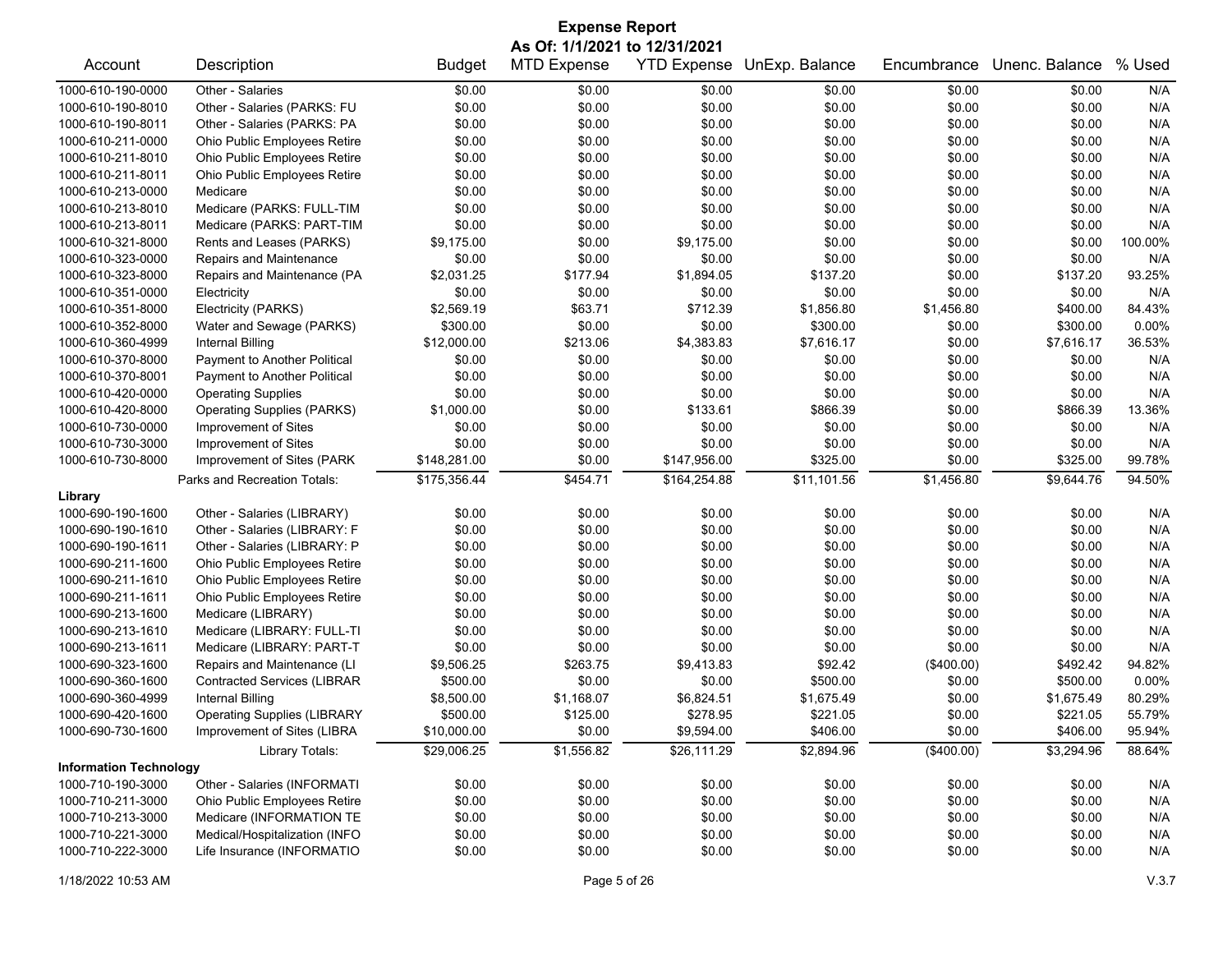|                             |                                    |                | <b>Expense Report</b>         |                    |                            |                 |                |          |
|-----------------------------|------------------------------------|----------------|-------------------------------|--------------------|----------------------------|-----------------|----------------|----------|
|                             |                                    |                | As Of: 1/1/2021 to 12/31/2021 |                    |                            |                 |                |          |
| Account                     | Description                        | <b>Budget</b>  | <b>MTD Expense</b>            | <b>YTD Expense</b> | UnExp. Balance             | Encumbrance     | Unenc. Balance | % Used   |
| 1000-710-223-3000           | Dental Insurance (INFORMAT         | \$0.00         | \$0.00                        | \$0.00             | \$0.00                     | \$0.00          | \$0.00         | N/A      |
| 1000-710-240-3000           | Unemployment Compensatio           | \$600.00       | \$0.00                        | \$0.00             | \$600.00                   | \$0.00          | \$600.00       | 0.00%    |
| 1000-710-318-3000           | <b>Training Services (INFORMA</b>  | \$2,500.00     | \$0.00                        | \$0.00             | \$2,500.00                 | \$0.00          | \$2,500.00     | 0.00%    |
| 1000-710-323-3000           | Repairs and Maintenance (IN        | \$5,700.00     | \$1,969.35                    | \$3,215.89         | \$2,484.11                 | \$0.00          | \$2,484.11     | 56.42%   |
| 1000-710-360-3000           | <b>Contracted Services (INFOR</b>  | \$172,647.73   | \$24,587.44                   | \$163,337.86       | \$9,309.87                 | \$6,827.05      | \$2,482.82     | 98.56%   |
| 1000-710-420-3000           | <b>Operating Supplies (INFORM</b>  | \$3,900.00     | \$0.00                        | \$364.61           | \$3,535.39                 | \$0.00          | \$3,535.39     | 9.35%    |
| 1000-710-430-3000           | Small Tools and Minor Equip        | \$10,000.00    | \$0.00                        | \$6,040.88         | \$3,959.12                 | \$3,704.93      | \$254.19       | 97.46%   |
| 1000-710-740-3000           | Machinery, Equipment and Fu        | \$28,180.21    | \$2,544.75                    | \$25,695.80        | \$2,484.41                 | \$981.10        | \$1,503.31     | 94.67%   |
|                             | Information Technology Totals:     | \$223,527.94   | \$29,101.54                   | \$198,655.04       | \$24,872.90                | \$11,513.08     | \$13,359.82    | 94.02%   |
| <b>Capital Outlay</b>       |                                    |                |                               |                    |                            |                 |                |          |
| 1000-760-720-0000           | <b>Buildings</b>                   | \$7,600.00     | \$0.00                        | \$0.00             | \$7,600.00                 | \$0.00          | \$7,600.00     | $0.00\%$ |
| 1000-760-730-0000           | Improvement of Sites               | \$226,735.29   | \$1,718.56                    | \$53,097.97        | \$173,637.32               | \$0.00          | \$173,637.32   | 23.42%   |
| 1000-760-790-1001           | Other - Capital Outlay (SENIO      | \$0.00         | \$0.00                        | \$0.00             | \$0.00                     | \$0.00          | \$0.00         | N/A      |
| 1000-760-790-1851           | Other - Capital Outlay (PROJ       | \$0.00         | \$0.00                        | \$0.00             | \$0.00                     | \$0.00          | \$0.00         | N/A      |
| 1000-760-790-1852           | <b>Traffic Lights</b>              | \$0.00         | \$0.00                        | \$0.00             | \$0.00                     | \$0.00          | \$0.00         | N/A      |
|                             | Capital Outlay Totals:             | \$234,335.29   | \$1,718.56                    | \$53,097.97        | \$181,237.32               | \$0.00          | \$181,237.32   | 22.66%   |
| <b>Transfers</b>            |                                    |                |                               |                    |                            |                 |                |          |
| 1000-910-910-0000           | Transfers - Out                    | \$0.00         | \$0.00                        | \$0.00             | \$0.00                     | \$0.00          | \$0.00         | N/A      |
|                             | <b>Transfers Totals:</b>           | \$0.00         | \$0.00                        | \$0.00             | \$0.00                     | \$0.00          | \$0.00         | N/A      |
| <b>Advances</b>             |                                    |                |                               |                    |                            |                 |                |          |
| 1000-920-920-0000           | Advances - Out                     | \$400,000.00   | \$0.00                        | \$400,000.00       | \$0.00                     | \$0.00          | \$0.00         | 100.00%  |
|                             | <b>Advances Totals:</b>            | \$400,000.00   | \$0.00                        | \$400,000.00       | \$0.00                     | \$0.00          | \$0.00         | 100.00%  |
| <b>Contingencies</b>        |                                    |                |                               |                    |                            |                 |                |          |
| 1000-930-930-0000           | Contingencies                      | \$702,644.31   | \$0.00                        | \$0.00             | \$702,644.31               | \$0.00          | \$702,644.31   | $0.00\%$ |
|                             | <b>Contingencies Totals:</b>       | \$702,644.31   | 50.00                         | \$0.00             | \$702,644.31               | \$0.00          | \$702,644.31   | 0.00%    |
| <b>Other Financing Uses</b> |                                    |                |                               |                    |                            |                 |                |          |
| 1000-990-990-0000           | <b>Budget Stabilization</b>        | \$68,037.00    | \$0.00                        | \$0.00             | \$68,037.00                | \$0.00          | \$68,037.00    | $0.00\%$ |
|                             | Other Financing Uses Totals:       | \$68,037.00    | \$0.00                        | \$0.00             | \$68,037.00                | \$0.00          | \$68,037.00    | 0.00%    |
| 1000 Total:                 |                                    | \$3,418,973.21 | \$168,120.93                  | \$2,101,250.74     | $\overline{$1,317,722.47}$ | \$43,419.18     | \$1,274,303.29 | 62.73%   |
| 2011                        | Motor Vehicle License              |                |                               |                    |                            | Target Percent: | 100.00%        |          |
| <b>Highways</b>             |                                    |                |                               |                    |                            |                 |                |          |
| 2011-330-360-4800           | <b>Contracted Services (PAVING</b> | \$15,000.00    | \$0.00                        | \$15,000.00        | \$0.00                     | \$0.00          | \$0.00         | 100.00%  |
|                             | Highways Totals:                   | \$15,000.00    | \$0.00                        | \$15,000.00        | \$0.00                     | \$0.00          | \$0.00         | 100.00%  |
| <b>Contingencies</b>        |                                    |                |                               |                    |                            |                 |                |          |
| 2011-930-930-0000           | Contingencies                      | \$26,103.78    | \$0.00                        | \$0.00             | \$26,103.78                | \$0.00          | \$26,103.78    | 0.00%    |
|                             | <b>Contingencies Totals:</b>       | \$26,103.78    | \$0.00                        | \$0.00             | \$26,103.78                | \$0.00          | \$26,103.78    | 0.00%    |
| <b>Other Financing Uses</b> |                                    |                |                               |                    |                            |                 |                |          |
| 2011-990-990-0000           | <b>Budget Stabilization</b>        | \$888.00       | \$0.00                        | \$0.00             | \$888.00                   | \$0.00          | \$888.00       | 0.00%    |
|                             | Other Financing Uses Totals:       | \$888.00       | \$0.00                        | \$0.00             | \$888.00                   | \$0.00          | \$888.00       | 0.00%    |
| 2011 Total:                 |                                    | \$41,991.78    | \$0.00                        | \$15,000.00        | \$26,991.78                | \$0.00          | \$26,991.78    | 35.72%   |
| 2021                        | Gasoline                           |                |                               |                    |                            | Target Percent: | 100.00%        |          |
| <b>Highways</b>             |                                    |                |                               |                    |                            |                 |                |          |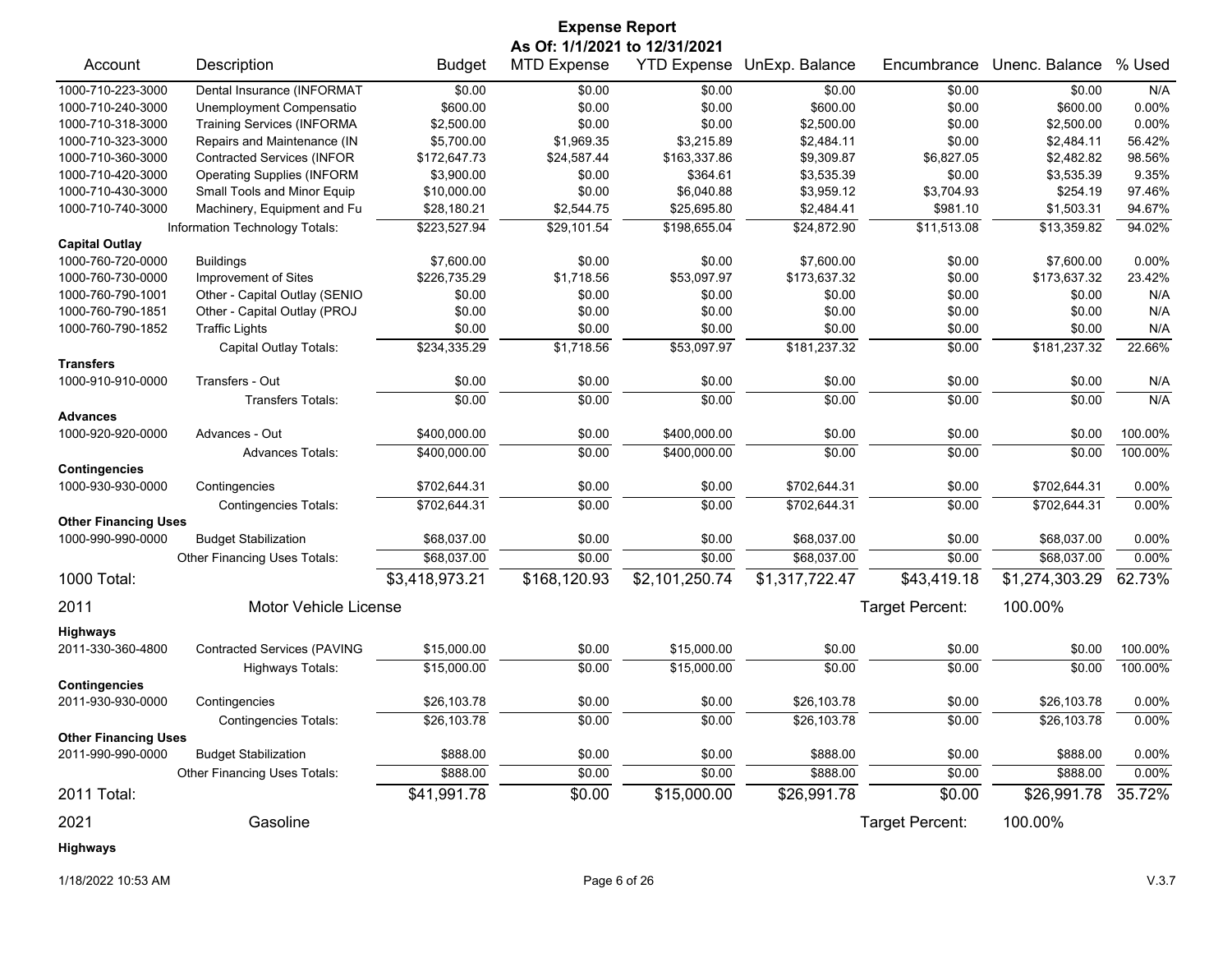| <b>Expense Report</b>       |                                    |               |                               |                    |                |                 |                |         |  |
|-----------------------------|------------------------------------|---------------|-------------------------------|--------------------|----------------|-----------------|----------------|---------|--|
|                             |                                    |               | As Of: 1/1/2021 to 12/31/2021 |                    |                |                 |                |         |  |
| Account                     | Description                        | <b>Budget</b> | <b>MTD Expense</b>            | <b>YTD Expense</b> | UnExp. Balance | Encumbrance     | Unenc. Balance | % Used  |  |
| 2021-330-360-4800           | <b>Contracted Services (PAVING</b> | \$50,000.00   | \$0.00                        | \$50,000.00        | \$0.00         | \$0.00          | \$0.00         | 100.00% |  |
| 2021-330-420-4600           | Operating Supplies (ROAD M         | \$74,741.60   | \$0.00                        | \$56,024.19        | \$18,717.41    | \$0.00          | \$18,717.41    | 74.96%  |  |
|                             | Highways Totals:                   | \$124,741.60  | \$0.00                        | \$106,024.19       | \$18,717.41    | \$0.00          | \$18,717.41    | 85.00%  |  |
| <b>Contingencies</b>        |                                    |               |                               |                    |                |                 |                |         |  |
| 2021-930-930-0000           | Contingencies                      | \$204,215.91  | \$0.00                        | \$0.00             | \$204,215.91   | \$0.00          | \$204,215.91   | 0.00%   |  |
|                             | <b>Contingencies Totals:</b>       | \$204,215.91  | \$0.00                        | \$0.00             | \$204,215.91   | \$0.00          | \$204,215.91   | 0.00%   |  |
| <b>Other Financing Uses</b> |                                    |               |                               |                    |                |                 |                |         |  |
| 2021-990-990-0000           | <b>Budget Stabilization</b>        | \$8,275.00    | \$0.00                        | \$0.00             | \$8,275.00     | \$0.00          | \$8,275.00     | 0.00%   |  |
|                             | Other Financing Uses Totals:       | \$8,275.00    | \$0.00                        | \$0.00             | \$8,275.00     | \$0.00          | \$8,275.00     | 0.00%   |  |
| 2021 Total:                 |                                    | \$337,232.51  | \$0.00                        | \$106,024.19       | \$231,208.32   | \$0.00          | \$231,208.32   | 31.44%  |  |
| 2031                        | Road and Bridge                    |               |                               |                    |                | Target Percent: | 100.00%        |         |  |
| Fire                        |                                    |               |                               |                    |                |                 |                |         |  |
| 2031-220-420-4600           | <b>Operating Supplies (Road Ma</b> | \$0.00        | \$0.00                        | \$0.00             | \$0.00         | \$0.00          | \$0.00         | N/A     |  |
|                             | Fire Totals:                       | \$0.00        | \$0.00                        | \$0.00             | \$0.00         | \$0.00          | \$0.00         | N/A     |  |
| <b>Highways</b>             |                                    |               |                               |                    |                |                 |                |         |  |
| 2031-330-190-4100           | Other - Salaries (EMPLOYLE         | \$5,442.28    | \$767.59                      | \$767.59           | \$4,674.69     | \$0.00          | \$4,674.69     | 14.10%  |  |
| 2031-330-190-4110           | Other - Salaries (ROAD: FUL        | \$635,029.82  | \$87,295.36                   | \$630,037.83       | \$4,991.99     | \$0.00          | \$4,991.99     | 99.21%  |  |
| 2031-330-190-4111           | Other - Salaries (ROAD: PAR        | \$33,657.39   | \$0.00                        | \$12,450.28        | \$21,207.11    | \$0.00          | \$21,207.11    | 36.99%  |  |
| 2031-330-190-4999           | Other - Salaries (ROAD: COS        | \$26,835.56   | \$2,932.36                    | \$26,589.76        | \$245.80       | \$0.00          | \$245.80       | 99.08%  |  |
| 2031-330-211-4100           | Ohio Public Employees Retire       | \$0.00        | \$0.00                        | \$0.00             | \$0.00         | \$0.00          | \$0.00         | N/A     |  |
| 2031-330-211-4110           | Ohio Public Employees Retire       | \$86,246.34   | \$3,198.29                    | \$77,649.41        | \$8,596.93     | \$0.00          | \$8,596.93     | 90.03%  |  |
| 2031-330-211-4111           | Ohio Public Employees Retire       | \$5,156.00    | \$0.00                        | \$1,744.21         | \$3,411.79     | \$0.00          | \$3,411.79     | 33.83%  |  |
| 2031-330-211-4999           | Ohio Public Employees Retire       | \$3,285.36    | \$124.82                      | \$3,285.36         | \$0.00         | \$0.00          | \$0.00         | 100.00% |  |
| 2031-330-213-4100           | Medicare (EMPLOYLEE COS            | \$105.25      | \$105.25                      | \$105.25           | \$0.00         | \$0.00          | \$0.00         | 100.00% |  |
| 2031-330-213-4110           | Medicare (ROAD: FULL-TIME          | \$9,066.00    | \$1,453.81                    | \$8,805.87         | \$260.13       | \$0.00          | \$260.13       | 97.13%  |  |
| 2031-330-213-4111           | Medicare (ROAD: PART-TIM           | \$534.00      | \$0.00                        | \$180.74           | \$353.26       | \$0.00          | \$353.26       | 33.85%  |  |
| 2031-330-213-4999           | Medicare (ROAD: COST ALL           | \$374.57      | \$51.46                       | \$374.57           | \$0.00         | \$0.00          | \$0.00         | 100.00% |  |
| 2031-330-221-4100           | Medical/Hospitalization (EMP       | \$0.00        | \$0.00                        | \$0.00             | \$0.00         | \$0.00          | \$0.00         | N/A     |  |
| 2031-330-221-4110           | Medical/Hospitalization (ROA       | \$148,986.00  | \$2,250.48                    | \$134,599.44       | \$14,386.56    | \$0.00          | \$14,386.56    | 90.34%  |  |
| 2031-330-221-4999           | Medical/Hospitalization (ROA       | \$3,550.00    | \$0.00                        | \$3,474.92         | \$75.08        | \$0.00          | \$75.08        | 97.89%  |  |
| 2031-330-222-4100           | Life Insurance (EMPLOYEE C         | \$0.00        | \$0.00                        | \$0.00             | \$0.00         | \$0.00          | \$0.00         | N/A     |  |
| 2031-330-222-4110           | Life Insurance (ROAD: FULL-        | \$1,090.00    | \$67.56                       | \$1,013.70         | \$76.30        | \$0.00          | \$76.30        | 93.00%  |  |
| 2031-330-222-4999           | Life Insurance (ROAD: COST         | \$56.00       | \$2.52                        | \$50.98            | \$5.02         | \$0.00          | \$5.02         | 91.04%  |  |
| 2031-330-223-4100           | Dental Insurance (EMPLOYE          | \$0.00        | \$0.00                        | \$0.00             | \$0.00         | \$0.00          | \$0.00         | N/A     |  |
| 2031-330-223-4110           | Dental Insurance (ROAD: FU         | \$5,759.00    | \$0.00                        | \$5,692.61         | \$66.39        | \$0.00          | \$66.39        | 98.85%  |  |
| 2031-330-223-4999           | Dental Insurance (ROAD: CO         | \$350.00      | \$0.00                        | \$332.22           | \$17.78        | \$0.00          | \$17.78        | 94.92%  |  |
| 2031-330-230-4200           | Workers' Compensation (AD          | \$10,000.00   | \$0.00                        | \$3,131.62         | \$6,868.38     | \$5,298.50      | \$1,569.88     | 84.30%  |  |
| 2031-330-240-4111           | Unemployment Compensatio           | \$0.00        | \$0.00                        | \$0.00             | \$0.00         | \$0.00          | \$0.00         | N/A     |  |
| 2031-330-240-4999           | Unemployment Compensatio           | \$1,850.43    | \$0.00                        | \$442.49           | \$1,407.94     | \$0.00          | \$1,407.94     | 23.91%  |  |
| 2031-330-251-4100           | Uniform, Tool and Equipment        | \$10,968.61   | \$234.75                      | \$8,839.70         | \$2,128.91     | \$0.00          | \$2,128.91     | 80.59%  |  |
| 2031-330-311-4200           | Accounting and Legal Fees (A       | \$1,000.00    | \$0.00                        | \$190.00           | \$810.00       | \$0.00          | \$810.00       | 19.00%  |  |
| 2031-330-314-4200           | Tax Collection Fees (ADMINI        | \$12,486.00   | \$0.00                        | \$11,235.85        | \$1,250.15     | \$0.00          | \$1,250.15     | 89.99%  |  |
| 2031-330-315-4200           | Election Expenses (ADMINIS         | \$1,000.00    | \$0.00                        | \$0.00             | \$1,000.00     | \$0.00          | \$1,000.00     | 0.00%   |  |
| 2031-330-318-4300           | <b>Training Services (TRAINING</b> | \$2,000.00    | \$345.00                      | \$1,042.60         | \$957.40       | \$0.00          | \$957.40       | 52.13%  |  |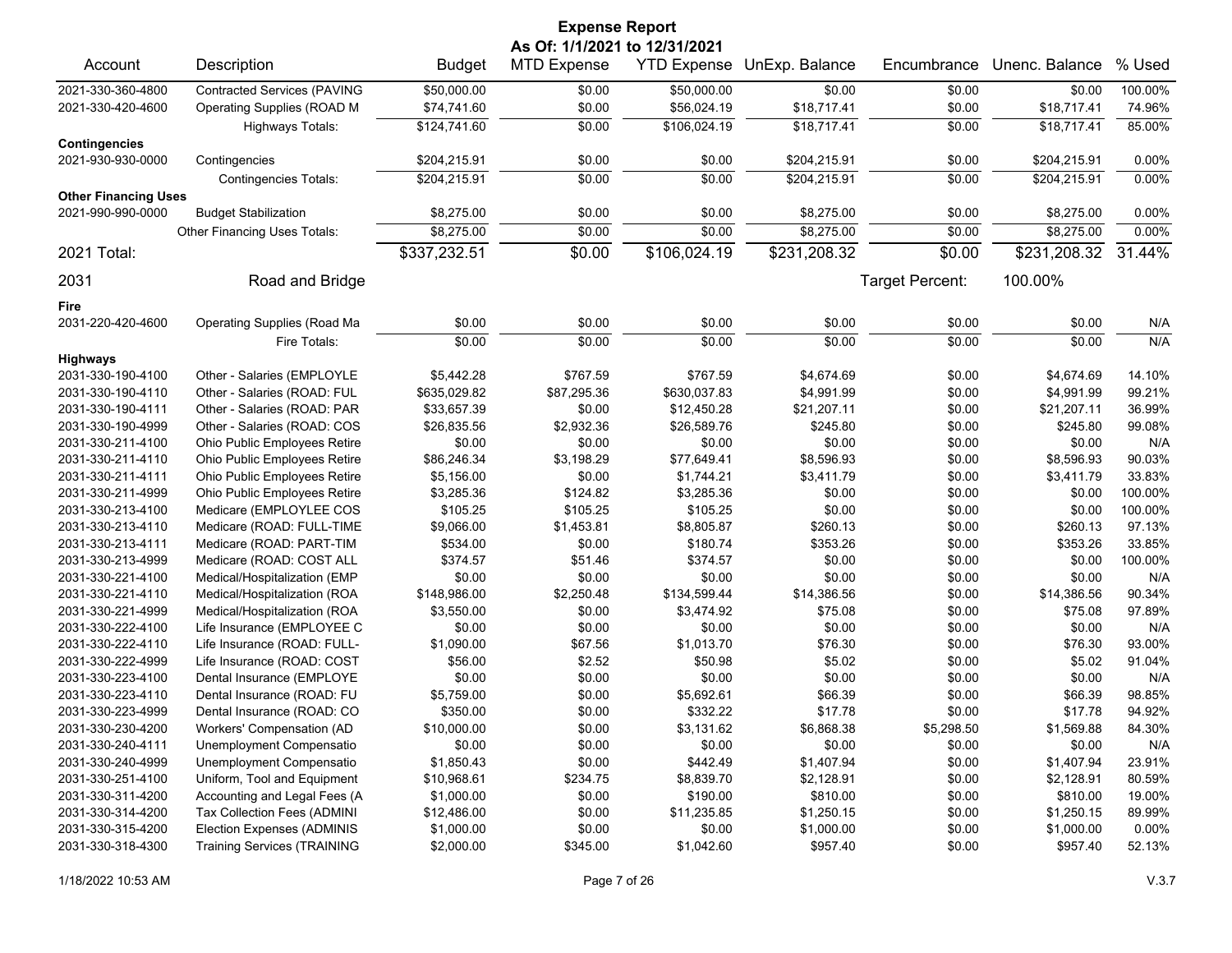|                                       | <b>Expense Report</b>              |                |                    |                    |                |             |                |         |  |  |
|---------------------------------------|------------------------------------|----------------|--------------------|--------------------|----------------|-------------|----------------|---------|--|--|
|                                       | As Of: 1/1/2021 to 12/31/2021      |                |                    |                    |                |             |                |         |  |  |
| Account                               | Description                        | <b>Budget</b>  | <b>MTD Expense</b> | <b>YTD Expense</b> | UnExp. Balance | Encumbrance | Unenc. Balance | % Used  |  |  |
| 2031-330-321-4600                     | Rents and Leases (ROAD MA          | \$6,000.00     | \$140.32           | \$1,449.51         | \$4,550.49     | \$0.00      | \$4,550.49     | 24.16%  |  |  |
| 2031-330-323-4400                     | Repairs and Maintenance (E         | \$30,000.00    | \$0.00             | \$25,172.58        | \$4,827.42     | \$0.00      | \$4,827.42     | 83.91%  |  |  |
| 2031-330-323-4500                     | Repairs and Maintenance (BU        | \$21,252.74    | \$3,901.92         | \$18,294.74        | \$2,958.00     | \$0.00      | \$2,958.00     | 86.08%  |  |  |
| 2031-330-323-4600                     | Repairs and Maintenance (R         | \$4,100.00     | \$0.00             | \$1,720.00         | \$2,380.00     | \$0.00      | \$2,380.00     | 41.95%  |  |  |
| 2031-330-341-4500                     | Telephone (BUILDINGS)              | \$5,000.00     | \$56.00            | \$1,092.00         | \$3,908.00     | \$0.00      | \$3,908.00     | 21.84%  |  |  |
| 2031-330-349-4400                     | Other-Communications, Printi       | \$5,000.00     | \$0.00             | \$574.20           | \$4,425.80     | \$2,000.00  | \$2,425.80     | 51.48%  |  |  |
| 2031-330-349-4700                     | Other-Communications, Printi       | \$1,500.00     | \$160.38           | \$1,253.41         | \$246.59       | \$166.59    | \$80.00        | 94.67%  |  |  |
| 2031-330-351-1006                     | <b>Electricity (LIGHTING TUNNE</b> | \$1,390.19     | \$93.50            | \$1,089.91         | \$300.28       | \$300.08    | \$0.20         | 99.99%  |  |  |
| 2031-330-351-4500                     | Electricity (BUILDINGS)            | \$5,374.88     | \$336.23           | \$4,139.67         | \$1,235.21     | \$787.67    | \$447.54       | 91.67%  |  |  |
| 2031-330-352-4500                     | Water and Sewage (BUILDIN          | \$4,765.10     | \$230.41           | \$3,057.09         | \$1,708.01     | \$274.08    | \$1,433.93     | 69.91%  |  |  |
| 2031-330-353-4500                     | Natural Gas (BUILDINGS)            | \$8,500.00     | \$877.35           | \$6,322.32         | \$2,177.68     | \$2,110.61  | \$67.07        | 99.21%  |  |  |
| 2031-330-360-0000                     | <b>Contracted Services</b>         | \$4,460.97     | \$0.00             | \$2,693.65         | \$1,767.32     | \$68.85     | \$1,698.47     | 61.93%  |  |  |
| 2031-330-360-4800                     | <b>Contracted Services (PAVING</b> | \$90,776.70    | \$0.00             | \$79,242.98        | \$11,533.72    | \$0.00      | \$11,533.72    | 87.29%  |  |  |
| 2031-330-360-4802                     | <b>Contracted Services (STRIPI</b> | \$9,000.00     | \$0.00             | \$7,852.84         | \$1,147.16     | \$0.00      | \$1,147.16     | 87.25%  |  |  |
| 2031-330-360-4999                     | Contracted Services (ROAD:         | \$66,760.21    | \$555.93           | \$59,317.51        | \$7,442.70     | \$4,324.10  | \$3,118.60     | 95.33%  |  |  |
| 2031-330-389-4200                     | Other - Insurance and Bondin       | \$15,165.49    | \$0.00             | \$15,165.49        | \$0.00         | \$0.00      | \$0.00         | 100.00% |  |  |
| 2031-330-390-4200                     | Other - Purchased Services (       | \$2,000.00     | \$0.00             | \$792.05           | \$1,207.95     | \$0.00      | \$1,207.95     | 39.60%  |  |  |
| 2031-330-410-4200                     | Office Supplies (ADMINISTR         | \$1,953.79     | \$279.86           | \$1,792.35         | \$161.44       | \$0.00      | \$161.44       | 91.74%  |  |  |
| 2031-330-420-4400                     | <b>Operating Supplies (EQUIPM</b>  | \$30,115.66    | \$2,628.00         | \$20,523.54        | \$9,592.12     | \$161.98    | \$9,430.14     | 68.69%  |  |  |
| 2031-330-420-4402                     | Operating Supplies (ROAD F         | \$30,000.00    | \$1,964.27         | \$22,438.13        | \$7,561.87     | \$0.00      | \$7,561.87     | 74.79%  |  |  |
| 2031-330-420-4500                     | <b>Operating Supplies (BUILDIN</b> | \$5,009.49     | \$202.58           | \$4,234.18         | \$775.31       | \$0.00      | \$775.31       | 84.52%  |  |  |
| 2031-330-420-4600                     | Operating Supplies (ROAD M         | \$62,026.09    | \$377.96           | \$52,762.82        | \$9,263.27     | \$0.00      | \$9,263.27     | 85.07%  |  |  |
| 2031-330-420-4999                     | <b>Township Supplies</b>           | \$27,878.60    | \$829.22           | \$25,921.18        | \$1,957.42     | \$0.00      | \$1,957.42     | 92.98%  |  |  |
| 2031-330-430-0000                     | Small Tools and Minor Equip        | \$10,000.00    | \$0.00             | \$8,402.64         | \$1,597.36     | \$0.00      | \$1,597.36     | 84.03%  |  |  |
| 2031-330-430-4700                     | Small Tools and Minor Equip        | \$4,700.00     | \$427.65           | \$2,210.09         | \$2,489.91     | \$0.00      | \$2,489.91     | 47.02%  |  |  |
| 2031-330-519-0000                     | Other - Dues and Fees              | \$825.00       | \$0.00             | \$635.00           | \$190.00       | \$0.00      | \$190.00       | 76.97%  |  |  |
| 2031-330-599-0000                     | Other - Other Expenses             | \$750.00       | \$0.00             | \$151.25           | \$598.75       | \$0.00      | \$598.75       | 20.17%  |  |  |
| 2031-330-730-0000                     | Improvement of Sites               | \$0.00         | \$0.00             | \$0.00             | \$0.00         | \$0.00      | \$0.00         | N/A     |  |  |
| 2031-330-740-0000                     | Machinery, Equipment and Fu        | \$98,000.00    | \$0.00             | \$51,900.00        | \$46,100.00    | \$45,572.85 | \$527.15       | 99.46%  |  |  |
| 2031-330-750-0000                     | Motor Vehicles                     | \$25,875.87    | \$1,717.99         | \$24,314.18        | \$1,561.69     | \$0.00      | \$1,561.69     | 93.96%  |  |  |
|                                       |                                    |                |                    |                    |                |             |                |         |  |  |
| <b>Capital Outlay</b>                 | <b>Highways Totals:</b>            | \$1,583,009.39 | \$113,608.82       | \$1,376,552.31     | \$206,457.08   | \$61,065.31 | \$145,391.77   | 90.82%  |  |  |
| 2031-760-720-0000                     | <b>Buildings</b>                   | \$7,100.00     | \$0.00             | \$0.00             | \$7,100.00     | \$0.00      | \$7,100.00     | 0.00%   |  |  |
| 2031-760-790-4800                     | Other - Capital Outlay (PAVIN      | \$0.00         | \$0.00             | \$0.00             | \$0.00         | \$0.00      | \$0.00         | N/A     |  |  |
|                                       |                                    |                |                    |                    |                |             |                |         |  |  |
|                                       | Capital Outlay Totals:             | \$7,100.00     | \$0.00             | \$0.00             | \$7,100.00     | \$0.00      | \$7,100.00     | 0.00%   |  |  |
| <b>Transfers</b><br>2031-910-910-0000 | Transfers - Out                    | \$0.00         | \$0.00             | \$0.00             | \$0.00         | \$0.00      | \$0.00         | N/A     |  |  |
|                                       |                                    |                |                    |                    |                |             |                |         |  |  |
|                                       | Transfers Totals:                  | \$0.00         | \$0.00             | \$0.00             | \$0.00         | \$0.00      | \$0.00         | N/A     |  |  |
| <b>Contingencies</b>                  |                                    |                |                    |                    |                |             |                |         |  |  |
| 2031-930-930-0000                     | Contingencies                      | \$1,098,069.34 | \$0.00             | \$0.00             | \$1,098,069.34 | \$0.00      | \$1,098,069.34 | 0.00%   |  |  |
|                                       | <b>Contingencies Totals:</b>       | \$1,098,069.34 | \$0.00             | \$0.00             | \$1,098,069.34 | \$0.00      | \$1,098,069.34 | 0.00%   |  |  |
| <b>Other Financing Uses</b>           |                                    |                |                    |                    |                |             |                |         |  |  |
| 2031-990-990-0000                     | <b>Budget Stabilization</b>        | \$60,213.00    | \$0.00             | \$0.00             | \$60,213.00    | \$0.00      | \$60,213.00    | 0.00%   |  |  |
|                                       | Other Financing Uses Totals:       | \$60,213.00    | \$0.00             | \$0.00             | \$60,213.00    | \$0.00      | \$60,213.00    | 0.00%   |  |  |
| 2031 Total:                           |                                    | \$2,748,391.73 | \$113,608.82       | \$1,376,552.31     | \$1,371,839.42 | \$61,065.31 | \$1,310,774.11 | 52.31%  |  |  |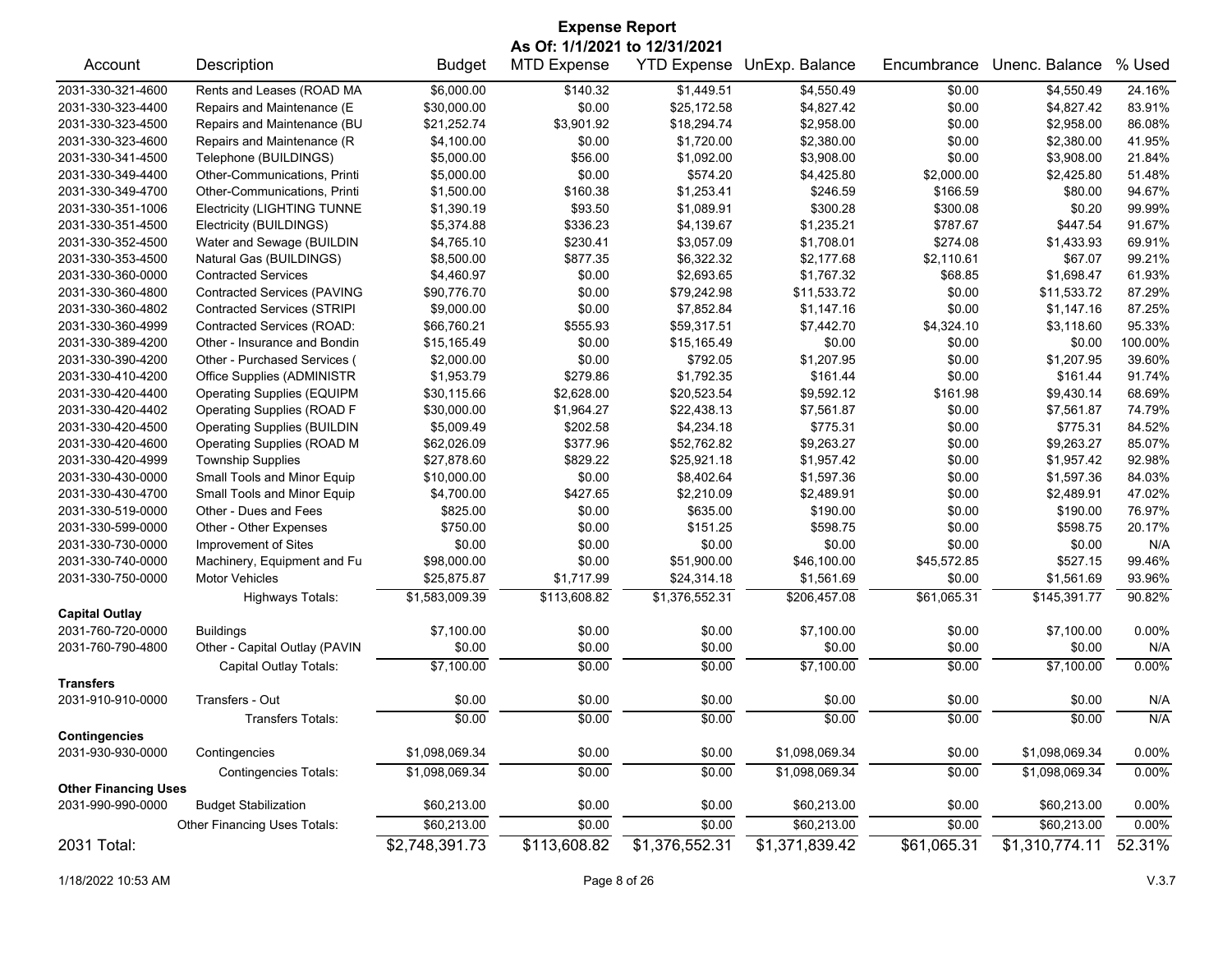|                             |                                   |               | <b>Expense Report</b> |             |                            |                 |                    |           |  |  |
|-----------------------------|-----------------------------------|---------------|-----------------------|-------------|----------------------------|-----------------|--------------------|-----------|--|--|
|                             | As Of: 1/1/2021 to 12/31/2021     |               |                       |             |                            |                 |                    |           |  |  |
| Account                     | Description                       | <b>Budget</b> | <b>MTD Expense</b>    |             | YTD Expense UnExp. Balance | Encumbrance     | Unenc. Balance     | % Used    |  |  |
| 2041                        | Cemetery                          |               |                       |             |                            | Target Percent: | 100.00%            |           |  |  |
| <b>Cemeteries</b>           |                                   |               |                       |             |                            |                 |                    |           |  |  |
| 2041-410-190-0000           | Other - Salaries                  | \$0.00        | \$0.00                | \$0.00      | \$0.00                     | \$0.00          | \$0.00             | N/A       |  |  |
| 2041-410-190-9010           | Other - Salaries (CEMETERY        | \$0.00        | \$0.00                | \$0.00      | \$0.00                     | \$0.00          | \$0.00             | N/A       |  |  |
| 2041-410-190-9011           | Other - Salaries (CEMETERY        | \$0.00        | \$0.00                | \$0.00      | \$0.00                     | \$0.00          | \$0.00             | N/A       |  |  |
| 2041-410-211-0000           | Ohio Public Employees Retire      | \$0.00        | \$0.00                | \$0.00      | \$0.00                     | \$0.00          | \$0.00             | N/A       |  |  |
| 2041-410-211-9010           | Ohio Public Employees Retire      | \$0.00        | \$0.00                | \$0.00      | \$0.00                     | \$0.00          | \$0.00             | N/A       |  |  |
| 2041-410-211-9011           | Ohio Public Employees Retire      | \$0.00        | \$0.00                | \$0.00      | \$0.00                     | \$0.00          | \$0.00             | N/A       |  |  |
| 2041-410-213-0000           | Medicare                          | \$0.00        | \$0.00                | \$0.00      | \$0.00                     | \$0.00          | \$0.00             | N/A       |  |  |
| 2041-410-213-9010           | Medicare (CEMETERY: FULL          | \$0.00        | \$0.00                | \$0.00      | \$0.00                     | \$0.00          | \$0.00             | N/A       |  |  |
| 2041-410-213-9011           | Medicare (CEMETERY: PAR           | \$0.00        | \$0.00                | \$0.00      | \$0.00                     | \$0.00          | \$0.00             | N/A       |  |  |
| 2041-410-230-0000           | <b>Workers' Compensation</b>      | \$400.00      | \$0.00                | \$0.00      | \$400.00                   | \$0.00          | \$400.00           | 0.00%     |  |  |
| 2041-410-311-0000           | Accounting and Legal Fees         | \$100.00      | \$0.00                | \$0.00      | \$100.00                   | \$0.00          | \$100.00           | 0.00%     |  |  |
| 2041-410-321-0000           | Rents and Leases                  | \$200.00      | \$0.00                | \$0.00      | \$200.00                   | \$0.00          | \$200.00           | 0.00%     |  |  |
| 2041-410-323-0000           | Repairs and Maintenance           | \$1,250.00    | \$0.00                | \$1,149.60  | \$100.40                   | \$0.00          | \$100.40           | 91.97%    |  |  |
| 2041-410-323-4400           | Repairs and Maintenance (E        | \$100.00      | \$0.00                | \$75.25     | \$24.75                    | \$0.00          | \$24.75            | 75.25%    |  |  |
| 2041-410-351-0000           | Electricity                       | \$407.55      | \$6.17                | \$67.31     | \$340.24                   | \$180.24        | \$160.00           | 60.74%    |  |  |
| 2041-410-360-0000           | <b>Contracted Services</b>        | \$800.00      | \$0.00                | \$0.00      | \$800.00                   | \$0.00          | \$800.00           | 0.00%     |  |  |
| 2041-410-360-4999           | <b>Internal Billing</b>           | \$30,525.00   | \$359.35              | \$27,143.49 | \$3,381.51                 | \$0.00          | \$3,381.51         | 88.92%    |  |  |
| 2041-410-380-0000           | Insurance and Bonding             | \$250.00      | \$0.00                | \$212.11    | \$37.89                    | \$0.00          | \$37.89            | 84.84%    |  |  |
| 2041-410-420-0000           | <b>Operating Supplies</b>         | \$2,300.00    | \$0.00                | \$1,827.93  | \$472.07                   | \$0.00          | \$472.07           | 79.48%    |  |  |
| 2041-410-420-4400           | <b>Operating Supplies (EQUIPM</b> | \$1,000.00    | \$0.00                | \$467.57    | \$532.43                   | \$0.00          | \$532.43           | 46.76%    |  |  |
| 2041-410-430-0000           | Small Tools and Minor Equip       | \$1,500.00    | \$0.00                | \$641.04    | \$858.96                   | \$0.00          | \$858.96           | 42.74%    |  |  |
| 2041-410-510-0000           | Dues and Fees                     | \$850.00      | \$0.00                | (\$468.40)  | \$1,318.40                 | \$0.00          | \$1,318.40         | $-55.11%$ |  |  |
| 2041-410-710-0000           | Land                              | \$700.00      | \$0.00                | \$0.00      | \$700.00                   | \$0.00          | \$700.00           | 0.00%     |  |  |
| 2041-410-730-0000           | Improvement of Sites              | \$1,600.00    | \$0.00                | \$0.00      | \$1,600.00                 | \$0.00          | \$1,600.00         | 0.00%     |  |  |
|                             | Cemeteries Totals:                | \$41,982.55   | \$365.52              | \$31,115.90 | \$10,866.65                | \$180.24        | \$10,686.41        | 74.55%    |  |  |
| <b>Capital Outlay</b>       |                                   |               |                       |             |                            |                 |                    |           |  |  |
| 2041-760-740-0000           | Machinery, Equipment and Fu       | \$10,000.00   | \$0.00                | \$9,263.13  | \$736.87                   | \$0.00          | \$736.87           | 92.63%    |  |  |
|                             | Capital Outlay Totals:            | \$10,000.00   | \$0.00                | \$9,263.13  | \$736.87                   | \$0.00          | \$736.87           | 92.63%    |  |  |
| <b>Contingencies</b>        |                                   |               |                       |             |                            |                 |                    |           |  |  |
| 2041-930-930-0000           | Contingencies                     | \$62,352.19   | \$0.00                | \$0.00      | \$62,352.19                | \$0.00          | \$62,352.19        | 0.00%     |  |  |
|                             | <b>Contingencies Totals:</b>      | \$62,352.19   | \$0.00                | \$0.00      | \$62,352.19                | \$0.00          | \$62,352.19        | 0.00%     |  |  |
| <b>Other Financing Uses</b> |                                   |               |                       |             |                            |                 |                    |           |  |  |
| 2041-990-990-0000           | <b>Budget Stabilization</b>       | \$2,618.00    | \$0.00                | \$0.00      | \$2,618.00                 | \$0.00          | \$2,618.00         | 0.00%     |  |  |
|                             | Other Financing Uses Totals:      | \$2,618.00    | \$0.00                | \$0.00      | \$2,618.00                 | \$0.00          | \$2,618.00         | 0.00%     |  |  |
| 2041 Total:                 |                                   | \$116,952.74  | \$365.52              | \$40,379.03 | \$76,573.71                | \$180.24        | \$76,393.47 34.68% |           |  |  |
| 2191                        | Police                            |               |                       |             |                            | Target Percent: | 100.00%            |           |  |  |
| <b>Police</b>               |                                   |               |                       |             |                            |                 |                    |           |  |  |
| 2191-210-190-4091           | Other - Salaries (POLICE AP       | \$0.00        | \$0.00                | \$0.00      | \$0.00                     | \$0.00          | \$0.00             | N/A       |  |  |
| 2191-210-211-4091           | Ohio Public Employees Retire      | \$0.00        | \$0.00                | \$0.00      | \$0.00                     | \$0.00          | \$0.00             | N/A       |  |  |
| 2191-210-213-4091           | Medicare (POLICE APPARAT          | \$0.00        | \$0.00                | \$0.00      | \$0.00                     | \$0.00          | \$0.00             | N/A       |  |  |
| 2191-210-230-4091           | Workers' Compensation (POL        | \$100.00      | \$0.00                | \$0.00      | \$100.00                   | \$100.00        | \$0.00             | 100.00%   |  |  |
| 2191-210-314-0000           | <b>Tax Collection Fees</b>        | \$7,000.00    | \$0.00                | \$5,933.90  | \$1,066.10                 | \$0.00          | \$1,066.10         | 84.77%    |  |  |
|                             |                                   |               |                       |             |                            |                 |                    |           |  |  |
| 1/18/2022 10:53 AM          |                                   |               | Page 9 of 26          |             |                            |                 |                    | V.3.7     |  |  |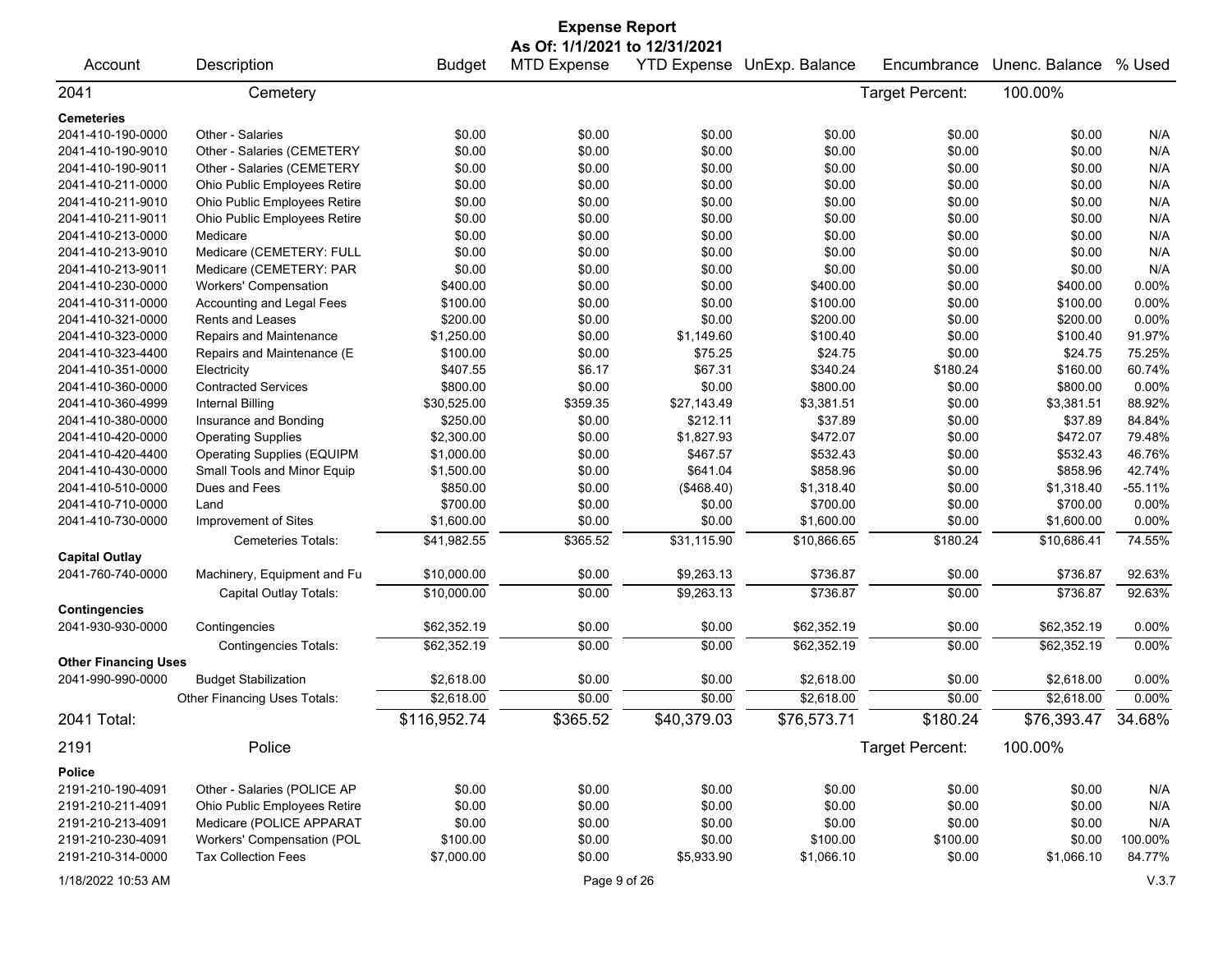| <b>Expense Report</b>                     |                                                                                                                                                                                   |                            |                  |                        |                            |                  |                            |                |  |
|-------------------------------------------|-----------------------------------------------------------------------------------------------------------------------------------------------------------------------------------|----------------------------|------------------|------------------------|----------------------------|------------------|----------------------------|----------------|--|
|                                           | As Of: 1/1/2021 to 12/31/2021<br><b>Budget</b><br><b>MTD Expense</b><br><b>YTD Expense</b><br>UnExp. Balance<br>Unenc. Balance<br>% Used<br>Account<br>Description<br>Encumbrance |                            |                  |                        |                            |                  |                            |                |  |
|                                           |                                                                                                                                                                                   |                            |                  |                        |                            |                  |                            |                |  |
| 2191-210-315-0000                         | <b>Election Expenses</b>                                                                                                                                                          | \$0.00                     | \$0.00           | \$0.00                 | \$0.00                     | \$0.00           | \$0.00                     | N/A            |  |
| 2191-210-318-0000                         | <b>Training Services</b>                                                                                                                                                          | \$250.00                   | \$0.00           | \$0.00                 | \$250.00                   | \$0.00           | \$250.00                   | 0.00%          |  |
| 2191-210-321-0000                         | <b>Rents and Leases</b>                                                                                                                                                           | \$0.00                     | \$0.00           | \$0.00                 | \$0.00                     | \$0.00           | \$0.00                     | N/A            |  |
| 2191-210-323-0000                         | Repairs and Maintenance                                                                                                                                                           | \$0.00                     | \$0.00           | \$0.00                 | \$0.00                     | \$0.00           | \$0.00                     | N/A            |  |
| 2191-210-323-4400                         | Repairs and Maintenance (E                                                                                                                                                        | \$5,600.00                 | \$1,475.37       | \$4,488.59             | \$1,111.41                 | \$0.00           | \$1,111.41                 | 80.15%         |  |
| 2191-210-323-4500                         | Repairs and Maintenance (BU                                                                                                                                                       | \$1,931.25                 | \$143.75         | \$575.00               | \$1,356.25                 | \$0.00           | \$1,356.25                 | 29.77%         |  |
| 2191-210-341-0000                         | Telephone                                                                                                                                                                         | \$5,000.00                 | \$0.00           | \$0.00                 | \$5,000.00                 | \$0.00           | \$5,000.00                 | 0.00%          |  |
| 2191-210-351-4099                         | Electricity (POLICE: COST AL                                                                                                                                                      | \$0.00                     | \$0.00           | \$0.00                 | \$0.00                     | \$0.00           | \$0.00                     | N/A            |  |
| 2191-210-352-4099                         | Water and Sewage(POLICE:                                                                                                                                                          | \$0.00                     | \$0.00           | \$0.00                 | \$0.00                     | \$0.00           | \$0.00                     | N/A            |  |
| 2191-210-353-4099                         | Natural Gas (POLICE: COST                                                                                                                                                         | \$0.00                     | \$0.00           | \$0.00                 | \$0.00                     | \$0.00           | \$0.00                     | N/A            |  |
| 2191-210-360-0000                         | <b>Contracted Services</b>                                                                                                                                                        | \$646,811.00               | \$44,507.25      | \$567,633.09           | \$79,177.91                | \$1,947.00       | \$77,230.91                | 88.06%         |  |
| 2191-210-360-4051                         | <b>Contracted Services (POLICE</b>                                                                                                                                                | \$10,000.00                | \$0.00           | \$646.85               | \$9,353.15                 | \$0.00           | \$9,353.15                 | 6.47%          |  |
| 2191-210-360-4052                         | <b>Contracted Services-Other</b>                                                                                                                                                  | \$1,520.42                 | \$0.00           | \$594.10               | \$926.32                   | \$926.32         | \$0.00                     | 100.00%        |  |
| 2191-210-360-4099                         | <b>Contracted Services (POLICE</b>                                                                                                                                                | \$0.00                     | \$0.00           | \$0.00                 | \$0.00                     | \$0.00           | \$0.00                     | N/A            |  |
| 2191-210-360-4999                         | Internal Billing                                                                                                                                                                  | \$5,000.00                 | \$63.16          | \$4,281.62             | \$718.38                   | \$0.00           | \$718.38                   | 85.63%         |  |
| 2191-210-370-0000                         | Payment to Another Political                                                                                                                                                      | \$38,000.00                | \$0.00           | \$38,000.00            | \$0.00                     | \$0.00           | \$0.00                     | 100.00%        |  |
| 2191-210-389-0000                         | Other - Insurance and Bondin                                                                                                                                                      | \$4,000.00                 | \$0.00           | \$3,181.57             | \$818.43                   | \$0.00           | \$818.43                   | 79.54%         |  |
| 2191-210-410-0000                         | <b>Office Supplies</b>                                                                                                                                                            | \$2,029.37                 | \$43.90          | \$269.71               | \$1,759.66                 | \$152.52         | \$1,607.14                 | 20.81%         |  |
| 2191-210-420-4400                         | <b>Operating Supplies (EQUIPM</b>                                                                                                                                                 | \$2,992.63                 | \$0.00           | \$433.58               | \$2,559.05                 | \$892.08         | \$1,666.97                 | 44.30%         |  |
| 2191-210-420-6002                         | <b>Operating Supplies (FUEL)</b>                                                                                                                                                  | \$25,000.00                | \$1,032.71       | \$11,569.96            | \$13,430.04                | \$0.00           | \$13,430.04                | 46.28%         |  |
| 2191-210-430-0000                         | Small Tools and Minor Equip                                                                                                                                                       | \$0.00                     | \$0.00           | \$0.00                 | \$0.00                     | \$0.00           | \$0.00                     | N/A            |  |
| 2191-210-519-0000                         | Other - Dues and Fees                                                                                                                                                             | \$10,700.00                | \$0.00           | \$8,076.95             | \$2,623.05                 | \$1,000.00       | \$1,623.05                 | 84.83%         |  |
| 2191-210-599-0000                         | Other - Other Expenses                                                                                                                                                            | \$0.00                     | \$0.00           | \$0.00                 | \$0.00                     | \$0.00           | \$0.00                     | N/A            |  |
|                                           | Police Totals:                                                                                                                                                                    | \$765,934.67               | \$47,266.14      | \$645,684.92           | \$120,249.75               | \$5,017.92       | \$115,231.83               | 84.96%         |  |
| <b>Capital Outlay</b>                     |                                                                                                                                                                                   |                            |                  |                        |                            |                  |                            |                |  |
| 2191-760-740-0000                         | Machinery, Equipment and Fu                                                                                                                                                       | \$12,432.83                | \$0.00           | \$2,432.83             | \$10,000.00                | \$0.00           | \$10,000.00                | 19.57%         |  |
| 2191-760-750-0000                         | <b>Motor Vehicles</b>                                                                                                                                                             | \$0.00                     | \$0.00           | \$0.00                 | \$0.00                     | \$0.00           | \$0.00                     | N/A            |  |
|                                           | Capital Outlay Totals:                                                                                                                                                            | \$12,432.83                | \$0.00           | $\overline{$2,432.83}$ | \$10,000.00                | \$0.00           | \$10,000.00                | 19.57%         |  |
| <b>Transfers</b>                          |                                                                                                                                                                                   |                            |                  |                        |                            |                  |                            |                |  |
| 2191-910-910-0000                         | Transfers - Out                                                                                                                                                                   | \$0.00                     | \$0.00           | \$0.00                 | \$0.00                     | \$0.00           | \$0.00                     | N/A            |  |
|                                           | <b>Transfers Totals:</b>                                                                                                                                                          | \$0.00                     | \$0.00           | \$0.00                 | \$0.00                     | \$0.00           | \$0.00                     | N/A            |  |
| <b>Contingencies</b><br>2191-930-930-0000 | Contingencies                                                                                                                                                                     | \$823,746.12               | \$0.00           | \$0.00                 | \$823,746.12               | \$0.00           | \$823,746.12               | 0.00%          |  |
|                                           |                                                                                                                                                                                   |                            |                  |                        |                            |                  |                            |                |  |
|                                           | <b>Contingencies Totals:</b>                                                                                                                                                      | \$823,746.12               | \$0.00           | \$0.00                 | \$823,746.12               | \$0.00           | \$823,746.12               | 0.00%          |  |
| <b>Other Financing Uses</b>               |                                                                                                                                                                                   |                            |                  |                        |                            |                  |                            |                |  |
| 2191-990-990-0000                         | <b>Budget Stabilization</b><br><b>Other Financing Uses Totals:</b>                                                                                                                | \$32,119.00<br>\$32.119.00 | \$0.00<br>\$0.00 | \$0.00<br>\$0.00       | \$32,119.00<br>\$32,119.00 | \$0.00<br>\$0.00 | \$32,119.00<br>\$32,119.00 | 0.00%<br>0.00% |  |
|                                           |                                                                                                                                                                                   |                            |                  |                        |                            |                  |                            |                |  |
| 2191 Total:                               |                                                                                                                                                                                   | \$1,634,232.62             | \$47,266.14      | \$648,117.75           | \$986,114.87               | \$5,017.92       | \$981,096.95               | 39.97%         |  |
| 2192                                      | Fire                                                                                                                                                                              |                            |                  |                        |                            | Target Percent:  | 100.00%                    |                |  |
| Fire                                      |                                                                                                                                                                                   |                            |                  |                        |                            |                  |                            |                |  |
| 2192-220-190-5112                         | Other - Salaries (WAGES & B                                                                                                                                                       | \$6,988,405.01             | \$1,141,498.75   | \$6,758,049.25         | \$230,355.76               | \$0.00           | \$230,355.76               | 96.70%         |  |
| 2192-220-190-5350                         | Other - Salaries (DISPATCH/                                                                                                                                                       | \$0.00                     | \$0.00           | \$0.00                 | \$0.00                     | \$0.00           | \$0.00                     | N/A            |  |
| 2192-220-190-5401                         | Other - Salaries (ADMINISTR                                                                                                                                                       | \$0.00                     | \$0.00           | \$0.00                 | \$0.00                     | \$0.00           | \$0.00                     | N/A            |  |
| 2192-220-190-5500                         | Other - Salaries (FIRE FACILI                                                                                                                                                     | \$0.00                     | \$0.00           | \$0.00                 | \$0.00                     | \$0.00           | \$0.00                     | N/A            |  |
|                                           |                                                                                                                                                                                   |                            |                  |                        |                            |                  |                            |                |  |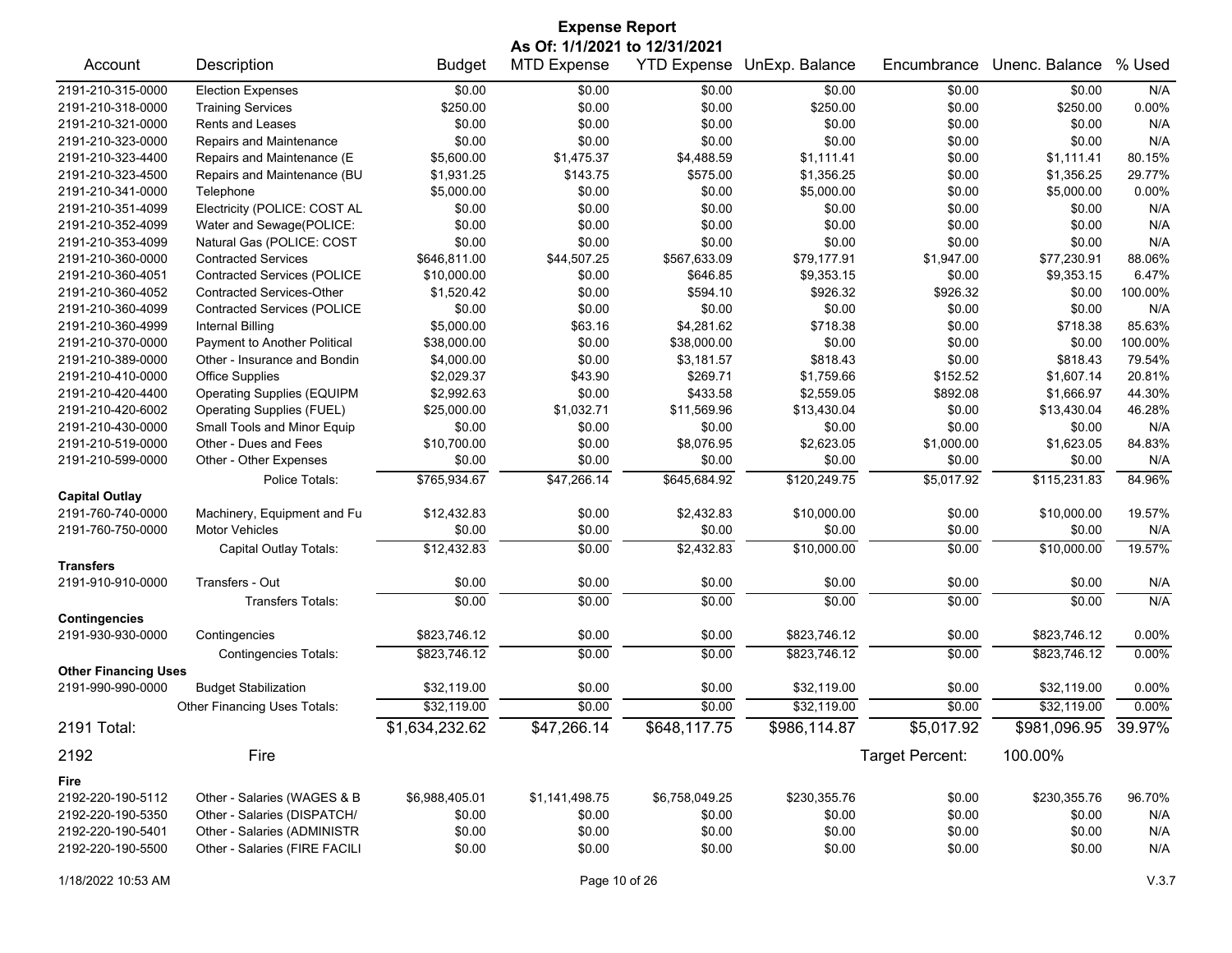| <b>Expense Report</b> |                                     |                |                    |                    |                |             |                |          |  |  |
|-----------------------|-------------------------------------|----------------|--------------------|--------------------|----------------|-------------|----------------|----------|--|--|
|                       | As Of: 1/1/2021 to 12/31/2021       |                |                    |                    |                |             |                |          |  |  |
| Account               | Description                         | <b>Budget</b>  | <b>MTD Expense</b> | <b>YTD Expense</b> | UnExp. Balance | Encumbrance | Unenc. Balance | % Used   |  |  |
| 2192-220-190-5560     | Other - Salaries (FIRE ADMIN        | \$0.00         | \$0.00             | \$0.00             | \$0.00         | \$0.00      | \$0.00         | N/A      |  |  |
| 2192-220-190-5600     | Other - Salaries (FIRE APPA         | \$0.00         | \$0.00             | \$0.00             | \$0.00         | \$0.00      | \$0.00         | N/A      |  |  |
| 2192-220-190-5999     | Other - Salaries (FIRE:COST         | \$287,460.42   | \$36.095.24        | \$287,460.42       | \$0.00         | \$0.00      | \$0.00         | 100.00%  |  |  |
| 2192-220-211-5112     | Ohio Public Employees Retire        | \$48,707.75    | (\$6,108.21)       | \$27,959.80        | \$20,747.95    | \$0.00      | \$20,747.95    | 57.40%   |  |  |
| 2192-220-211-5401     | Ohio Public Employees Retire        | \$0.00         | \$0.00             | \$0.00             | \$0.00         | \$0.00      | \$0.00         | N/A      |  |  |
| 2192-220-211-5500     | Ohio Public Employees Retire        | \$0.00         | \$0.00             | \$0.00             | \$0.00         | \$0.00      | \$0.00         | N/A      |  |  |
| 2192-220-211-5560     | Ohio Public Employees Retire        | \$4,000.00     | \$0.00             | \$0.00             | \$4,000.00     | \$0.00      | \$4,000.00     | $0.00\%$ |  |  |
| 2192-220-211-5600     | Ohio Public Employees Retire        | \$0.00         | \$0.00             | \$0.00             | \$0.00         | \$0.00      | \$0.00         | N/A      |  |  |
| 2192-220-211-5999     | Ohio Public Employees Retire        | \$37,000.00    | \$1,512.71         | \$35,341.34        | \$1,658.66     | \$0.00      | \$1,658.66     | 95.52%   |  |  |
| 2192-220-212-5112     | Social Security (WAGES & B          | \$0.00         | \$0.00             | \$0.00             | \$0.00         | \$0.00      | \$0.00         | N/A      |  |  |
| 2192-220-213-5112     | Medicare (WAGES & BENEFI            | \$94,624.77    | \$18,467.05        | \$94,543.15        | \$81.62        | \$0.00      | \$81.62        | 99.91%   |  |  |
| 2192-220-213-5401     | Medicare (ADMINISTRATION            | \$0.00         | \$0.00             | \$0.00             | \$0.00         | \$0.00      | \$0.00         | N/A      |  |  |
| 2192-220-213-5560     | Medicare (FIRE ADMINISTR            | \$0.00         | \$0.00             | \$0.00             | \$0.00         | \$0.00      | \$0.00         | N/A      |  |  |
| 2192-220-213-5600     | Medicare (FIRE APPARATUS            | \$0.00         | \$0.00             | \$0.00             | \$0.00         | \$0.00      | \$0.00         | N/A      |  |  |
| 2192-220-213-5999     | Medicare (FIRE:COST ALLO            | \$4,410.41     | \$627.38           | \$3,937.86         | \$472.55       | \$0.00      | \$472.55       | 89.29%   |  |  |
| 2192-220-214-5112     | Volunteer Firemen's Depende         | \$0.00         | \$0.00             | \$0.00             | \$0.00         | \$0.00      | \$0.00         | N/A      |  |  |
| 2192-220-215-5112     | Ohio Police and Fire Pension        | \$1,570,672.96 | \$132,989.06       | \$1,368,470.86     | \$202,202.10   | \$0.00      | \$202,202.10   | 87.13%   |  |  |
| 2192-220-221-5112     | Medical/Hospitalization (WAG        | \$1,197,874.35 | \$6,239.95         | \$1,117,006.97     | \$80,867.38    | \$0.00      | \$80,867.38    | 93.25%   |  |  |
| 2192-220-221-5401     | Medical/Hospitalization (ADMI       | \$0.00         | \$0.00             | \$0.00             | \$0.00         | \$0.00      | \$0.00         | N/A      |  |  |
| 2192-220-221-5600     | Medical/Hospitalization (FIRE       | \$0.00         | \$0.00             | \$0.00             | \$0.00         | \$0.00      | \$0.00         | N/A      |  |  |
| 2192-220-221-5999     | Medical/Hospitalization (FIRE:      | \$47,125.65    | \$0.00             | \$47,125.64        | \$0.01         | \$0.00      | \$0.01         | 100.00%  |  |  |
| 2192-220-222-5112     | Life Insurance (WAGES & BE          | \$8,400.00     | \$511.00           | \$7,675.20         | \$724.80       | \$0.00      | \$724.80       | 91.37%   |  |  |
| 2192-220-222-5401     | Life Insurance (ADMINISTRA          | \$0.00         | \$0.00             | \$0.00             | \$0.00         | \$0.00      | \$0.00         | N/A      |  |  |
| 2192-220-222-5600     | Life Insurance (FIRE APPAR          | \$0.00         | \$0.00             | \$0.00             | \$0.00         | \$0.00      | \$0.00         | N/A      |  |  |
| 2192-220-222-5999     | Life Insurance (FIRE:COST A         | \$931.86       | \$32.06            | \$452.92           | \$478.94       | \$0.00      | \$478.94       | 48.60%   |  |  |
| 2192-220-223-5112     | Dental Insurance (WAGES &           | \$40,375.23    | \$0.00             | \$40,375.23        | \$0.00         | \$0.00      | \$0.00         | 100.00%  |  |  |
| 2192-220-223-5401     | Dental Insurance (ADMINIST          | \$0.00         | \$0.00             | \$0.00             | \$0.00         | \$0.00      | \$0.00         | N/A      |  |  |
| 2192-220-223-5600     | Dental Insurance (FIRE APPA         | \$0.00         | \$0.00             | \$0.00             | \$0.00         | \$0.00      | \$0.00         | N/A      |  |  |
| 2192-220-223-5999     | Dental Insurance (FIRE:COS          | \$2,089.59     | \$0.00             | \$2,089.59         | \$0.00         | \$0.00      | \$0.00         | 100.00%  |  |  |
| 2192-220-230-5112     | Workers' Compensation (WA           | \$133,161.00   | \$0.00             | \$19,624.77        | \$113,536.23   | \$91,774.50 | \$21,761.73    | 83.66%   |  |  |
| 2192-220-240-5112     | Unemployment Compensatio            | \$4,000.00     | \$0.00             | \$3,030.88         | \$969.12       | \$0.00      | \$969.12       | 75.77%   |  |  |
| 2192-220-240-5999     | Unemployment Compensatio            | \$3,800.00     | \$0.00             | \$3,785.75         | \$14.25        | \$0.00      | \$14.25        | 99.63%   |  |  |
| 2192-220-259-5400     | Other - Employee Reimburse          | \$0.00         | \$0.00             | \$0.00             | \$0.00         | \$0.00      | \$0.00         | N/A      |  |  |
| 2192-220-311-5400     | Accounting and Legal Fees (A        | \$0.00         | \$0.00             | \$0.00             | \$0.00         | \$0.00      | \$0.00         | N/A      |  |  |
| 2192-220-314-5400     | Tax Collection Fees (ADMINI         | \$143,774.00   | \$0.00             | \$131,156.32       | \$12,617.68    | \$0.00      | \$12,617.68    | 91.22%   |  |  |
| 2192-220-316-5500     | <b>Engineering Services (FIRE F</b> | \$0.00         | \$0.00             | \$0.00             | \$0.00         | \$0.00      | \$0.00         | N/A      |  |  |
| 2192-220-318-5121     | <b>Training Services (HEALTH A</b>  | \$0.00         | \$0.00             | \$0.00             | \$0.00         | \$0.00      | \$0.00         | N/A      |  |  |
| 2192-220-322-5560     | Garbage and Trash Removal           | \$0.00         | \$0.00             | \$0.00             | \$0.00         | \$0.00      | \$0.00         | N/A      |  |  |
| 2192-220-322-5561     | Garbage and Trash Removal           | \$0.00         | \$0.00             | \$0.00             | \$0.00         | \$0.00      | \$0.00         | N/A      |  |  |
| 2192-220-322-5562     | Garbage and Trash Removal           | \$0.00         | \$0.00             | \$0.00             | \$0.00         | \$0.00      | \$0.00         | N/A      |  |  |
| 2192-220-322-5563     | Garbage and Trash Removal           | \$0.00         | \$0.00             | \$0.00             | \$0.00         | \$0.00      | \$0.00         | N/A      |  |  |
| 2192-220-322-5564     | Garbage and Trash Removal           | \$0.00         | \$0.00             | \$0.00             | \$0.00         | \$0.00      | \$0.00         | N/A      |  |  |
| 2192-220-322-5565     | Garbage and Trash Removal           | \$0.00         | \$0.00             | \$0.00             | \$0.00         | \$0.00      | \$0.00         | N/A      |  |  |
| 2192-220-323-5000     | Repairs and Maintenance (O          | \$0.00         | \$0.00             | \$0.00             | \$0.00         | \$0.00      | \$0.00         | N/A      |  |  |
| 2192-220-323-5500     | Repairs and Maintenance (FI         | \$0.00         | \$0.00             | \$0.00             | \$0.00         | \$0.00      | \$0.00         | N/A      |  |  |
| 2192-220-323-5560     | Repairs and Maintenance (FI         | \$0.00         | \$0.00             | \$0.00             | \$0.00         | \$0.00      | \$0.00         | N/A      |  |  |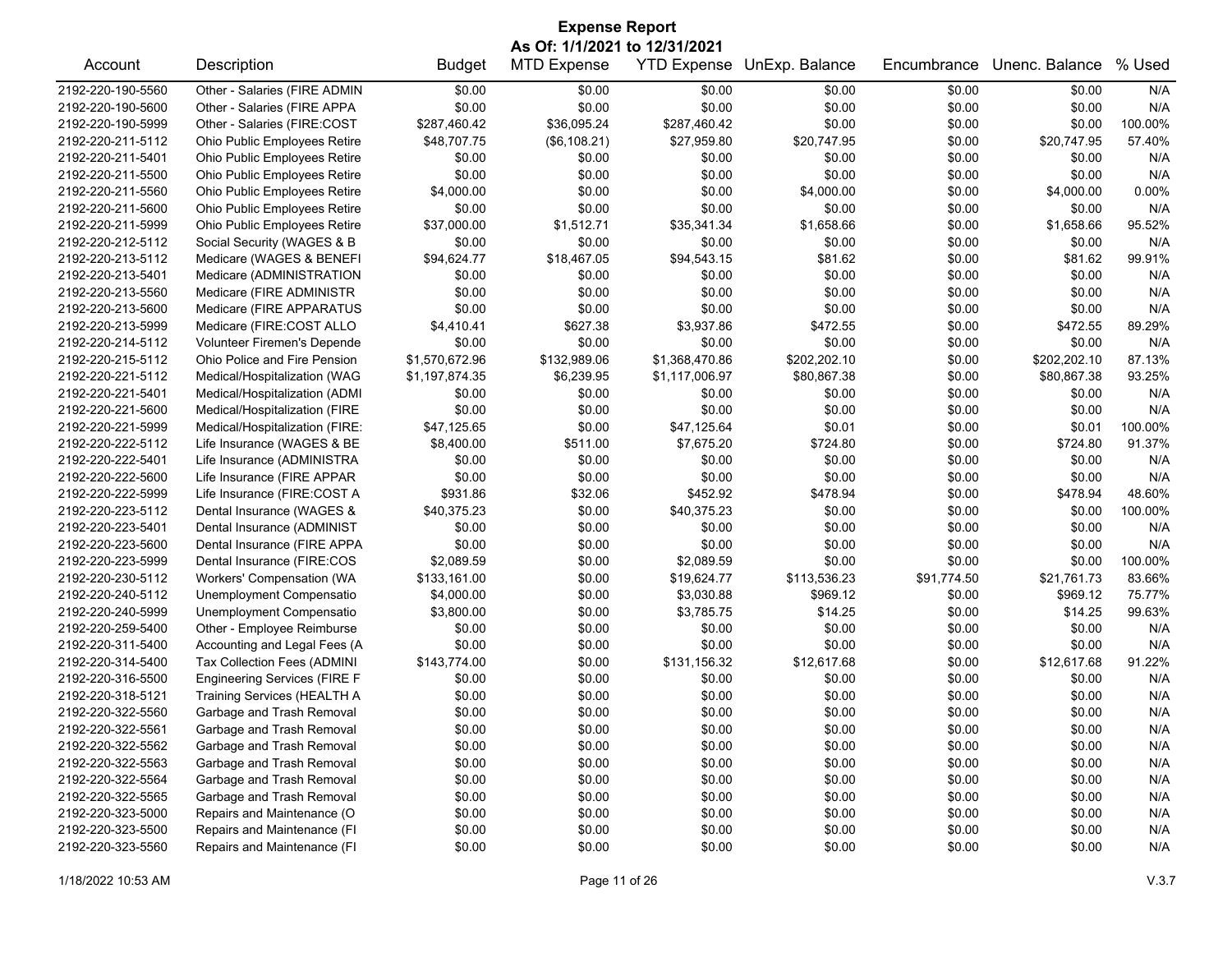| <b>Expense Report</b>         |                                    |               |                    |                    |                |              |                |         |  |
|-------------------------------|------------------------------------|---------------|--------------------|--------------------|----------------|--------------|----------------|---------|--|
| As Of: 1/1/2021 to 12/31/2021 |                                    |               |                    |                    |                |              |                |         |  |
| Account                       | Description                        | <b>Budget</b> | <b>MTD Expense</b> | <b>YTD Expense</b> | UnExp. Balance | Encumbrance  | Unenc. Balance | % Used  |  |
| 2192-220-323-5561             | Repairs and Maintenance (ST        | \$0.00        | \$0.00             | \$0.00             | \$0.00         | \$0.00       | \$0.00         | N/A     |  |
| 2192-220-323-5562             | Repairs and Maintenance (ST        | \$0.00        | \$0.00             | \$0.00             | \$0.00         | \$0.00       | \$0.00         | N/A     |  |
| 2192-220-323-5563             | Repairs and Maintenance (ST        | \$0.00        | \$0.00             | \$0.00             | \$0.00         | \$0.00       | \$0.00         | N/A     |  |
| 2192-220-323-5564             | Repairs and Maintenance (ST        | \$10,927.00   | \$10,927.00        | \$10,927.00        | \$0.00         | \$0.00       | \$0.00         | 100.00% |  |
| 2192-220-323-5565             | Repairs and Maintnenance (S        | \$0.00        | \$0.00             | \$0.00             | \$0.00         | \$0.00       | \$0.00         | N/A     |  |
| 2192-220-323-5600             | Repairs and Maintenance (FI        | \$0.00        | \$0.00             | \$0.00             | \$0.00         | \$0.00       | \$0.00         | N/A     |  |
| 2192-220-330-5400             | <b>Travel and Meeting Expenses</b> | \$0.00        | \$0.00             | \$0.00             | \$0.00         | \$0.00       | \$0.00         | N/A     |  |
| 2192-220-341-5350             | Telephone (DISPATCH/PSIS           | \$0.00        | \$0.00             | \$0.00             | \$0.00         | \$0.00       | \$0.00         | N/A     |  |
| 2192-220-341-5500             | Telephone (FIRE FACILITIES         | \$0.00        | \$0.00             | \$0.00             | \$0.00         | \$0.00       | \$0.00         | N/A     |  |
| 2192-220-341-5501             | Telephone (Utilities discontinu    | \$0.00        | \$0.00             | \$0.00             | \$0.00         | \$0.00       | \$0.00         | N/A     |  |
| 2192-220-342-5400             | Postage (ADMINISTRATION)           | \$0.00        | \$0.00             | \$0.00             | \$0.00         | \$0.00       | \$0.00         | N/A     |  |
| 2192-220-343-5400             | Postage Machine Rental (AD         | \$0.00        | \$0.00             | \$0.00             | \$0.00         | \$0.00       | \$0.00         | N/A     |  |
| 2192-220-344-5400             | Printing (ADMINISTRATION)          | \$0.00        | \$0.00             | \$0.00             | \$0.00         | \$0.00       | \$0.00         | N/A     |  |
| 2192-220-351-5560             | <b>Electricity (FIRE ADMINISTR</b> | \$0.00        | \$0.00             | \$0.00             | \$0.00         | \$0.00       | \$0.00         | N/A     |  |
| 2192-220-351-5561             | Electricity (STATION 61)           | \$0.00        | \$0.00             | \$0.00             | \$0.00         | \$0.00       | \$0.00         | N/A     |  |
| 2192-220-351-5562             | Electricity (STATION 62)           | \$0.00        | \$0.00             | \$0.00             | \$0.00         | \$0.00       | \$0.00         | N/A     |  |
| 2192-220-351-5563             | Electricity (STATION 63)           | \$0.00        | \$0.00             | \$0.00             | \$0.00         | \$0.00       | \$0.00         | N/A     |  |
| 2192-220-351-5564             | Electricity (STATION 64)           | \$0.00        | \$0.00             | \$0.00             | \$0.00         | \$0.00       | \$0.00         | N/A     |  |
| 2192-220-351-5565             | Electricity (STATION 65)           | \$1,500.00    | \$394.62           | \$865.61           | \$634.39       | \$634.39     | \$0.00         | 100.00% |  |
| 2192-220-352-5560             | Sewage (FIRE ADMINISTRA            | \$0.00        | \$0.00             | \$0.00             | \$0.00         | \$0.00       | \$0.00         | N/A     |  |
| 2192-220-352-5561             | Sewage (STATION 61)                | \$0.00        | \$0.00             | \$0.00             | \$0.00         | \$0.00       | \$0.00         | N/A     |  |
| 2192-220-352-5562             | Sewage (STATION 62)                | \$0.00        | \$0.00             | \$0.00             | \$0.00         | \$0.00       | \$0.00         | N/A     |  |
| 2192-220-352-5563             | Sewage (STATION 63)                | \$0.00        | \$0.00             | \$0.00             | \$0.00         | \$0.00       | \$0.00         | N/A     |  |
| 2192-220-352-5564             | Sewage (STATION 64)                | \$0.00        | \$0.00             | \$0.00             | \$0.00         | \$0.00       | \$0.00         | N/A     |  |
| 2192-220-352-5565             | Sewage (STATION 65)                | \$0.00        | \$0.00             | \$0.00             | \$0.00         | \$0.00       | \$0.00         | N/A     |  |
| 2192-220-353-5560             | Natural Gas (FIRE ADMINIST         | \$0.00        | \$0.00             | \$0.00             | \$0.00         | \$0.00       | \$0.00         | N/A     |  |
| 2192-220-353-5561             | Natural Gas (STATION 61)           | \$0.00        | \$0.00             | \$0.00             | \$0.00         | \$0.00       | \$0.00         | N/A     |  |
| 2192-220-353-5562             | Natural Gas (STATION 62)           | \$0.00        | \$0.00             | \$0.00             | \$0.00         | \$0.00       | \$0.00         | N/A     |  |
| 2192-220-353-5563             | Natural Gas (STATION 63)           | \$0.00        | \$0.00             | \$0.00             | \$0.00         | \$0.00       | \$0.00         | N/A     |  |
| 2192-220-353-5564             | Natural Gas (STATION 64)           | \$0.00        | \$0.00             | \$0.00             | \$0.00         | \$0.00       | \$0.00         | N/A     |  |
| 2192-220-353-5565             | Natural Gas (STATION 65)           | \$0.00        | \$0.00             | \$0.00             | \$0.00         | \$0.00       | \$0.00         | N/A     |  |
| 2192-220-360-5121             | Contracted Services (Health a      | \$0.00        | \$0.00             | \$0.00             | \$0.00         | \$0.00       | \$0.00         | N/A     |  |
| 2192-220-360-5130             | Contracted Services (FIRE: H       | \$0.00        | \$0.00             | \$0.00             | \$0.00         | \$0.00       | \$0.00         | N/A     |  |
| 2192-220-360-5310             | <b>Contracted Services (TECHN</b>  | \$0.00        | \$0.00             | \$0.00             | \$0.00         | \$0.00       | \$0.00         | N/A     |  |
| 2192-220-360-5320             | <b>Contracted Services (COMM</b>   | \$4,194.00    | \$0.00             | \$0.00             | \$4,194.00     | \$4,194.00   | \$0.00         | 100.00% |  |
| 2192-220-360-5340             | Contracted Services (INTERO        | \$0.00        | \$0.00             | \$0.00             | \$0.00         | \$0.00       | \$0.00         | N/A     |  |
| 2192-220-360-5350             | <b>Contracted Services (DISPAT</b> | \$351,670.00  | \$137,065.00       | \$316,450.00       | \$35,220.00    | \$35,220.00  | \$0.00         | 100.00% |  |
| 2192-220-360-5400             | <b>Contracted Services (ADMINI</b> | \$0.00        | \$0.00             | \$0.00             | \$0.00         | \$0.00       | \$0.00         | N/A     |  |
| 2192-220-360-5500             | Contracted Services (FIRE F        | \$475.00      | \$475.00           | \$475.00           | \$0.00         | \$0.00       | \$0.00         | 100.00% |  |
| 2192-220-360-5561             | <b>Contracted Services (STATIO</b> | \$0.00        | \$0.00             | \$0.00             | \$0.00         | \$0.00       | \$0.00         | N/A     |  |
| 2192-220-360-5562             | <b>Contracted Services (STATIO</b> | \$0.00        | \$0.00             | \$0.00             | \$0.00         | \$0.00       | \$0.00         | N/A     |  |
| 2192-220-360-5564             | Contracted Services (STATIO        | \$0.00        | \$0.00             | \$0.00             | \$0.00         | \$0.00       | \$0.00         | N/A     |  |
| 2192-220-360-5720             | Contracted Services (EMS O         | \$0.00        | \$0.00             | \$0.00             | \$0.00         | \$0.00       | \$0.00         | N/A     |  |
| 2192-220-360-5999             | Contracted Services (FIRE:C        | \$736,989.95  | \$5,923.78         | \$457,283.12       | \$279,706.83   | \$272,805.60 | \$6,901.23     | 99.06%  |  |
| 2192-220-361-5999             | Software As A Service (FIRE:       | \$29,412.73   | \$0.00             | \$14,079.36        | \$15,333.37    | \$0.00       | \$15,333.37    | 47.87%  |  |
| 2192-220-382-5400             | Liability Insurance Premiums (     | \$0.00        | \$0.00             | \$0.00             | \$0.00         | \$0.00       | \$0.00         | N/A     |  |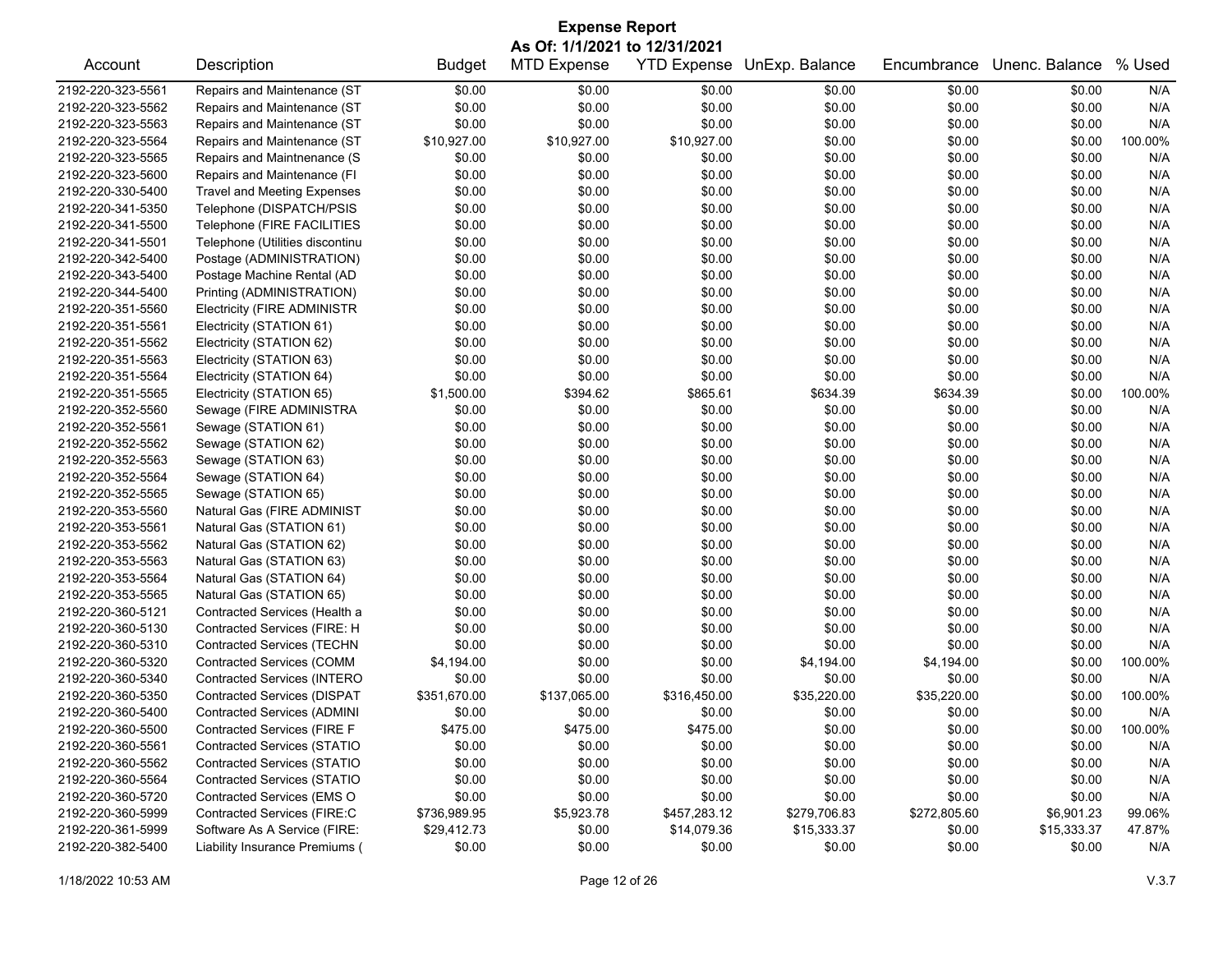| <b>Expense Report</b>                                                                                                                  |                                    |                |                    |                    |                |              |                |          |  |
|----------------------------------------------------------------------------------------------------------------------------------------|------------------------------------|----------------|--------------------|--------------------|----------------|--------------|----------------|----------|--|
| As Of: 1/1/2021 to 12/31/2021                                                                                                          |                                    |                |                    |                    |                |              |                |          |  |
| Account                                                                                                                                | Description                        | <b>Budget</b>  | <b>MTD Expense</b> | <b>YTD Expense</b> | UnExp. Balance | Encumbrance  | Unenc. Balance | % Used   |  |
| 2192-220-410-5400                                                                                                                      | Office Supplies (ADMINISTR         | \$0.00         | \$0.00             | \$0.00             | \$0.00         | \$0.00       | \$0.00         | N/A      |  |
| 2192-220-420-5000                                                                                                                      | <b>Operating Supplies (OPERAT</b>  | \$0.00         | \$0.00             | \$0.00             | \$0.00         | \$0.00       | \$0.00         | N/A      |  |
| 2192-220-420-5400                                                                                                                      | <b>Operating Supplies (ADMINIS</b> | \$0.00         | \$0.00             | \$0.00             | \$0.00         | \$0.00       | \$0.00         | N/A      |  |
| 2192-220-420-5500                                                                                                                      | <b>Operating Supplies (FIRE FA</b> | \$475.00       | \$0.00             | \$0.00             | \$475.00       | \$0.00       | \$475.00       | 0.00%    |  |
| 2192-220-420-5600                                                                                                                      | <b>Operating Supplies (FIRE AP</b> | \$0.00         | \$0.00             | \$0.00             | \$0.00         | \$0.00       | \$0.00         | N/A      |  |
| 2192-220-420-5710                                                                                                                      | Operating Supplies (FIRE OP        | \$0.00         | \$0.00             | \$0.00             | \$0.00         | \$0.00       | \$0.00         | N/A      |  |
| 2192-220-420-5750                                                                                                                      | <b>Operating Supplies (HONOR</b>   | \$12,550.00    | \$245.55           | \$11,849.37        | \$700.63       | \$212.00     | \$488.63       | 96.11%   |  |
| 2192-220-421-5600                                                                                                                      | Fuel (FIRE APPARATUS)              | \$0.00         | \$0.00             | \$0.00             | \$0.00         | \$0.00       | \$0.00         | N/A      |  |
| 2192-220-430-5710                                                                                                                      | Small Tools and Minor Equip        | \$0.00         | \$0.00             | \$0.00             | \$0.00         | \$0.00       | \$0.00         | N/A      |  |
| 2192-220-440-5999                                                                                                                      | Software (FIRE:COST ALLO           | \$0.00         | \$0.00             | \$0.00             | \$0.00         | \$0.00       | \$0.00         | N/A      |  |
| 2192-220-599-5400                                                                                                                      | Other - Other Expenses (ADM        | \$0.00         | \$0.00             | \$0.00             | \$0.00         | \$0.00       | \$0.00         | N/A      |  |
| 2192-220-720-5500                                                                                                                      | Buildings (FIRE FACILITIES)        | \$0.00         | \$0.00             | \$0.00             | \$0.00         | \$0.00       | \$0.00         | N/A      |  |
| 2192-220-720-5560                                                                                                                      | <b>Buildings (FIRE ADMINISTRA</b>  | \$6,586.92     | \$0.00             | \$6,586.92         | \$0.00         | \$0.00       | \$0.00         | 100.00%  |  |
| 2192-220-720-5561                                                                                                                      | Buildings (STATION 61)             | \$4,247.39     | \$0.00             | \$4,247.39         | \$0.00         | \$0.00       | \$0.00         | 100.00%  |  |
| 2192-220-720-5563                                                                                                                      | Buildings (STATION 63)             | \$0.00         | \$0.00             | \$0.00             | \$0.00         | \$0.00       | \$0.00         | N/A      |  |
| 2192-220-730-5500                                                                                                                      | Improvement of Sites (FIRE F       | \$0.00         | \$0.00             | \$0.00             | \$0.00         | \$0.00       | \$0.00         | N/A      |  |
| 2192-220-730-5560                                                                                                                      | Improvement of Sites (FIRE A       | \$91,621.98    | \$0.00             | \$13,575.41        | \$78,046.57    | \$0.00       | \$78,046.57    | 14.82%   |  |
| 2192-220-730-5561                                                                                                                      | Improvement of Sites (STATI        | \$294,122.28   | \$0.00             | \$30,582.93        | \$263,539.35   | \$0.00       | \$263,539.35   | 10.40%   |  |
| 2192-220-730-5562                                                                                                                      | Improvement of Sites (STATI        | \$104,000.00   | \$0.00             | \$8,641.30         | \$95,358.70    | \$0.00       | \$95,358.70    | 8.31%    |  |
| 2192-220-730-5563                                                                                                                      | Improvement of Sites (STATI        | \$287,817.00   | \$0.00             | \$21,030.46        | \$266,786.54   | \$5,524.00   | \$261,262.54   | 9.23%    |  |
| 2192-220-730-5564                                                                                                                      | Improvement of Sites (STATI        | \$22,073.00    | \$0.00             | \$1,526.07         | \$20,546.93    | \$0.00       | \$20,546.93    | 6.91%    |  |
| 2192-220-730-5565                                                                                                                      | Improvement of Sites (STATI        | \$0.00         | \$0.00             | \$0.00             | \$0.00         | \$0.00       | \$0.00         | N/A      |  |
| 2192-220-740-5121                                                                                                                      | Machinery, Equipment and Fu        | \$0.00         | \$0.00             | \$0.00             | \$0.00         | \$0.00       | \$0.00         | N/A      |  |
| 2192-220-740-5160                                                                                                                      | Machinery, Equipment and Fu        | \$24,223.80    | \$0.00             | \$7,932.09         | \$16,291.71    | \$1,227.59   | \$15,064.12    | 37.81%   |  |
| 2192-220-740-5200                                                                                                                      | Machinery, Equipment and Fu        | \$5,500.00     | \$0.00             | \$3,627.00         | \$1,873.00     | \$0.00       | \$1,873.00     | 65.95%   |  |
| 2192-220-740-5310                                                                                                                      | Machinery, Equipment and Fu        | \$176,228.48   | \$7,265.52         | \$61,781.58        | \$114,446.90   | \$14,940.92  | \$99,505.98    | 43.54%   |  |
| 2192-220-740-5320                                                                                                                      | Machinery, Equipment and Fu        | \$57,952.88    | \$0.00             | \$8,619.87         | \$49,333.01    | \$5,307.74   | \$44,025.27    | 24.03%   |  |
| 2192-220-740-5340                                                                                                                      | Machinery, Equipment and Fu        | \$35,450.00    | \$0.00             | \$0.00             | \$35,450.00    | \$0.00       | \$35,450.00    | $0.00\%$ |  |
| 2192-220-740-5350                                                                                                                      | Machinery, Equipment and Fu        | \$0.00         | \$0.00             | \$0.00             | \$0.00         | \$0.00       | \$0.00         | N/A      |  |
| 2192-220-740-5400                                                                                                                      | Machinery, Equipment and Fu        | \$0.00         | \$0.00             | \$0.00             | \$0.00         | \$0.00       | \$0.00         | N/A      |  |
| 2192-220-740-5460                                                                                                                      | Machinery, Equipment and Fu        | \$0.00         | \$0.00             | \$0.00             | \$0.00         | \$0.00       | \$0.00         | N/A      |  |
| 2192-220-740-5561                                                                                                                      | Machinery, Equipment and Fu        | \$0.00         | \$0.00             | \$0.00             | \$0.00         | \$0.00       | \$0.00         | N/A      |  |
| 2192-220-740-5600                                                                                                                      | Machinery, Equipment and Fu        | \$398,674.32   | \$0.00             | \$137,210.48       | \$261,463.84   | \$212,827.46 | \$48,636.38    | 87.80%   |  |
| 2192-220-740-5710                                                                                                                      | Machinery, Equipment and Fu        | \$31,200.00    | \$0.00             | \$12,230.04        | \$18,969.96    | \$642.00     | \$18,327.96    | 41.26%   |  |
| 2192-220-740-5712                                                                                                                      | Machinery, Equipment and Fu        | \$30,000.00    | \$0.00             | \$2,312.61         | \$27,687.39    | \$3,661.90   | \$24,025.49    | 19.92%   |  |
| 2192-220-740-5714                                                                                                                      | Machinery, Equipment and Fu        | \$503,675.00   | \$0.00             | \$4,302.00         | \$499,373.00   | \$402,275.25 | \$97,097.75    | 80.72%   |  |
| 2192-220-740-5720                                                                                                                      | Machinery, Equipment and Fu        | \$562,625.48   | \$0.00             | \$612.85           | \$562,012.63   | \$0.00       | \$562,012.63   | 0.11%    |  |
| 2192-220-740-5730                                                                                                                      | Machinery, Equipment and Fu        | \$0.00         | \$0.00             | \$0.00             | \$0.00         | \$0.00       | \$0.00         | N/A      |  |
| 2192-220-740-5740                                                                                                                      | Machinery, Equipment and Fu        | \$21,000.00    | \$0.00             | \$1,121.47         | \$19,878.53    | \$0.00       | \$19,878.53    | 5.34%    |  |
| 2192-220-740-5810                                                                                                                      | Machinery, Equipment, and F        | \$0.00         | \$0.00             | \$0.00             | \$0.00         | \$0.00       | \$0.00         | N/A      |  |
| 2192-220-740-5900                                                                                                                      | Machinery, Equipment, and F        | \$0.00         | \$0.00             | \$0.00             | \$0.00         | \$0.00       | \$0.00         | N/A      |  |
| 2192-220-750-5600                                                                                                                      | Motor Vehicles (FIRE APPAR         | \$0.00         | \$0.00             | \$0.00             | \$0.00         | \$0.00       | \$0.00         | N/A      |  |
| 2192-220-750-5900                                                                                                                      | Motor Vehicles (CAPITAL)           | \$0.00         | \$0.00             | \$0.00             | \$0.00         | \$0.00       | \$0.00         | N/A      |  |
|                                                                                                                                        |                                    |                | \$1,494,161.46     |                    |                |              |                |          |  |
| \$14,422,005.21<br>\$11,085,955.88<br>\$3,336,049.33<br>\$1,051,247.35<br>\$2,284,801.98<br>84.16%<br>Fire Totals:<br><b>Transfers</b> |                                    |                |                    |                    |                |              |                |          |  |
| 2192-910-910-5000                                                                                                                      | Transfers - Out (OPERATION         | \$3,560,792.75 | \$0.00             | \$3,560,792.75     | \$0.00         | \$0.00       | \$0.00         | 100.00%  |  |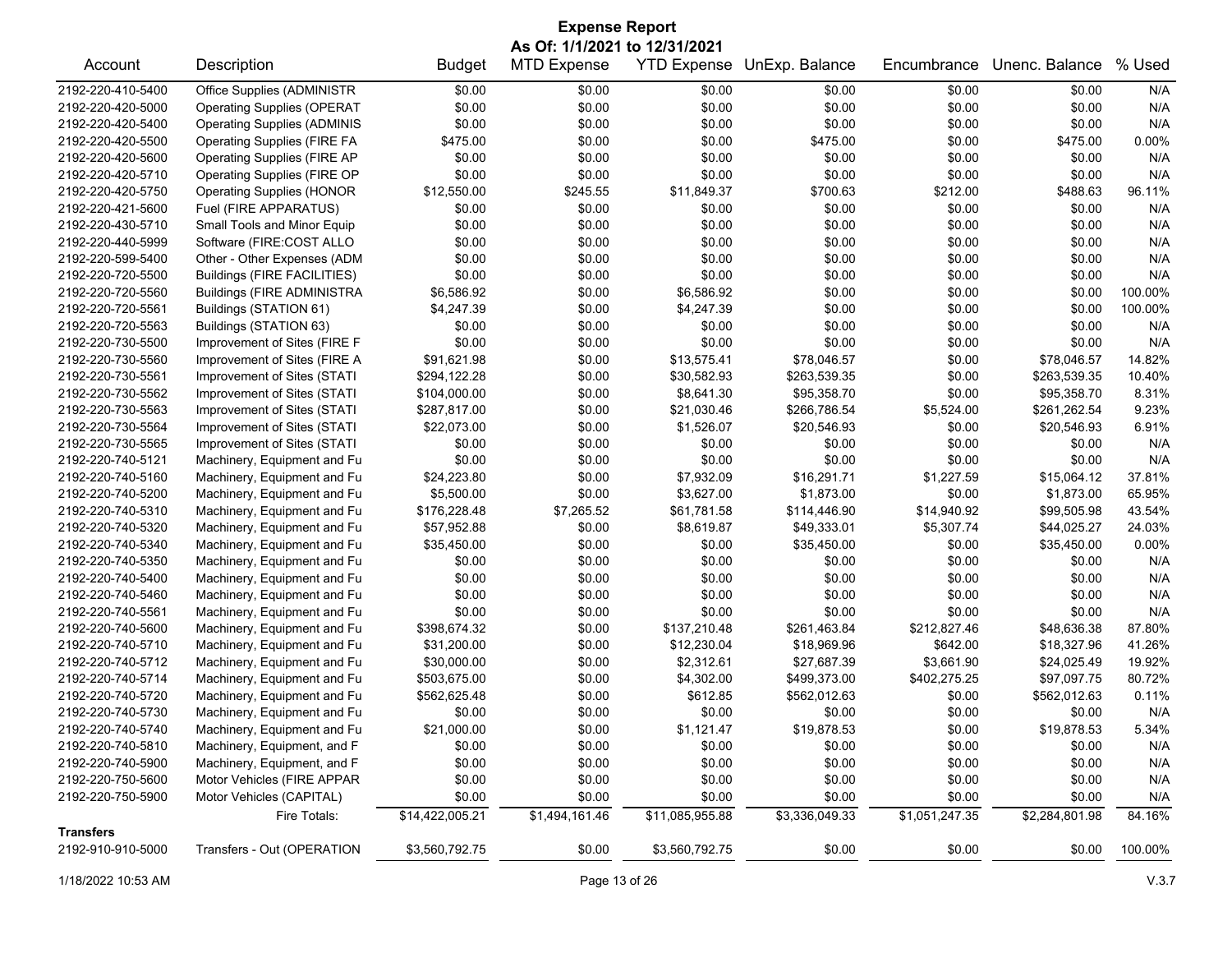| <b>Expense Report</b><br>As Of: 1/1/2021 to 12/31/2021 |                                                                   |                      |                    |                    |                    |                  |                    |               |
|--------------------------------------------------------|-------------------------------------------------------------------|----------------------|--------------------|--------------------|--------------------|------------------|--------------------|---------------|
| Account                                                | Description                                                       | <b>Budget</b>        | <b>MTD Expense</b> | <b>YTD Expense</b> | UnExp. Balance     | Encumbrance      | Unenc. Balance     | % Used        |
|                                                        | Transfers Totals:                                                 | \$3,560,792.75       | \$0.00             | \$3,560,792.75     | \$0.00             | \$0.00           | \$0.00             | 100.00%       |
| <b>Advances</b>                                        |                                                                   |                      |                    |                    |                    |                  |                    |               |
| 2192-920-920-0000                                      | Advances - Out                                                    | \$446,325.00         | \$0.00             | \$446,325.00       | \$0.00             | \$0.00           | \$0.00             | 100.00%       |
|                                                        | <b>Advances Totals:</b>                                           | \$446,325.00         | \$0.00             | \$446,325.00       | \$0.00             | \$0.00           | \$0.00             | 100.00%       |
| <b>Contingencies</b>                                   |                                                                   |                      |                    |                    |                    |                  |                    |               |
| 2192-930-930-5999                                      | Contingencies (FIRE:COST A                                        | \$0.00               | \$0.00             | \$0.00             | \$0.00             | \$0.00           | \$0.00             | N/A           |
|                                                        | <b>Contingencies Totals:</b>                                      | \$0.00               | \$0.00             | \$0.00             | \$0.00             | \$0.00           | \$0.00             | N/A           |
| <b>Other Financing Uses</b>                            |                                                                   |                      |                    |                    |                    |                  |                    |               |
| 2192-990-990-5999                                      | <b>Budget Stabilization (FIRE:C</b>                               | \$0.00               | \$0.00             | \$0.00             | \$0.00             | \$0.00           | \$0.00             | N/A           |
|                                                        | Other Financing Uses Totals:                                      | \$0.00               | \$0.00             | \$0.00             | \$0.00             | \$0.00           | \$0.00             | N/A           |
| 2192 Total:                                            |                                                                   | \$18,429,122.96      | \$1,494,161.46     | \$15,093,073.63    | \$3,336,049.33     | \$1,051,247.35   | \$2,284,801.98     | 87.60%        |
| 2231                                                   | Permissive Motor Vehicle                                          |                      |                    |                    |                    | Target Percent:  | 100.00%            |               |
| <b>Highways</b>                                        |                                                                   |                      |                    |                    |                    |                  |                    |               |
| 2231-330-360-4800                                      | <b>Contracted Services (PAVING</b>                                | \$30,000.00          | \$0.00             | \$30,000.00        | \$0.00             | \$0.00           | \$0.00             | 100.00%       |
| 2231-330-360-4852                                      | <b>Contracted Services (PROJE</b>                                 | \$78,000.00          | \$0.00             | \$70,962.95        | \$7,037.05         | \$0.00           | \$7,037.05         | 90.98%        |
| 2231-330-420-4600                                      | Operating Supplies (ROAD M                                        | \$0.00               | \$0.00             | \$0.00             | \$0.00             | \$0.00           | \$0.00             | N/A           |
|                                                        | Highways Totals:                                                  | \$108,000.00         | \$0.00             | \$100,962.95       | \$7,037.05         | \$0.00           | \$7,037.05         | 93.48%        |
| <b>Contingencies</b>                                   |                                                                   |                      |                    |                    |                    |                  |                    |               |
| 2231-930-930-0000                                      | Contingencies                                                     | \$301,902.09         | \$0.00             | \$0.00             | \$301,902.09       | \$0.00           | \$301,902.09       | 0.00%         |
|                                                        | <b>Contingencies Totals:</b>                                      | \$301,902.09         | \$0.00             | \$0.00             | \$301,902.09       | \$0.00           | \$301.902.09       | 0.00%         |
| <b>Other Financing Uses</b>                            |                                                                   |                      |                    |                    |                    |                  |                    |               |
| 2231-990-990-0000                                      | <b>Budget Stabilization</b>                                       | \$5,513.00           | \$0.00             | \$0.00             | \$5,513.00         | \$0.00           | \$5,513.00         | 0.00%         |
|                                                        | Other Financing Uses Totals:                                      | \$5,513.00           | \$0.00             | \$0.00             | \$5,513.00         | \$0.00           | \$5,513.00         | 0.00%         |
| 2231 Total:                                            |                                                                   | \$415,415.09         | \$0.00             | \$100,962.95       | \$314,452.14       | \$0.00           | \$314,452.14       | 24.30%        |
| 2281                                                   | <b>EMS</b>                                                        |                      |                    |                    |                    | Target Percent:  | 100.00%            |               |
| <b>EMS</b>                                             |                                                                   |                      |                    |                    |                    |                  |                    |               |
| 2281-230-259-5350                                      | Other - Employee Reimburse                                        | \$0.00               | \$0.00             | \$0.00             | \$0.00             | \$0.00           | \$0.00             | N/A           |
| 2281-230-259-5400                                      | Other - Employee Reimburse                                        | \$273.12             | \$0.00             | \$180.11           | \$93.01            | \$0.00           | \$93.01            | 65.95%        |
| 2281-230-259-5401                                      | Other - Employee Reimburse                                        | \$0.00               | \$0.00             | \$0.00             | \$0.00             | \$0.00           | \$0.00             | N/A           |
| 2281-230-259-5460                                      | Other - Employee Reimburse                                        | \$223.00             | \$0.00             | \$0.00             | \$223.00           | \$0.00           | \$223.00           | 0.00%         |
| 2281-230-259-5710                                      | Other - Employee Reimburse                                        | \$1,000.00           | \$0.00             | \$0.00             | \$1,000.00         | \$0.00           | \$1,000.00         | 0.00%         |
| 2281-230-259-5714                                      | Other - Employee Reimburse                                        | \$830.85             | \$0.00             | \$169.15           | \$661.70           | \$0.00           | \$661.70           | 20.36%        |
| 2281-230-259-5720                                      | Other - Employee Reimburse                                        | \$1,000.00           | \$0.00             | \$0.00             | \$1,000.00         | \$0.00           | \$1,000.00         | 0.00%         |
| 2281-230-259-5740                                      | Other - Employee Reimburse                                        | \$991.40             | \$0.00             | \$206.03           | \$785.37           | \$0.00           | \$785.37           | 20.78%        |
| 2281-230-311-5400<br>2281-230-314-5400                 | Accounting and Legal Fees (A                                      | \$27,389.04          | \$0.00             | \$11,253.30        | \$16,135.74        | \$0.00           | \$16,135.74        | 41.09%        |
| 2281-230-318-5200                                      | Tax Collection Fees (ADMINI<br><b>Training Services (PREVENTI</b> | \$0.00<br>\$1,250.00 | \$0.00<br>\$0.00   | \$0.00<br>\$640.00 | \$0.00<br>\$610.00 | \$0.00           | \$0.00<br>\$610.00 | N/A<br>51.20% |
| 2281-230-318-5220                                      | Training Services (Public Edu                                     | \$0.00               | \$0.00             | \$0.00             | \$0.00             | \$0.00<br>\$0.00 | \$0.00             | N/A           |
| 2281-230-318-5320                                      | Training Services (COMMUN                                         | \$0.00               | \$0.00             | \$0.00             | \$0.00             | \$0.00           | \$0.00             | N/A           |
| 2281-230-318-5350                                      | <b>Training Services (DISPATCH</b>                                | \$520.00             | \$392.32           | \$392.32           | \$127.68           | \$0.00           | \$127.68           | 75.45%        |
| 2281-230-318-5400                                      | <b>Training Services (ADMINIST</b>                                | \$4,116.00           | \$0.00             | \$3,515.00         | \$601.00           | \$0.00           | \$601.00           | 85.40%        |
| 2281-230-318-5401                                      | <b>Training Services (ADMINIST</b>                                | \$0.00               | \$0.00             | \$0.00             | \$0.00             | \$0.00           | \$0.00             | N/A           |
| 2281-230-318-5460                                      | <b>Training Services (AUXILIAR</b>                                | \$0.00               | \$0.00             | \$0.00             | \$0.00             | \$0.00           | \$0.00             | N/A           |
| 1/18/2022 10:53 AM                                     |                                                                   |                      |                    | Page 14 of 26      |                    |                  |                    | V.3.7         |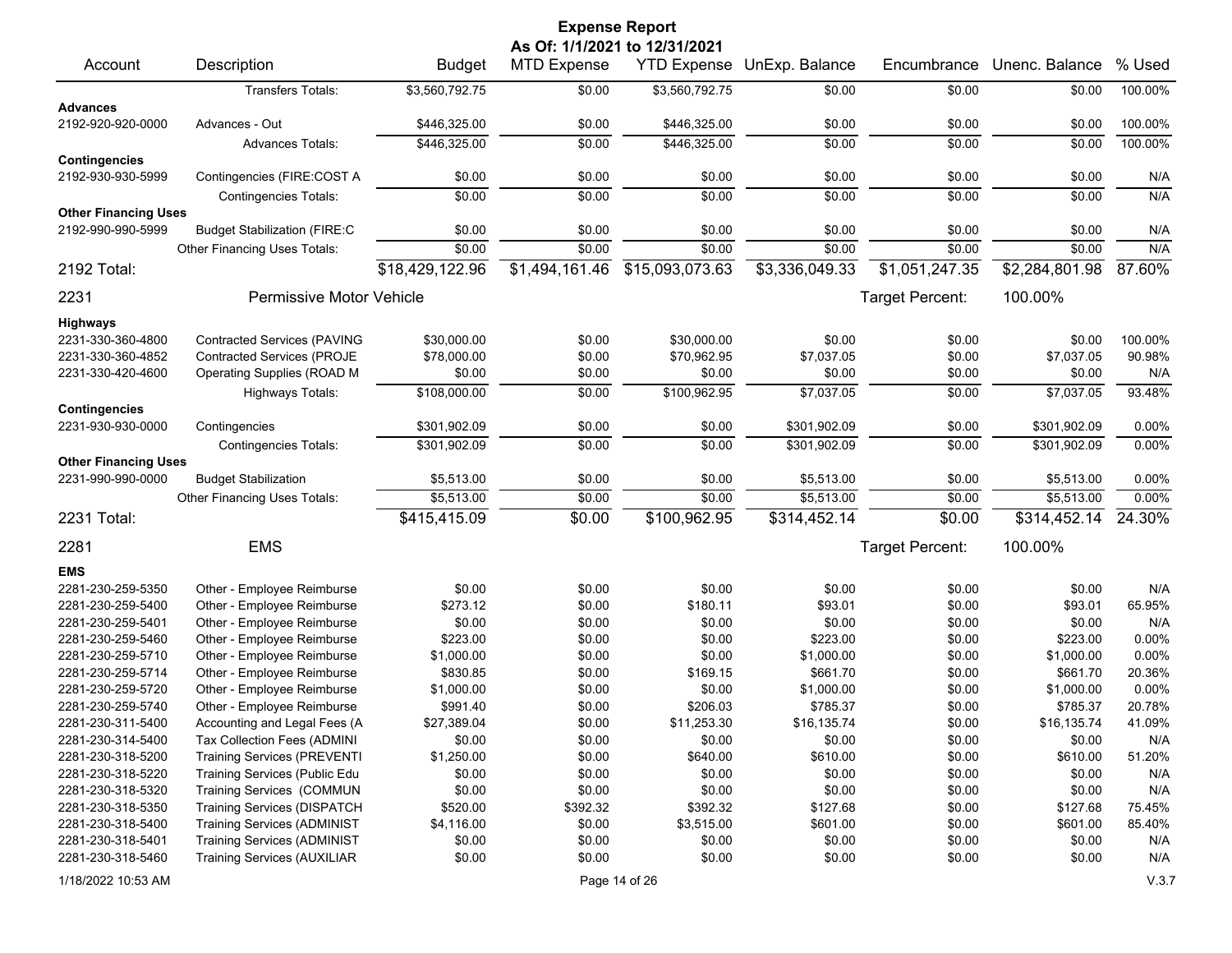| <b>Expense Report</b><br>As Of: 1/1/2021 to 12/31/2021 |                                                            |               |                    |                         |                            |             |                        |                  |
|--------------------------------------------------------|------------------------------------------------------------|---------------|--------------------|-------------------------|----------------------------|-------------|------------------------|------------------|
| Account                                                | Description                                                | <b>Budget</b> | <b>MTD Expense</b> |                         | YTD Expense UnExp. Balance | Encumbrance | Unenc. Balance         | % Used           |
| 2281-230-318-5710                                      | <b>Training Services (FIRE OPE</b>                         | \$10,612.00   | \$27.00            | \$8,707.50              | \$1,904.50                 | \$0.00      | \$1,904.50             | 82.05%           |
| 2281-230-318-5712                                      | Training Services (FIRE GEA                                | \$0.00        | \$0.00             | \$0.00                  | \$0.00                     | \$0.00      | \$0.00                 | N/A              |
| 2281-230-318-5714                                      | Training Services (SCBA)                                   | \$597.60      | \$0.00             | \$0.00                  | \$597.60                   | \$0.00      | \$597.60               | 0.00%            |
| 2281-230-318-5717                                      | Training Services (SAFETY &                                | \$0.00        | \$0.00             | \$0.00                  | \$0.00                     | \$0.00      | \$0.00                 | N/A              |
| 2281-230-318-5720                                      | <b>Training Services (EMS OPE</b>                          | \$5,592.00    | \$0.00             | \$4,297.00              | \$1,295.00                 | \$1,000.00  | \$295.00               | 94.72%           |
| 2281-230-318-5730                                      | Training Services (HAZ MAT)                                | \$0.00        | \$0.00             | \$0.00                  | \$0.00                     | \$0.00      | \$0.00                 | N/A              |
| 2281-230-318-5740                                      | <b>Training Services (TECHNIC</b>                          | \$0.00        | \$0.00             | \$0.00                  | \$0.00                     | \$0.00      | \$0.00                 | N/A              |
| 2281-230-318-5750                                      | <b>Training Services (HONORS</b>                           | \$0.00        | \$0.00             | \$0.00                  | \$0.00                     | \$0.00      | \$0.00                 | N/A              |
| 2281-230-318-5810                                      | <b>Training Services (FIRE TRAI</b>                        | \$0.00        | \$0.00             | \$0.00                  | \$0.00                     | \$0.00      | \$0.00                 | N/A              |
| 2281-230-318-5820                                      | <b>Training Services (EMS TRAI</b>                         | \$0.00        | \$0.00             | \$0.00                  | \$0.00                     | \$0.00      | \$0.00                 | N/A              |
| 2281-230-321-5220                                      | Rents and Leases (PUBLIC E                                 | \$0.00        | \$0.00             | \$0.00                  | \$0.00                     | \$0.00      | \$0.00                 | N/A              |
| 2281-230-321-5560                                      | Rents and Leases (FIRE AD                                  | \$258.88      | \$68.50            | \$258.55                | \$0.33                     | \$0.33      | \$0.00                 | 100.00%          |
| 2281-230-321-5561                                      | Rents and Leases (STATION                                  | \$1,637.00    | \$0.00             | \$1,295.87              | \$341.13                   | \$341.13    | \$0.00                 | 100.00%          |
| 2281-230-321-5562                                      | Rents and Leases (STATION                                  | \$453.13      | \$37.78            | \$391.64                | \$61.49                    | \$61.49     | \$0.00                 | 100.00%          |
| 2281-230-321-5563                                      | Rents and Leases (STATION                                  | \$671.98      | \$18.88            | \$507.11                | \$164.87                   | \$164.87    | \$0.00                 | 100.00%          |
| 2281-230-321-5564                                      | Rents and Leases (STATION                                  | \$671.98      | \$18.88            | \$456.75                | \$215.23                   | \$215.23    | \$0.00                 | 100.00%          |
| 2281-230-321-5565                                      | Rents and Leases (STATION                                  | \$115.00      | \$62.89            | \$99.53                 | \$15.47                    | \$15.47     | \$0.00                 | 100.00%          |
| 2281-230-321-5600                                      | Rents and Leases (FIRE APP                                 | \$71,504.27   | \$2,506.49         | \$47,068.46             | \$24,435.81                | \$0.00      | \$24,435.81            | 65.83%           |
| 2281-230-321-5710                                      | Rents and Leases (FIRE OPE                                 | \$0.00        | \$0.00             | \$0.00                  | \$0.00                     | \$0.00      | \$0.00                 | N/A              |
| 2281-230-321-5714                                      | Rentals and Leases (SCBA)                                  | \$876.02      | \$876.02           | \$876.02                | \$0.00                     | \$0.00      | \$0.00                 | 100.00%          |
| 2281-230-321-5720                                      | Rents and Leases (EMS OPE                                  | \$0.00        | \$0.00             | \$0.00                  | \$0.00                     | \$0.00      | \$0.00                 | N/A              |
| 2281-230-322-5560                                      | Garbage and Trash Removal                                  | \$0.00        | \$0.00             | \$0.00                  | \$0.00                     | \$0.00      | \$0.00                 | N/A              |
| 2281-230-322-5561                                      | Garbage and Trash Removal                                  | \$2,656.55    | \$479.39           | \$2,417.04              | \$239.51                   | \$0.00      | \$239.51               | 90.98%           |
| 2281-230-322-5562                                      | Garbage and Trash Removal                                  | \$1,057.11    | \$154.34           | \$902.93                | \$154.18                   | \$77.07     | \$77.11                | 92.71%           |
| 2281-230-322-5563                                      | Garbage and Trash Removal                                  | \$1,057.11    | \$154.34           | \$902.93                | \$154.18                   | \$77.07     | \$77.11                | 92.71%           |
| 2281-230-322-5564                                      | Garbage and Trash Removal                                  | \$1,050.00    | \$154.34           | \$902.93                | \$147.07                   | \$77.07     | \$70.00                | 93.33%           |
| 2281-230-322-5565                                      | Garbage & Trash Removal (S                                 | \$500.00      | \$77.11            | \$328.29                | \$171.71                   | \$171.71    | \$0.00                 | 100.00%          |
| 2281-230-323-5121                                      | Repairs and Maintenance (HE                                | \$0.00        | \$0.00             | \$0.00                  | \$0.00                     | \$0.00      | \$0.00                 | N/A              |
| 2281-230-323-5160                                      | Repairs and Maintenance (H                                 | \$0.00        | \$0.00             | \$0.00                  | \$0.00                     | \$0.00      | \$0.00                 | N/A              |
| 2281-230-323-5200                                      | Repairs and Maintenance (PR                                | \$450.00      | \$0.00             | \$0.00                  | \$450.00                   | \$0.00      | \$450.00               | 0.00%            |
| 2281-230-323-5220                                      | Repairs and Maintenance (PU                                | \$0.00        | \$0.00             | \$0.00                  | \$0.00                     | \$0.00      | \$0.00                 | N/A              |
| 2281-230-323-5310                                      | Repairs and Maintenance (TE                                | \$4,800.00    | \$0.00             | \$574.46                | \$4,225.54                 | \$3,463.92  | \$761.62               | 84.13%           |
| 2281-230-323-5320                                      | Repairs and Maintenance (C                                 | \$0.00        | \$0.00             | \$0.00                  | \$0.00                     | \$0.00      | \$0.00                 | N/A              |
| 2281-230-323-5340                                      | Repairs and Maintenance (IN                                | \$0.00        | \$0.00             | \$0.00                  | \$0.00                     | \$0.00      | \$0.00                 | N/A              |
| 2281-230-323-5350                                      | Repairs and Maintenance (DI                                | \$0.00        | \$0.00             | \$0.00                  | \$0.00                     | \$0.00      | \$0.00                 | N/A              |
| 2281-230-323-5400                                      | Repairs and Maintenance (AD                                | \$0.00        | \$0.00             | \$0.00                  | \$0.00                     | \$0.00      | \$0.00                 | N/A              |
| 2281-230-323-5460                                      | Repairs and Maintenance (AU                                | \$0.00        | \$0.00             | \$0.00                  | \$0.00                     | \$0.00      | \$0.00                 | N/A              |
| 2281-230-323-5560                                      | Repairs and Maintenance (FI                                | \$6,350.24    | \$413.75           | \$3,551.44              | \$2,798.80                 | \$0.00      | \$2,798.80             | 55.93%           |
| 2281-230-323-5561                                      | Repairs and Maintenance (ST                                | \$20,545.00   | \$3,409.50         | \$15,329.85             | \$5,215.15                 | \$0.00      | \$5,215.15             | 74.62%           |
| 2281-230-323-5562                                      | Repairs and Maintenance (ST                                | \$9,321.25    | \$776.29           | \$8,163.08              | \$1,158.17                 | \$0.00      | \$1,158.17             | 87.57%           |
| 2281-230-323-5563                                      | Repairs and Maintenance (ST                                | \$16,875.00   | \$195.00           | \$16,793.61             | \$81.39                    | \$0.00      | \$81.39                | 99.52%           |
| 2281-230-323-5564                                      |                                                            |               |                    |                         |                            |             |                        |                  |
|                                                        | Repairs and Maintenance (ST                                | \$19,580.13   | \$2,132.68         | \$18,578.08<br>\$738.51 | \$1,002.05<br>\$586.49     | \$0.00      | \$1,002.05<br>\$586.49 | 94.88%<br>55.74% |
| 2281-230-323-5565                                      | Repairs & Maintenance (STA                                 | \$1,325.00    | \$140.00           |                         |                            | \$0.00      |                        |                  |
| 2281-230-323-5600                                      | Repairs and Maintenance (FI                                | \$76,785.82   | \$2,346.62         | \$57,336.44             | \$19,449.38                | \$0.00      | \$19,449.38            | 74.67%           |
| 2281-230-323-5710                                      | Repairs and Maintenance (FI<br>Repairs and Maintenance (FI | \$0.00        | \$0.00<br>\$0.00   | \$0.00                  | \$0.00                     | \$0.00      | \$0.00                 | N/A              |
| 2281-230-323-5712                                      |                                                            | \$10,000.00   |                    | \$3,579.25              | \$6,420.75                 | \$6,420.75  | \$0.00                 | 100.00%          |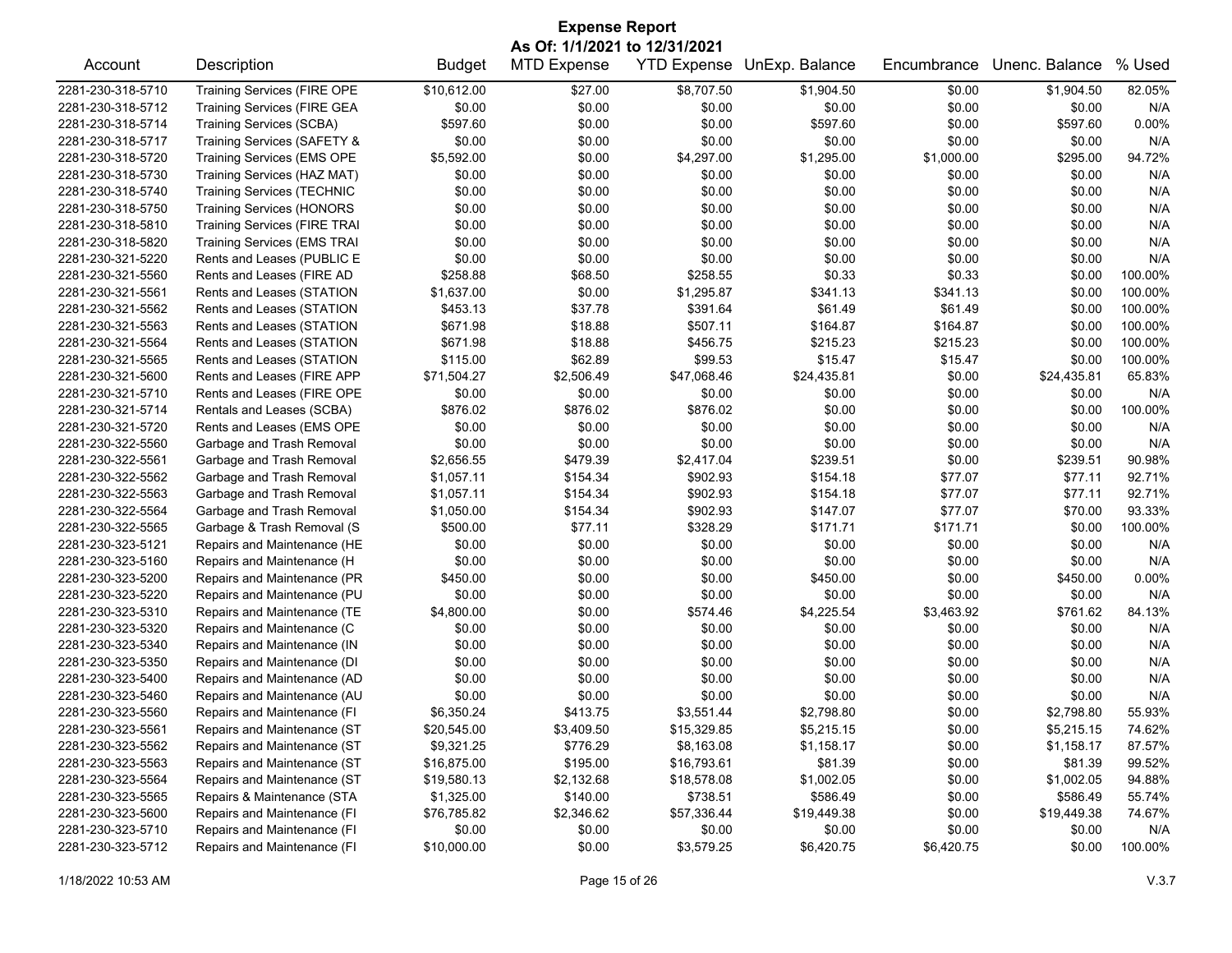| <b>Expense Report</b>         |                                    |               |                    |                    |                |             |                |         |  |
|-------------------------------|------------------------------------|---------------|--------------------|--------------------|----------------|-------------|----------------|---------|--|
| As Of: 1/1/2021 to 12/31/2021 |                                    |               |                    |                    |                |             |                |         |  |
| Account                       | Description                        | <b>Budget</b> | <b>MTD Expense</b> | <b>YTD Expense</b> | UnExp. Balance | Encumbrance | Unenc. Balance | % Used  |  |
| 2281-230-323-5714             | Repairs and Maintenance (SC        | \$1,711.10    | \$0.00             | \$1,711.10         | \$0.00         | \$0.00      | \$0.00         | 100.00% |  |
| 2281-230-323-5720             | Repairs and Maintenance (E         | \$1,460.44    | \$0.00             | \$1,460.44         | \$0.00         | \$0.00      | \$0.00         | 100.00% |  |
| 2281-230-323-5730             | Repairs and Maintenance (HA        | \$2,236.00    | \$0.00             | \$1,105.95         | \$1,130.05     | \$0.00      | \$1,130.05     | 49.46%  |  |
| 2281-230-323-5740             | Repairs and Maintenance (TE        | \$3,000.00    | \$0.00             | \$2,301.00         | \$699.00       | \$0.00      | \$699.00       | 76.70%  |  |
| 2281-230-330-5200             | Travel and Meeting Expense (       | \$0.00        | \$0.00             | \$0.00             | \$0.00         | \$0.00      | \$0.00         | N/A     |  |
| 2281-230-330-5310             | Travel and Meeting Expense (       | \$0.00        | \$0.00             | \$0.00             | \$0.00         | \$0.00      | \$0.00         | N/A     |  |
| 2281-230-330-5320             | Travel and Meeting Expense (       | \$170.00      | \$0.00             | \$0.00             | \$170.00       | \$0.00      | \$170.00       | 0.00%   |  |
| 2281-230-330-5350             | Travel and Meeting Expense (       | \$0.00        | \$0.00             | \$0.00             | \$0.00         | \$0.00      | \$0.00         | N/A     |  |
| 2281-230-330-5351             | Travel and Meeting Expense (       | \$0.00        | \$0.00             | \$0.00             | \$0.00         | \$0.00      | \$0.00         | N/A     |  |
| 2281-230-330-5400             | Travel and Meeting Expense (       | \$0.00        | \$0.00             | \$0.00             | \$0.00         | \$0.00      | \$0.00         | N/A     |  |
| 2281-230-330-5401             | Travel and Meeting Expense (       | \$343.45      | \$0.00             | \$31.00            | \$312.45       | \$0.00      | \$312.45       | 9.03%   |  |
| 2281-230-330-5600             | Travel and Meeting Expense (       | \$0.00        | \$0.00             | \$0.00             | \$0.00         | \$0.00      | \$0.00         | N/A     |  |
| 2281-230-330-5710             | Travel and Meeting Expense (       | \$1,644.70    | \$0.00             | \$787.94           | \$856.76       | \$0.00      | \$856.76       | 47.91%  |  |
| 2281-230-330-5712             | Travel and Meeting Expense (       | \$0.00        | \$0.00             | \$0.00             | \$0.00         | \$0.00      | \$0.00         | N/A     |  |
| 2281-230-330-5714             | Travel and Meeting Expense (       | \$0.00        | \$0.00             | \$0.00             | \$0.00         | \$0.00      | \$0.00         | N/A     |  |
| 2281-230-330-5720             | Travel and Meeting Expense (       | \$332.76      | \$0.00             | \$332.76           | \$0.00         | \$0.00      | \$0.00         | 100.00% |  |
| 2281-230-330-5730             | Travel and Meeting Expense (       | \$264.00      | \$0.00             | \$263.76           | \$0.24         | \$0.00      | \$0.24         | 99.91%  |  |
| 2281-230-330-5740             | Travel and Meeting Expense (       | \$500.00      | \$0.00             | \$463.30           | \$36.70        | \$0.00      | \$36.70        | 92.66%  |  |
| 2281-230-330-5750             | <b>Travel and Meeting Expenses</b> | \$0.00        | \$0.00             | \$0.00             | \$0.00         | \$0.00      | \$0.00         | N/A     |  |
| 2281-230-330-5810             | Travel and Meeting Expense (       | \$0.00        | \$0.00             | \$0.00             | \$0.00         | \$0.00      | \$0.00         | N/A     |  |
| 2281-230-330-5820             | Travel and Meeting Expense (       | \$0.00        | \$0.00             | \$0.00             | \$0.00         | \$0.00      | \$0.00         | N/A     |  |
| 2281-230-341-5200             | Telephone (PREVENTION)             | \$0.00        | \$0.00             | \$0.00             | \$0.00         | \$0.00      | \$0.00         | N/A     |  |
| 2281-230-341-5320             | Telephone (COMMUNICATIO            | \$0.00        | \$0.00             | \$0.00             | \$0.00         | \$0.00      | \$0.00         | N/A     |  |
| 2281-230-341-5350             | Telephone (DISPATCH/PSIS           | \$0.00        | \$0.00             | \$0.00             | \$0.00         | \$0.00      | \$0.00         | N/A     |  |
| 2281-230-341-5560             | Telephone (FIRE ADMINISTR          | \$1,705.65    | \$308.98           | \$1,551.16         | \$154.49       | \$154.49    | \$0.00         | 100.00% |  |
| 2281-230-341-5561             | Telephone (STATION 61)             | \$0.00        | \$0.00             | \$0.00             | \$0.00         | \$0.00      | \$0.00         | N/A     |  |
| 2281-230-341-5562             | Telephone (STATION 62)             | \$0.00        | \$0.00             | \$0.00             | \$0.00         | \$0.00      | \$0.00         | N/A     |  |
| 2281-230-341-5563             | Telephone (STATION 63)             | \$0.00        | \$0.00             | \$0.00             | \$0.00         | \$0.00      | \$0.00         | N/A     |  |
| 2281-230-341-5564             | Telephone (STATION 64)             | \$0.00        | \$0.00             | \$0.00             | \$0.00         | \$0.00      | \$0.00         | N/A     |  |
| 2281-230-341-5565             | Telephone (STATION 65)             | \$0.00        | \$0.00             | \$0.00             | \$0.00         | \$0.00      | \$0.00         | N/A     |  |
| 2281-230-341-5999             | Telephone (COST ALLOC/BU           | \$1,384.07    | \$0.00             | \$1,384.07         | \$0.00         | \$0.00      | \$0.00         | 100.00% |  |
| 2281-230-342-5400             | Postage (ADMINISTRATION)           | \$3,080.00    | \$500.00           | \$3,080.00         | \$0.00         | \$0.00      | \$0.00         | 100.00% |  |
| 2281-230-342-5710             | Postage (FIRE OPERATIONS           | \$0.00        | \$0.00             | \$0.00             | \$0.00         | \$0.00      | \$0.00         | N/A     |  |
| 2281-230-342-5714             | Postage (SCBA)                     | \$100.00      | \$0.00             | \$43.50            | \$56.50        | \$0.00      | \$56.50        | 43.50%  |  |
| 2281-230-342-5720             | Postage (EMS OPERATIONS            | \$0.00        | \$0.00             | \$0.00             | \$0.00         | \$0.00      | \$0.00         | N/A     |  |
| 2281-230-342-5730             | Postage (HAZ MAT)                  | \$120.00      | \$0.00             | \$28.26            | \$91.74        | \$0.00      | \$91.74        | 23.55%  |  |
| 2281-230-343-5400             | Postage Machine Rental (AD         | \$848.00      | \$142.35           | \$711.75           | \$136.25       | \$0.00      | \$136.25       | 83.93%  |  |
| 2281-230-344-5220             | Printing (PUBLIC EDUCATIO          | \$0.00        | \$0.00             | \$0.00             | \$0.00         | \$0.00      | \$0.00         | N/A     |  |
| 2281-230-344-5400             | Printing (ADMINISTRATION)          | \$758.40      | \$0.00             | \$738.40           | \$20.00        | \$0.00      | \$20.00        | 97.36%  |  |
| 2281-230-344-5401             | Printing (ADMINISTRATION:          | \$650.00      | \$0.00             | \$0.00             | \$650.00       | \$0.00      | \$650.00       | 0.00%   |  |
| 2281-230-344-5460             | Printing (AUXILIARY)               | \$0.00        | \$0.00             | \$0.00             | \$0.00         | \$0.00      | \$0.00         | N/A     |  |
| 2281-230-344-5720             | Printing (EMS OPERATIONS)          | \$500.00      | \$0.00             | \$230.00           | \$270.00       | \$0.00      | \$270.00       | 46.00%  |  |
| 2281-230-344-5820             | Printing (EMS TRAINING)            | \$0.00        | \$0.00             | \$0.00             | \$0.00         | \$0.00      | \$0.00         | N/A     |  |
| 2281-230-345-5130             | Advertising (FIRE: HUMAN R         | \$0.00        | \$0.00             | \$0.00             | \$0.00         | \$0.00      | \$0.00         | N/A     |  |
| 2281-230-345-5220             | Advertising (PUBLIC EDUCA          | \$0.00        | \$0.00             | \$0.00             | \$0.00         | \$0.00      | \$0.00         | N/A     |  |
| 2281-230-351-5560             | Electricity (FIRE ADMINISTR        | \$5,137.40    | \$335.66           | \$4,724.93         | \$412.47       | \$412.47    | \$0.00         | 100.00% |  |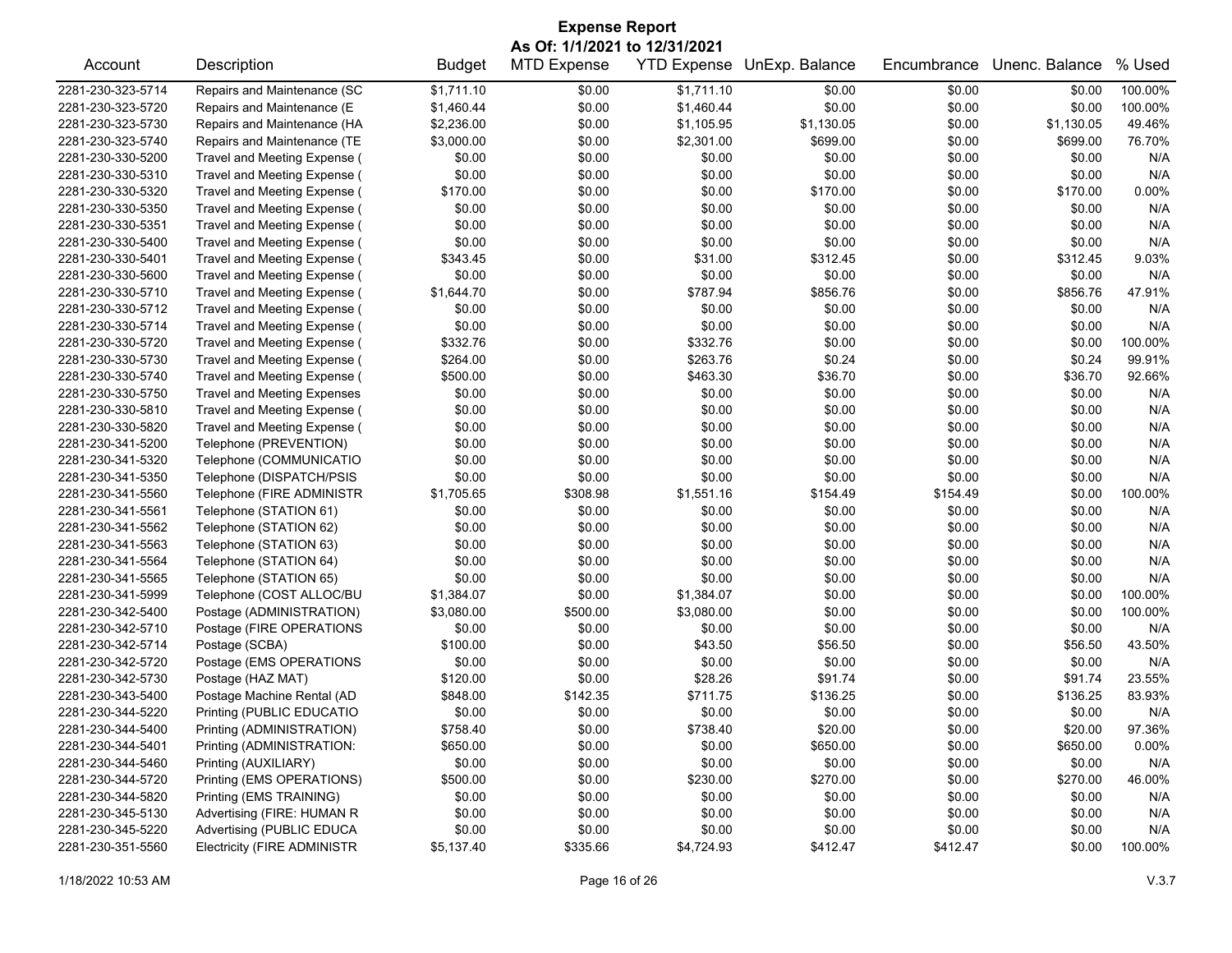| <b>Expense Report</b>         |                                    |               |                    |                    |                |             |                |          |  |
|-------------------------------|------------------------------------|---------------|--------------------|--------------------|----------------|-------------|----------------|----------|--|
| As Of: 1/1/2021 to 12/31/2021 |                                    |               |                    |                    |                |             |                |          |  |
| Account                       | Description                        | <b>Budget</b> | <b>MTD Expense</b> | <b>YTD Expense</b> | UnExp. Balance | Encumbrance | Unenc. Balance | % Used   |  |
| 2281-230-351-5561             | Electricity (STATION 61)           | \$24,210.39   | \$1,619.03         | \$22,322.46        | \$1,887.93     | \$1,887.93  | \$0.00         | 100.00%  |  |
| 2281-230-351-5562             | Electricity (STATION 62)           | \$6,044.75    | \$403.47           | \$5,612.45         | \$432.30       | \$432.30    | \$0.00         | 100.00%  |  |
| 2281-230-351-5563             | Electricity (STATION 63)           | \$8,562.57    | \$614.87           | \$7,953.18         | \$609.39       | \$609.39    | \$0.00         | 100.00%  |  |
| 2281-230-351-5564             | Electricity (STATION 64)           | \$11,181.27   | \$710.24           | \$9,837.66         | \$1,343.61     | \$1,343.61  | \$0.00         | 100.00%  |  |
| 2281-230-351-5565             | Electricity (STATION 65)           | \$0.00        | \$0.00             | \$0.00             | \$0.00         | \$0.00      | \$0.00         | N/A      |  |
| 2281-230-352-5560             | Water and Sewage (FIRE AD          | \$1,559.05    | \$181.66           | \$1,244.43         | \$314.62       | \$218.34    | \$96.28        | 93.82%   |  |
| 2281-230-352-5561             | Water and Sewage (STATIO           | \$5,548.40    | \$332.63           | \$4,797.55         | \$750.85       | \$750.85    | \$0.00         | 100.00%  |  |
| 2281-230-352-5562             | Water and Sewage (STATIO           | \$2,926.14    | \$166.80           | \$2,207.13         | \$719.01       | \$719.01    | \$0.00         | 100.00%  |  |
| 2281-230-352-5563             | Water and Sewage (STATIO           | \$4,931.58    | \$331.62           | \$4,350.03         | \$581.55       | \$581.55    | \$0.00         | 100.00%  |  |
| 2281-230-352-5564             | Water and Sewage (STATIO           | \$6,821.78    | \$435.17           | \$5,794.38         | \$1,027.40     | \$1,027.40  | \$0.00         | 100.00%  |  |
| 2281-230-352-5565             | Water & Sewage (STATION 6          | \$2,300.00    | \$392.89           | \$1,321.82         | \$978.18       | \$978.18    | \$0.00         | 100.00%  |  |
| 2281-230-353-5560             | Natural Gas (FIRE ADMINIST         | \$5.00        | \$0.00             | \$0.00             | \$5.00         | \$0.00      | \$5.00         | 0.00%    |  |
| 2281-230-353-5561             | Natural Gas (STATION 61)           | \$11,275.19   | \$786.72           | \$8,331.85         | \$2,943.34     | \$2,943.34  | \$0.00         | 100.00%  |  |
| 2281-230-353-5562             | Natural Gas (STATION 62)           | \$4,358.02    | \$435.91           | \$3,989.69         | \$368.33       | \$368.33    | \$0.00         | 100.00%  |  |
| 2281-230-353-5563             | Natural Gas (STATION 63)           | \$10,652.19   | \$1,538.06         | \$10,652.19        | \$0.00         | \$0.00      | \$0.00         | 100.00%  |  |
| 2281-230-353-5564             | Natural Gas (STATION 64)           | \$7,702.47    | \$1,161.30         | \$7,692.76         | \$9.71         | \$9.71      | \$0.00         | 100.00%  |  |
| 2281-230-353-5565             | Natural Gas (STATION 65)           | \$1,609.01    | \$1,101.36         | \$1,609.01         | \$0.00         | \$0.00      | \$0.00         | 100.00%  |  |
| 2281-230-360-5000             | <b>Contracted Services (OPERA</b>  | \$0.00        | \$0.00             | \$0.00             | \$0.00         | \$0.00      | \$0.00         | N/A      |  |
| 2281-230-360-5121             | <b>Contracted Services (HEALT</b>  | \$891.24      | \$0.00             | \$0.00             | \$891.24       | \$0.00      | \$891.24       | 0.00%    |  |
| 2281-230-360-5130             | Contracted Services (FIRE: H       | \$71,959.51   | \$537.13           | \$35,203.54        | \$36,755.97    | \$501.76    | \$36,254.21    | 49.62%   |  |
| 2281-230-360-5200             | <b>Contracted Services (PREVE</b>  | \$0.00        | \$0.00             | \$0.00             | \$0.00         | \$0.00      | \$0.00         | N/A      |  |
| 2281-230-360-5310             | <b>Contracted Services (TECHN</b>  | \$104,023.24  | \$4,517.65         | \$100,906.43       | \$3,116.81     | \$2,043.25  | \$1,073.56     | 98.97%   |  |
| 2281-230-360-5320             | <b>Contracted Services (COMM</b>   | \$17,417.98   | \$0.00             | \$17,410.28        | \$7.70         | \$0.00      | \$7.70         | 99.96%   |  |
| 2281-230-360-5340             | <b>Contracted Services (INTERO</b> | \$300.00      | \$0.00             | \$0.00             | \$300.00       | \$0.00      | \$300.00       | $0.00\%$ |  |
| 2281-230-360-5350             | <b>Contracted Services (DISPAT</b> | \$205,055.00  | \$97.75            | \$204,779.83       | \$275.17       | \$275.17    | \$0.00         | 100.00%  |  |
| 2281-230-360-5400             | Contracted Services (ADMINI        | \$21,454.23   | \$142.50           | \$12,517.16        | \$8,937.07     | \$8,563.98  | \$373.09       | 98.26%   |  |
| 2281-230-360-5401             | Contracted Services (ADMINI        | \$36,000.00   | \$0.00             | \$27,520.00        | \$8,480.00     | \$8,480.00  | \$0.00         | 100.00%  |  |
| 2281-230-360-5451             | <b>Contracted Services (EMS BI</b> | \$81,500.00   | \$5,997.53         | \$76,183.14        | \$5,316.86     | \$5,316.47  | \$0.39         | 100.00%  |  |
| 2281-230-360-5460             | <b>Contracted Services (AUXILI</b> | \$0.00        | \$0.00             | \$0.00             | \$0.00         | \$0.00      | \$0.00         | N/A      |  |
| 2281-230-360-5560             | Contracted Services (FIRE A        | \$4,782.62    | \$396.90           | \$4,096.83         | \$685.79       | \$685.79    | \$0.00         | 100.00%  |  |
| 2281-230-360-5561             | Contracted Services (STATIO        | \$2,500.00    | \$0.00             | \$180.50           | \$2,319.50     | \$0.00      | \$2,319.50     | 7.22%    |  |
| 2281-230-360-5562             | <b>Contracted Services (STATIO</b> | \$2,000.00    | \$0.00             | \$45.22            | \$1,954.78     | \$0.00      | \$1,954.78     | 2.26%    |  |
|                               | <b>Contracted Services (STATIO</b> |               |                    |                    |                |             |                | 11.61%   |  |
| 2281-230-360-5563             |                                    | \$1,900.00    | \$0.00             | \$220.66           | \$1,679.34     | \$0.00      | \$1,679.34     |          |  |
| 2281-230-360-5564             | <b>Contracted Services (STATIO</b> | \$385.00      | \$0.00             | \$266.77           | \$118.23       | \$0.00      | \$118.23       | 69.29%   |  |
| 2281-230-360-5565             | Contracted Services (STATIO        | \$0.00        | \$0.00             | \$0.00             | \$0.00         | \$0.00      | \$0.00         | N/A      |  |
| 2281-230-360-5600             | Contracted Services (FIRE A        | \$900.00      | \$0.00             | \$900.00           | \$0.00         | \$0.00      | \$0.00         | 100.00%  |  |
| 2281-230-360-5712             | Contracted Services (FIRE G        | \$33,525.00   | \$0.00             | \$33,325.00        | \$200.00       | \$200.00    | \$0.00         | 100.00%  |  |
| 2281-230-360-5714             | Contracted Services (SCBA)         | \$17,000.00   | \$0.00             | \$2,969.00         | \$14,031.00    | \$8,939.00  | \$5,092.00     | 70.05%   |  |
| 2281-230-360-5720             | Contracted Services (EMS O         | \$82,609.04   | \$5,027.74         | \$59,243.30        | \$23,365.74    | \$14,923.36 | \$8,442.38     | 89.78%   |  |
| 2281-230-360-5730             | Contracted Services (HAZ MA        | \$0.00        | \$0.00             | \$0.00             | \$0.00         | \$0.00      | \$0.00         | N/A      |  |
| 2281-230-360-5740             | <b>Contracted Services (TECHNI</b> | \$3,300.00    | \$0.00             | \$1,672.00         | \$1,628.00     | \$0.00      | \$1,628.00     | 50.67%   |  |
| 2281-230-360-5820             | Contracted Services (EMS TR        | \$0.00        | \$0.00             | \$0.00             | \$0.00         | \$0.00      | \$0.00         | N/A      |  |
| 2281-230-360-5999             | Contracted Services (COST          | \$74,188.85   | \$2,519.44         | \$60,529.56        | \$13,659.29    | \$12,967.06 | \$692.23       | 99.07%   |  |
| 2281-230-361-5200             | Software As A Service (PREV        | \$0.00        | \$0.00             | \$0.00             | \$0.00         | \$0.00      | \$0.00         | N/A      |  |
| 2281-230-361-5310             | Software As A Service (TECH        | \$6,241.72    | \$1,398.76         | \$1,398.76         | \$4,842.96     | \$0.00      | \$4,842.96     | 22.41%   |  |
| 2281-230-361-5350             | Software As A Service (DISP        | \$0.00        | \$0.00             | \$0.00             | \$0.00         | \$0.00      | \$0.00         | N/A      |  |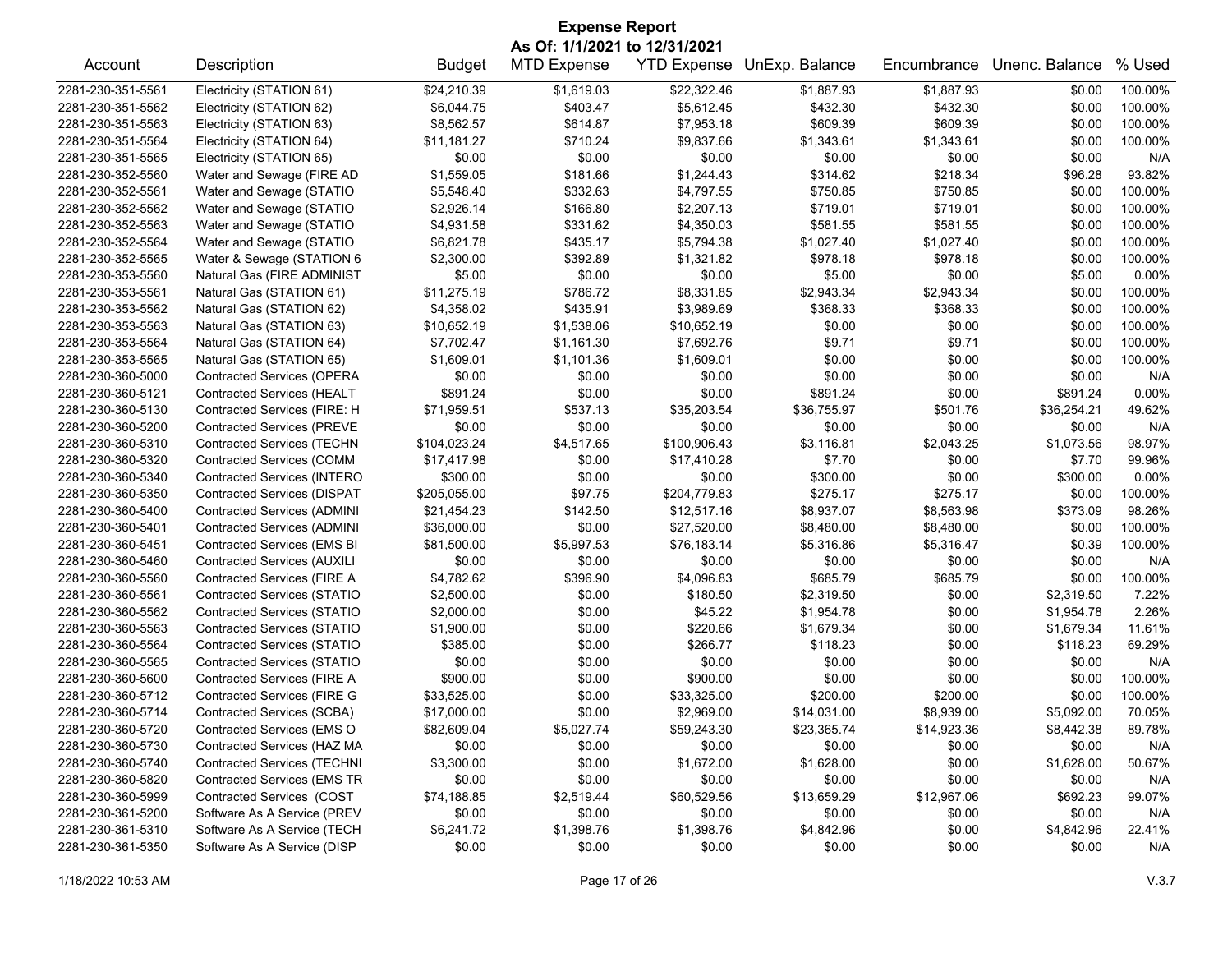| As Of: 1/1/2021 to 12/31/2021<br>Description<br><b>MTD Expense</b><br><b>YTD Expense</b><br>Unenc. Balance<br>% Used<br><b>Budget</b><br>UnExp. Balance<br>Encumbrance<br>Account<br>2281-230-361-5401<br>Software As A Service (ADMI<br>\$0.00<br>N/A<br>\$0.00<br>\$0.00<br>\$0.00<br>\$0.00<br>\$0.00<br>\$0.00<br>\$0.00<br>\$0.00<br>2281-230-361-5720<br>Software as a Service (EMS<br>\$0.00<br>\$0.00<br>\$0.00<br>N/A<br>Liability Insurance Premiums (<br>\$88,239.86<br>\$0.00<br>\$88,239.86<br>\$0.00<br>\$0.00<br>100.00%<br>2281-230-382-5400<br>\$0.00<br>2281-230-410-5400<br>Office Supplies (ADMINISTR<br>\$3,688.67<br>\$901.15<br>\$3,173.44<br>\$515.23<br>\$306.88<br>\$208.35<br>94.35%<br><b>Operating Supplies (OPERAT</b><br>\$45.00<br>\$0.00<br>\$45.00<br>\$0.00<br>100.00%<br>2281-230-420-5000<br>\$0.00<br>\$0.00<br>\$0.00<br>\$0.00<br>\$0.00<br>\$0.00<br>\$0.00<br>2281-230-420-5130<br>Operating Supplies (FIRE: HU<br>\$0.00<br>N/A<br>2281-230-420-5170<br><b>Operating Supplies (UNIFOR</b><br>\$18,336.15<br>\$0.00<br>\$13,644.66<br>\$4,691.49<br>\$2,703.02<br>\$1,988.47<br>89.16%<br>\$0.00<br>2281-230-420-5200<br><b>Operating Supplies (PREVEN</b><br>\$200.00<br>\$192.24<br>\$7.76<br>\$0.00<br>\$7.76<br>96.12%<br>\$3,000.00<br>\$0.00<br>\$1,729.94<br>\$1,270.06<br>\$1,110.00<br>\$160.06<br>94.66%<br>2281-230-420-5220<br><b>Operating Supplies (PUBLIC</b><br>\$337.89<br>2281-230-420-5310<br><b>Operating Supplies (TECHNO</b><br>\$2,405.19<br>\$2,012.87<br>\$392.32<br>\$0.00<br>\$392.32<br>83.69%<br>\$77.70<br>2281-230-420-5400<br><b>Operating Supplies (ADMINIS</b><br>\$2,528.38<br>\$2,315.26<br>\$213.12<br>\$178.54<br>\$34.58<br>98.63%<br>2281-230-420-5401<br><b>Operating Supplies (ADMINIS</b><br>\$0.00<br>\$0.00<br>\$0.00<br>\$0.00<br>\$0.00<br>\$0.00<br>N/A<br>\$4,250.00<br>\$0.00<br>\$2,945.80<br>30.69%<br>2281-230-420-5460<br><b>Operating Supplies (AUXILIA</b><br>\$1,304.20<br>\$0.00<br>\$2,945.80<br>2281-230-420-5530<br>\$0.00<br>\$0.00<br>\$0.00<br>\$0.00<br>\$0.00<br>\$0.00<br>N/A<br>NoDescription<br>\$1,374.96<br><b>Operating Supplies (FIRE AD</b><br>\$3,250.00<br>\$190.52<br>\$1,875.04<br>\$823.03<br>\$1,052.01<br>67.63%<br>2281-230-420-5560<br>\$1,167.02<br>\$7,907.06<br>\$921.34<br>2281-230-420-5561<br><b>Operating Supplies (STATIO</b><br>\$9,848.11<br>\$1,941.05<br>\$1,019.71<br>89.65%<br>2281-230-420-5562<br><b>Operating Supplies (STATIO</b><br>\$5,786.65<br>\$926.10<br>\$4,514.82<br>\$1,271.83<br>\$903.96<br>\$367.87<br>93.64%<br>\$440.93<br>\$1,020.45<br>2281-230-420-5563<br><b>Operating Supplies (STATIO</b><br>\$7,449.68<br>\$5,203.84<br>\$2,245.84<br>\$1,225.39<br>86.30%<br>\$8,520.90<br>\$471.36<br>\$1,044.81<br>\$43.16<br>2281-230-420-5564<br><b>Operating Supplies (STATIO</b><br>\$7,432.93<br>\$1,087.97<br>99.49%<br>\$530.29<br>\$3,051.57<br>2281-230-420-5565<br><b>Operating Supplies (STATIO</b><br>\$3,400.00<br>\$348.43<br>\$348.43<br>\$0.00<br>100.00%<br>2281-230-420-5600<br><b>Operating Supplies (FIRE AP</b><br>\$161,163.32<br>\$7,980.62<br>\$158,839.90<br>\$2,323.42<br>\$0.00<br>\$2,323.42<br>98.56%<br>2281-230-420-5710<br>Operating Supplies (FIRE OP<br>\$3,726.61<br>\$0.00<br>\$2,990.92<br>\$735.69<br>\$0.00<br>\$735.69<br>80.26%<br>\$0.00<br>\$649.45<br>\$2,618.50<br>2281-230-420-5712<br>Operating Supplies (FIRE GE<br>\$3,267.95<br>\$2,618.50<br>\$0.00<br>19.87%<br>2281-230-420-5714<br><b>Operating Supplies (SCBA)</b><br>\$2,000.00<br>\$157.36<br>\$157.36<br>\$1,842.64<br>\$5.39<br>\$1,837.25<br>8.14%<br>\$0.00<br>\$0.00<br>\$0.00<br>\$0.00<br>\$0.00<br>N/A<br>2281-230-420-5717<br><b>Operating Supplies (SAFETY</b><br>\$0.00<br>\$52,483.27<br>\$48,675.54<br>\$2,137.20<br>2281-230-420-5720<br>Operating Supplies (EMS OP<br>\$10,934.73<br>\$3,807.73<br>\$1,670.53<br>96.82%<br>2281-230-420-5730<br>Operating Supplies (HAZ MA<br>\$1,254.11<br>\$0.00<br>\$1,254.11<br>\$0.00<br>\$0.00<br>\$0.00<br>100.00%<br>\$0.00<br>\$797.40<br>\$7.60<br>\$7.60<br>99.06%<br>2281-230-420-5740<br><b>Operating Supplies (TECHNI</b><br>\$805.00<br>\$0.00<br>2281-230-420-5750<br><b>Operating Supplies (HONOR</b><br>\$2,979.58<br>\$57.49<br>\$2,520.59<br>\$458.99<br>\$10.51<br>\$448.48<br>84.95%<br>\$0.00<br>\$0.00<br>\$0.00<br>2281-230-420-5810<br><b>Operating Supplies (FIRE TR</b><br>\$0.00<br>\$0.00<br>\$0.00<br>N/A<br>\$0.00<br>\$0.00<br>\$0.00<br>2281-230-420-5820<br><b>Operating Supplies (EMS TR</b><br>\$0.00<br>\$0.00<br>\$0.00<br>N/A<br>2281-230-421-5600<br>Fuel (FIRE APPARATUS)<br>\$0.00<br>\$0.00<br>\$0.00<br>\$0.00<br>\$0.00<br>\$0.00<br>N/A<br>\$0.00<br>\$0.00<br>\$0.00<br>2281-230-430-5121<br>Small Tools and Minor Equip<br>\$0.00<br>\$0.00<br>\$0.00<br>N/A<br>2281-230-430-5160<br>\$12,585.93<br>\$0.00<br>\$11,525.86<br>\$834.17<br>Small Tools and Minor Equip<br>\$1,060.07<br>\$225.90<br>98.21%<br>\$928.00<br>\$0.00<br>\$371.25<br>2281-230-430-5200<br>Small Tools and Minor Equip<br>\$89.98<br>\$838.02<br>\$466.77<br>49.70%<br>\$926.00<br>\$0.00<br>2281-230-430-5220<br>Small Tools and Minor Equip<br>\$0.00<br>\$0.00<br>\$926.00<br>\$926.00<br>$0.00\%$<br>\$28.22<br>2281-230-430-5310<br>Small Tools and Minor Equip<br>\$1,611.82<br>\$26.78<br>\$1,575.45<br>\$36.37<br>\$8.15<br>99.49%<br>2281-230-430-5320<br>\$8,914.17<br>\$0.00<br>\$0.00<br>\$0.00<br>\$0.00<br>100.00%<br>Small Tools and Minor Equip<br>\$8,914.17<br>\$0.00<br>2281-230-430-5340<br>Small Tools and Minor Equip<br>\$1,100.00<br>\$0.00<br>\$1,100.00<br>\$0.00<br>\$1,100.00<br>$0.00\%$<br>\$0.00<br>\$0.00<br>\$0.00<br>\$0.00<br>2281-230-430-5350<br>Small Tools and Minor Equip<br>\$0.00<br>\$0.00<br>N/A<br>\$0.00<br>2281-230-430-5400<br>Small Tools and Minor Equip<br>\$1,033.90<br>\$0.00<br>\$1,033.90<br>\$0.00<br>\$0.00<br>100.00%<br>2281-230-430-5460<br>Small Tools and Minor Equip<br>\$1,100.00<br>\$0.00<br>\$0.00<br>\$1,100.00<br>\$0.00<br>\$1,100.00<br>0.00%<br>Small Tools and Minor Equip<br>2281-230-430-5600<br>\$5,295.38<br>\$0.00<br>\$3,935.38<br>\$1,360.00<br>\$1,360.00<br>\$0.00<br>100.00%<br>2281-230-430-5710<br>Small Tools and Minor Equip<br>\$6,760.00<br>\$0.00<br>\$1,267.57<br>\$5,492.43<br>\$713.28<br>\$4,779.15<br>29.30%<br>Small Tools and Minor Equip<br>2281-230-430-5712<br>\$9,000.00<br>\$0.00<br>\$4,557.75<br>\$4,442.25<br>\$0.00<br>\$4,442.25<br>50.64% | <b>Expense Report</b> |                             |            |        |        |            |        |            |          |  |
|-----------------------------------------------------------------------------------------------------------------------------------------------------------------------------------------------------------------------------------------------------------------------------------------------------------------------------------------------------------------------------------------------------------------------------------------------------------------------------------------------------------------------------------------------------------------------------------------------------------------------------------------------------------------------------------------------------------------------------------------------------------------------------------------------------------------------------------------------------------------------------------------------------------------------------------------------------------------------------------------------------------------------------------------------------------------------------------------------------------------------------------------------------------------------------------------------------------------------------------------------------------------------------------------------------------------------------------------------------------------------------------------------------------------------------------------------------------------------------------------------------------------------------------------------------------------------------------------------------------------------------------------------------------------------------------------------------------------------------------------------------------------------------------------------------------------------------------------------------------------------------------------------------------------------------------------------------------------------------------------------------------------------------------------------------------------------------------------------------------------------------------------------------------------------------------------------------------------------------------------------------------------------------------------------------------------------------------------------------------------------------------------------------------------------------------------------------------------------------------------------------------------------------------------------------------------------------------------------------------------------------------------------------------------------------------------------------------------------------------------------------------------------------------------------------------------------------------------------------------------------------------------------------------------------------------------------------------------------------------------------------------------------------------------------------------------------------------------------------------------------------------------------------------------------------------------------------------------------------------------------------------------------------------------------------------------------------------------------------------------------------------------------------------------------------------------------------------------------------------------------------------------------------------------------------------------------------------------------------------------------------------------------------------------------------------------------------------------------------------------------------------------------------------------------------------------------------------------------------------------------------------------------------------------------------------------------------------------------------------------------------------------------------------------------------------------------------------------------------------------------------------------------------------------------------------------------------------------------------------------------------------------------------------------------------------------------------------------------------------------------------------------------------------------------------------------------------------------------------------------------------------------------------------------------------------------------------------------------------------------------------------------------------------------------------------------------------------------------------------------------------------------------------------------------------------------------------------------------------------------------------------------------------------------------------------------------------------------------------------------------------------------------------------------------------------------------------------------------------------------------------------------------------------------------------------------------------------------------------------------------------------------------------------------------------------------------------------------------------------------------------------------------------------------------------------------------------------------------------------------------------------------------------------------------------------------------------------------------------------------------------------------------------------------------------------------------------------------------------------------------------------------------------------------------------------------------------------------------------------------------------------------------------------------------------------------------------------------------------------------------------------------------------------------------------------------------------------------------------------------------------------------------------------------------------------------------------------------------------------------------------------------------------------------------------------------------------------------------------------------------------------------------------------------------------------------------------------------------------------------------|-----------------------|-----------------------------|------------|--------|--------|------------|--------|------------|----------|--|
|                                                                                                                                                                                                                                                                                                                                                                                                                                                                                                                                                                                                                                                                                                                                                                                                                                                                                                                                                                                                                                                                                                                                                                                                                                                                                                                                                                                                                                                                                                                                                                                                                                                                                                                                                                                                                                                                                                                                                                                                                                                                                                                                                                                                                                                                                                                                                                                                                                                                                                                                                                                                                                                                                                                                                                                                                                                                                                                                                                                                                                                                                                                                                                                                                                                                                                                                                                                                                                                                                                                                                                                                                                                                                                                                                                                                                                                                                                                                                                                                                                                                                                                                                                                                                                                                                                                                                                                                                                                                                                                                                                                                                                                                                                                                                                                                                                                                                                                                                                                                                                                                                                                                                                                                                                                                                                                                                                                                                                                                                                                                                                                                                                                                                                                                                                                                                                                                                                                                                                                                                                                                                                                                                                                                                                                                                                                                                                                                                                                                                               |                       |                             |            |        |        |            |        |            |          |  |
|                                                                                                                                                                                                                                                                                                                                                                                                                                                                                                                                                                                                                                                                                                                                                                                                                                                                                                                                                                                                                                                                                                                                                                                                                                                                                                                                                                                                                                                                                                                                                                                                                                                                                                                                                                                                                                                                                                                                                                                                                                                                                                                                                                                                                                                                                                                                                                                                                                                                                                                                                                                                                                                                                                                                                                                                                                                                                                                                                                                                                                                                                                                                                                                                                                                                                                                                                                                                                                                                                                                                                                                                                                                                                                                                                                                                                                                                                                                                                                                                                                                                                                                                                                                                                                                                                                                                                                                                                                                                                                                                                                                                                                                                                                                                                                                                                                                                                                                                                                                                                                                                                                                                                                                                                                                                                                                                                                                                                                                                                                                                                                                                                                                                                                                                                                                                                                                                                                                                                                                                                                                                                                                                                                                                                                                                                                                                                                                                                                                                                               |                       |                             |            |        |        |            |        |            |          |  |
|                                                                                                                                                                                                                                                                                                                                                                                                                                                                                                                                                                                                                                                                                                                                                                                                                                                                                                                                                                                                                                                                                                                                                                                                                                                                                                                                                                                                                                                                                                                                                                                                                                                                                                                                                                                                                                                                                                                                                                                                                                                                                                                                                                                                                                                                                                                                                                                                                                                                                                                                                                                                                                                                                                                                                                                                                                                                                                                                                                                                                                                                                                                                                                                                                                                                                                                                                                                                                                                                                                                                                                                                                                                                                                                                                                                                                                                                                                                                                                                                                                                                                                                                                                                                                                                                                                                                                                                                                                                                                                                                                                                                                                                                                                                                                                                                                                                                                                                                                                                                                                                                                                                                                                                                                                                                                                                                                                                                                                                                                                                                                                                                                                                                                                                                                                                                                                                                                                                                                                                                                                                                                                                                                                                                                                                                                                                                                                                                                                                                                               |                       |                             |            |        |        |            |        |            |          |  |
|                                                                                                                                                                                                                                                                                                                                                                                                                                                                                                                                                                                                                                                                                                                                                                                                                                                                                                                                                                                                                                                                                                                                                                                                                                                                                                                                                                                                                                                                                                                                                                                                                                                                                                                                                                                                                                                                                                                                                                                                                                                                                                                                                                                                                                                                                                                                                                                                                                                                                                                                                                                                                                                                                                                                                                                                                                                                                                                                                                                                                                                                                                                                                                                                                                                                                                                                                                                                                                                                                                                                                                                                                                                                                                                                                                                                                                                                                                                                                                                                                                                                                                                                                                                                                                                                                                                                                                                                                                                                                                                                                                                                                                                                                                                                                                                                                                                                                                                                                                                                                                                                                                                                                                                                                                                                                                                                                                                                                                                                                                                                                                                                                                                                                                                                                                                                                                                                                                                                                                                                                                                                                                                                                                                                                                                                                                                                                                                                                                                                                               |                       |                             |            |        |        |            |        |            |          |  |
|                                                                                                                                                                                                                                                                                                                                                                                                                                                                                                                                                                                                                                                                                                                                                                                                                                                                                                                                                                                                                                                                                                                                                                                                                                                                                                                                                                                                                                                                                                                                                                                                                                                                                                                                                                                                                                                                                                                                                                                                                                                                                                                                                                                                                                                                                                                                                                                                                                                                                                                                                                                                                                                                                                                                                                                                                                                                                                                                                                                                                                                                                                                                                                                                                                                                                                                                                                                                                                                                                                                                                                                                                                                                                                                                                                                                                                                                                                                                                                                                                                                                                                                                                                                                                                                                                                                                                                                                                                                                                                                                                                                                                                                                                                                                                                                                                                                                                                                                                                                                                                                                                                                                                                                                                                                                                                                                                                                                                                                                                                                                                                                                                                                                                                                                                                                                                                                                                                                                                                                                                                                                                                                                                                                                                                                                                                                                                                                                                                                                                               |                       |                             |            |        |        |            |        |            |          |  |
|                                                                                                                                                                                                                                                                                                                                                                                                                                                                                                                                                                                                                                                                                                                                                                                                                                                                                                                                                                                                                                                                                                                                                                                                                                                                                                                                                                                                                                                                                                                                                                                                                                                                                                                                                                                                                                                                                                                                                                                                                                                                                                                                                                                                                                                                                                                                                                                                                                                                                                                                                                                                                                                                                                                                                                                                                                                                                                                                                                                                                                                                                                                                                                                                                                                                                                                                                                                                                                                                                                                                                                                                                                                                                                                                                                                                                                                                                                                                                                                                                                                                                                                                                                                                                                                                                                                                                                                                                                                                                                                                                                                                                                                                                                                                                                                                                                                                                                                                                                                                                                                                                                                                                                                                                                                                                                                                                                                                                                                                                                                                                                                                                                                                                                                                                                                                                                                                                                                                                                                                                                                                                                                                                                                                                                                                                                                                                                                                                                                                                               |                       |                             |            |        |        |            |        |            |          |  |
|                                                                                                                                                                                                                                                                                                                                                                                                                                                                                                                                                                                                                                                                                                                                                                                                                                                                                                                                                                                                                                                                                                                                                                                                                                                                                                                                                                                                                                                                                                                                                                                                                                                                                                                                                                                                                                                                                                                                                                                                                                                                                                                                                                                                                                                                                                                                                                                                                                                                                                                                                                                                                                                                                                                                                                                                                                                                                                                                                                                                                                                                                                                                                                                                                                                                                                                                                                                                                                                                                                                                                                                                                                                                                                                                                                                                                                                                                                                                                                                                                                                                                                                                                                                                                                                                                                                                                                                                                                                                                                                                                                                                                                                                                                                                                                                                                                                                                                                                                                                                                                                                                                                                                                                                                                                                                                                                                                                                                                                                                                                                                                                                                                                                                                                                                                                                                                                                                                                                                                                                                                                                                                                                                                                                                                                                                                                                                                                                                                                                                               |                       |                             |            |        |        |            |        |            |          |  |
|                                                                                                                                                                                                                                                                                                                                                                                                                                                                                                                                                                                                                                                                                                                                                                                                                                                                                                                                                                                                                                                                                                                                                                                                                                                                                                                                                                                                                                                                                                                                                                                                                                                                                                                                                                                                                                                                                                                                                                                                                                                                                                                                                                                                                                                                                                                                                                                                                                                                                                                                                                                                                                                                                                                                                                                                                                                                                                                                                                                                                                                                                                                                                                                                                                                                                                                                                                                                                                                                                                                                                                                                                                                                                                                                                                                                                                                                                                                                                                                                                                                                                                                                                                                                                                                                                                                                                                                                                                                                                                                                                                                                                                                                                                                                                                                                                                                                                                                                                                                                                                                                                                                                                                                                                                                                                                                                                                                                                                                                                                                                                                                                                                                                                                                                                                                                                                                                                                                                                                                                                                                                                                                                                                                                                                                                                                                                                                                                                                                                                               |                       |                             |            |        |        |            |        |            |          |  |
|                                                                                                                                                                                                                                                                                                                                                                                                                                                                                                                                                                                                                                                                                                                                                                                                                                                                                                                                                                                                                                                                                                                                                                                                                                                                                                                                                                                                                                                                                                                                                                                                                                                                                                                                                                                                                                                                                                                                                                                                                                                                                                                                                                                                                                                                                                                                                                                                                                                                                                                                                                                                                                                                                                                                                                                                                                                                                                                                                                                                                                                                                                                                                                                                                                                                                                                                                                                                                                                                                                                                                                                                                                                                                                                                                                                                                                                                                                                                                                                                                                                                                                                                                                                                                                                                                                                                                                                                                                                                                                                                                                                                                                                                                                                                                                                                                                                                                                                                                                                                                                                                                                                                                                                                                                                                                                                                                                                                                                                                                                                                                                                                                                                                                                                                                                                                                                                                                                                                                                                                                                                                                                                                                                                                                                                                                                                                                                                                                                                                                               |                       |                             |            |        |        |            |        |            |          |  |
|                                                                                                                                                                                                                                                                                                                                                                                                                                                                                                                                                                                                                                                                                                                                                                                                                                                                                                                                                                                                                                                                                                                                                                                                                                                                                                                                                                                                                                                                                                                                                                                                                                                                                                                                                                                                                                                                                                                                                                                                                                                                                                                                                                                                                                                                                                                                                                                                                                                                                                                                                                                                                                                                                                                                                                                                                                                                                                                                                                                                                                                                                                                                                                                                                                                                                                                                                                                                                                                                                                                                                                                                                                                                                                                                                                                                                                                                                                                                                                                                                                                                                                                                                                                                                                                                                                                                                                                                                                                                                                                                                                                                                                                                                                                                                                                                                                                                                                                                                                                                                                                                                                                                                                                                                                                                                                                                                                                                                                                                                                                                                                                                                                                                                                                                                                                                                                                                                                                                                                                                                                                                                                                                                                                                                                                                                                                                                                                                                                                                                               |                       |                             |            |        |        |            |        |            |          |  |
|                                                                                                                                                                                                                                                                                                                                                                                                                                                                                                                                                                                                                                                                                                                                                                                                                                                                                                                                                                                                                                                                                                                                                                                                                                                                                                                                                                                                                                                                                                                                                                                                                                                                                                                                                                                                                                                                                                                                                                                                                                                                                                                                                                                                                                                                                                                                                                                                                                                                                                                                                                                                                                                                                                                                                                                                                                                                                                                                                                                                                                                                                                                                                                                                                                                                                                                                                                                                                                                                                                                                                                                                                                                                                                                                                                                                                                                                                                                                                                                                                                                                                                                                                                                                                                                                                                                                                                                                                                                                                                                                                                                                                                                                                                                                                                                                                                                                                                                                                                                                                                                                                                                                                                                                                                                                                                                                                                                                                                                                                                                                                                                                                                                                                                                                                                                                                                                                                                                                                                                                                                                                                                                                                                                                                                                                                                                                                                                                                                                                                               |                       |                             |            |        |        |            |        |            |          |  |
|                                                                                                                                                                                                                                                                                                                                                                                                                                                                                                                                                                                                                                                                                                                                                                                                                                                                                                                                                                                                                                                                                                                                                                                                                                                                                                                                                                                                                                                                                                                                                                                                                                                                                                                                                                                                                                                                                                                                                                                                                                                                                                                                                                                                                                                                                                                                                                                                                                                                                                                                                                                                                                                                                                                                                                                                                                                                                                                                                                                                                                                                                                                                                                                                                                                                                                                                                                                                                                                                                                                                                                                                                                                                                                                                                                                                                                                                                                                                                                                                                                                                                                                                                                                                                                                                                                                                                                                                                                                                                                                                                                                                                                                                                                                                                                                                                                                                                                                                                                                                                                                                                                                                                                                                                                                                                                                                                                                                                                                                                                                                                                                                                                                                                                                                                                                                                                                                                                                                                                                                                                                                                                                                                                                                                                                                                                                                                                                                                                                                                               |                       |                             |            |        |        |            |        |            |          |  |
|                                                                                                                                                                                                                                                                                                                                                                                                                                                                                                                                                                                                                                                                                                                                                                                                                                                                                                                                                                                                                                                                                                                                                                                                                                                                                                                                                                                                                                                                                                                                                                                                                                                                                                                                                                                                                                                                                                                                                                                                                                                                                                                                                                                                                                                                                                                                                                                                                                                                                                                                                                                                                                                                                                                                                                                                                                                                                                                                                                                                                                                                                                                                                                                                                                                                                                                                                                                                                                                                                                                                                                                                                                                                                                                                                                                                                                                                                                                                                                                                                                                                                                                                                                                                                                                                                                                                                                                                                                                                                                                                                                                                                                                                                                                                                                                                                                                                                                                                                                                                                                                                                                                                                                                                                                                                                                                                                                                                                                                                                                                                                                                                                                                                                                                                                                                                                                                                                                                                                                                                                                                                                                                                                                                                                                                                                                                                                                                                                                                                                               |                       |                             |            |        |        |            |        |            |          |  |
|                                                                                                                                                                                                                                                                                                                                                                                                                                                                                                                                                                                                                                                                                                                                                                                                                                                                                                                                                                                                                                                                                                                                                                                                                                                                                                                                                                                                                                                                                                                                                                                                                                                                                                                                                                                                                                                                                                                                                                                                                                                                                                                                                                                                                                                                                                                                                                                                                                                                                                                                                                                                                                                                                                                                                                                                                                                                                                                                                                                                                                                                                                                                                                                                                                                                                                                                                                                                                                                                                                                                                                                                                                                                                                                                                                                                                                                                                                                                                                                                                                                                                                                                                                                                                                                                                                                                                                                                                                                                                                                                                                                                                                                                                                                                                                                                                                                                                                                                                                                                                                                                                                                                                                                                                                                                                                                                                                                                                                                                                                                                                                                                                                                                                                                                                                                                                                                                                                                                                                                                                                                                                                                                                                                                                                                                                                                                                                                                                                                                                               |                       |                             |            |        |        |            |        |            |          |  |
|                                                                                                                                                                                                                                                                                                                                                                                                                                                                                                                                                                                                                                                                                                                                                                                                                                                                                                                                                                                                                                                                                                                                                                                                                                                                                                                                                                                                                                                                                                                                                                                                                                                                                                                                                                                                                                                                                                                                                                                                                                                                                                                                                                                                                                                                                                                                                                                                                                                                                                                                                                                                                                                                                                                                                                                                                                                                                                                                                                                                                                                                                                                                                                                                                                                                                                                                                                                                                                                                                                                                                                                                                                                                                                                                                                                                                                                                                                                                                                                                                                                                                                                                                                                                                                                                                                                                                                                                                                                                                                                                                                                                                                                                                                                                                                                                                                                                                                                                                                                                                                                                                                                                                                                                                                                                                                                                                                                                                                                                                                                                                                                                                                                                                                                                                                                                                                                                                                                                                                                                                                                                                                                                                                                                                                                                                                                                                                                                                                                                                               |                       |                             |            |        |        |            |        |            |          |  |
|                                                                                                                                                                                                                                                                                                                                                                                                                                                                                                                                                                                                                                                                                                                                                                                                                                                                                                                                                                                                                                                                                                                                                                                                                                                                                                                                                                                                                                                                                                                                                                                                                                                                                                                                                                                                                                                                                                                                                                                                                                                                                                                                                                                                                                                                                                                                                                                                                                                                                                                                                                                                                                                                                                                                                                                                                                                                                                                                                                                                                                                                                                                                                                                                                                                                                                                                                                                                                                                                                                                                                                                                                                                                                                                                                                                                                                                                                                                                                                                                                                                                                                                                                                                                                                                                                                                                                                                                                                                                                                                                                                                                                                                                                                                                                                                                                                                                                                                                                                                                                                                                                                                                                                                                                                                                                                                                                                                                                                                                                                                                                                                                                                                                                                                                                                                                                                                                                                                                                                                                                                                                                                                                                                                                                                                                                                                                                                                                                                                                                               |                       |                             |            |        |        |            |        |            |          |  |
|                                                                                                                                                                                                                                                                                                                                                                                                                                                                                                                                                                                                                                                                                                                                                                                                                                                                                                                                                                                                                                                                                                                                                                                                                                                                                                                                                                                                                                                                                                                                                                                                                                                                                                                                                                                                                                                                                                                                                                                                                                                                                                                                                                                                                                                                                                                                                                                                                                                                                                                                                                                                                                                                                                                                                                                                                                                                                                                                                                                                                                                                                                                                                                                                                                                                                                                                                                                                                                                                                                                                                                                                                                                                                                                                                                                                                                                                                                                                                                                                                                                                                                                                                                                                                                                                                                                                                                                                                                                                                                                                                                                                                                                                                                                                                                                                                                                                                                                                                                                                                                                                                                                                                                                                                                                                                                                                                                                                                                                                                                                                                                                                                                                                                                                                                                                                                                                                                                                                                                                                                                                                                                                                                                                                                                                                                                                                                                                                                                                                                               |                       |                             |            |        |        |            |        |            |          |  |
|                                                                                                                                                                                                                                                                                                                                                                                                                                                                                                                                                                                                                                                                                                                                                                                                                                                                                                                                                                                                                                                                                                                                                                                                                                                                                                                                                                                                                                                                                                                                                                                                                                                                                                                                                                                                                                                                                                                                                                                                                                                                                                                                                                                                                                                                                                                                                                                                                                                                                                                                                                                                                                                                                                                                                                                                                                                                                                                                                                                                                                                                                                                                                                                                                                                                                                                                                                                                                                                                                                                                                                                                                                                                                                                                                                                                                                                                                                                                                                                                                                                                                                                                                                                                                                                                                                                                                                                                                                                                                                                                                                                                                                                                                                                                                                                                                                                                                                                                                                                                                                                                                                                                                                                                                                                                                                                                                                                                                                                                                                                                                                                                                                                                                                                                                                                                                                                                                                                                                                                                                                                                                                                                                                                                                                                                                                                                                                                                                                                                                               |                       |                             |            |        |        |            |        |            |          |  |
|                                                                                                                                                                                                                                                                                                                                                                                                                                                                                                                                                                                                                                                                                                                                                                                                                                                                                                                                                                                                                                                                                                                                                                                                                                                                                                                                                                                                                                                                                                                                                                                                                                                                                                                                                                                                                                                                                                                                                                                                                                                                                                                                                                                                                                                                                                                                                                                                                                                                                                                                                                                                                                                                                                                                                                                                                                                                                                                                                                                                                                                                                                                                                                                                                                                                                                                                                                                                                                                                                                                                                                                                                                                                                                                                                                                                                                                                                                                                                                                                                                                                                                                                                                                                                                                                                                                                                                                                                                                                                                                                                                                                                                                                                                                                                                                                                                                                                                                                                                                                                                                                                                                                                                                                                                                                                                                                                                                                                                                                                                                                                                                                                                                                                                                                                                                                                                                                                                                                                                                                                                                                                                                                                                                                                                                                                                                                                                                                                                                                                               |                       |                             |            |        |        |            |        |            |          |  |
|                                                                                                                                                                                                                                                                                                                                                                                                                                                                                                                                                                                                                                                                                                                                                                                                                                                                                                                                                                                                                                                                                                                                                                                                                                                                                                                                                                                                                                                                                                                                                                                                                                                                                                                                                                                                                                                                                                                                                                                                                                                                                                                                                                                                                                                                                                                                                                                                                                                                                                                                                                                                                                                                                                                                                                                                                                                                                                                                                                                                                                                                                                                                                                                                                                                                                                                                                                                                                                                                                                                                                                                                                                                                                                                                                                                                                                                                                                                                                                                                                                                                                                                                                                                                                                                                                                                                                                                                                                                                                                                                                                                                                                                                                                                                                                                                                                                                                                                                                                                                                                                                                                                                                                                                                                                                                                                                                                                                                                                                                                                                                                                                                                                                                                                                                                                                                                                                                                                                                                                                                                                                                                                                                                                                                                                                                                                                                                                                                                                                                               |                       |                             |            |        |        |            |        |            |          |  |
|                                                                                                                                                                                                                                                                                                                                                                                                                                                                                                                                                                                                                                                                                                                                                                                                                                                                                                                                                                                                                                                                                                                                                                                                                                                                                                                                                                                                                                                                                                                                                                                                                                                                                                                                                                                                                                                                                                                                                                                                                                                                                                                                                                                                                                                                                                                                                                                                                                                                                                                                                                                                                                                                                                                                                                                                                                                                                                                                                                                                                                                                                                                                                                                                                                                                                                                                                                                                                                                                                                                                                                                                                                                                                                                                                                                                                                                                                                                                                                                                                                                                                                                                                                                                                                                                                                                                                                                                                                                                                                                                                                                                                                                                                                                                                                                                                                                                                                                                                                                                                                                                                                                                                                                                                                                                                                                                                                                                                                                                                                                                                                                                                                                                                                                                                                                                                                                                                                                                                                                                                                                                                                                                                                                                                                                                                                                                                                                                                                                                                               |                       |                             |            |        |        |            |        |            |          |  |
|                                                                                                                                                                                                                                                                                                                                                                                                                                                                                                                                                                                                                                                                                                                                                                                                                                                                                                                                                                                                                                                                                                                                                                                                                                                                                                                                                                                                                                                                                                                                                                                                                                                                                                                                                                                                                                                                                                                                                                                                                                                                                                                                                                                                                                                                                                                                                                                                                                                                                                                                                                                                                                                                                                                                                                                                                                                                                                                                                                                                                                                                                                                                                                                                                                                                                                                                                                                                                                                                                                                                                                                                                                                                                                                                                                                                                                                                                                                                                                                                                                                                                                                                                                                                                                                                                                                                                                                                                                                                                                                                                                                                                                                                                                                                                                                                                                                                                                                                                                                                                                                                                                                                                                                                                                                                                                                                                                                                                                                                                                                                                                                                                                                                                                                                                                                                                                                                                                                                                                                                                                                                                                                                                                                                                                                                                                                                                                                                                                                                                               |                       |                             |            |        |        |            |        |            |          |  |
|                                                                                                                                                                                                                                                                                                                                                                                                                                                                                                                                                                                                                                                                                                                                                                                                                                                                                                                                                                                                                                                                                                                                                                                                                                                                                                                                                                                                                                                                                                                                                                                                                                                                                                                                                                                                                                                                                                                                                                                                                                                                                                                                                                                                                                                                                                                                                                                                                                                                                                                                                                                                                                                                                                                                                                                                                                                                                                                                                                                                                                                                                                                                                                                                                                                                                                                                                                                                                                                                                                                                                                                                                                                                                                                                                                                                                                                                                                                                                                                                                                                                                                                                                                                                                                                                                                                                                                                                                                                                                                                                                                                                                                                                                                                                                                                                                                                                                                                                                                                                                                                                                                                                                                                                                                                                                                                                                                                                                                                                                                                                                                                                                                                                                                                                                                                                                                                                                                                                                                                                                                                                                                                                                                                                                                                                                                                                                                                                                                                                                               |                       |                             |            |        |        |            |        |            |          |  |
|                                                                                                                                                                                                                                                                                                                                                                                                                                                                                                                                                                                                                                                                                                                                                                                                                                                                                                                                                                                                                                                                                                                                                                                                                                                                                                                                                                                                                                                                                                                                                                                                                                                                                                                                                                                                                                                                                                                                                                                                                                                                                                                                                                                                                                                                                                                                                                                                                                                                                                                                                                                                                                                                                                                                                                                                                                                                                                                                                                                                                                                                                                                                                                                                                                                                                                                                                                                                                                                                                                                                                                                                                                                                                                                                                                                                                                                                                                                                                                                                                                                                                                                                                                                                                                                                                                                                                                                                                                                                                                                                                                                                                                                                                                                                                                                                                                                                                                                                                                                                                                                                                                                                                                                                                                                                                                                                                                                                                                                                                                                                                                                                                                                                                                                                                                                                                                                                                                                                                                                                                                                                                                                                                                                                                                                                                                                                                                                                                                                                                               |                       |                             |            |        |        |            |        |            |          |  |
|                                                                                                                                                                                                                                                                                                                                                                                                                                                                                                                                                                                                                                                                                                                                                                                                                                                                                                                                                                                                                                                                                                                                                                                                                                                                                                                                                                                                                                                                                                                                                                                                                                                                                                                                                                                                                                                                                                                                                                                                                                                                                                                                                                                                                                                                                                                                                                                                                                                                                                                                                                                                                                                                                                                                                                                                                                                                                                                                                                                                                                                                                                                                                                                                                                                                                                                                                                                                                                                                                                                                                                                                                                                                                                                                                                                                                                                                                                                                                                                                                                                                                                                                                                                                                                                                                                                                                                                                                                                                                                                                                                                                                                                                                                                                                                                                                                                                                                                                                                                                                                                                                                                                                                                                                                                                                                                                                                                                                                                                                                                                                                                                                                                                                                                                                                                                                                                                                                                                                                                                                                                                                                                                                                                                                                                                                                                                                                                                                                                                                               |                       |                             |            |        |        |            |        |            |          |  |
|                                                                                                                                                                                                                                                                                                                                                                                                                                                                                                                                                                                                                                                                                                                                                                                                                                                                                                                                                                                                                                                                                                                                                                                                                                                                                                                                                                                                                                                                                                                                                                                                                                                                                                                                                                                                                                                                                                                                                                                                                                                                                                                                                                                                                                                                                                                                                                                                                                                                                                                                                                                                                                                                                                                                                                                                                                                                                                                                                                                                                                                                                                                                                                                                                                                                                                                                                                                                                                                                                                                                                                                                                                                                                                                                                                                                                                                                                                                                                                                                                                                                                                                                                                                                                                                                                                                                                                                                                                                                                                                                                                                                                                                                                                                                                                                                                                                                                                                                                                                                                                                                                                                                                                                                                                                                                                                                                                                                                                                                                                                                                                                                                                                                                                                                                                                                                                                                                                                                                                                                                                                                                                                                                                                                                                                                                                                                                                                                                                                                                               |                       |                             |            |        |        |            |        |            |          |  |
|                                                                                                                                                                                                                                                                                                                                                                                                                                                                                                                                                                                                                                                                                                                                                                                                                                                                                                                                                                                                                                                                                                                                                                                                                                                                                                                                                                                                                                                                                                                                                                                                                                                                                                                                                                                                                                                                                                                                                                                                                                                                                                                                                                                                                                                                                                                                                                                                                                                                                                                                                                                                                                                                                                                                                                                                                                                                                                                                                                                                                                                                                                                                                                                                                                                                                                                                                                                                                                                                                                                                                                                                                                                                                                                                                                                                                                                                                                                                                                                                                                                                                                                                                                                                                                                                                                                                                                                                                                                                                                                                                                                                                                                                                                                                                                                                                                                                                                                                                                                                                                                                                                                                                                                                                                                                                                                                                                                                                                                                                                                                                                                                                                                                                                                                                                                                                                                                                                                                                                                                                                                                                                                                                                                                                                                                                                                                                                                                                                                                                               |                       |                             |            |        |        |            |        |            |          |  |
|                                                                                                                                                                                                                                                                                                                                                                                                                                                                                                                                                                                                                                                                                                                                                                                                                                                                                                                                                                                                                                                                                                                                                                                                                                                                                                                                                                                                                                                                                                                                                                                                                                                                                                                                                                                                                                                                                                                                                                                                                                                                                                                                                                                                                                                                                                                                                                                                                                                                                                                                                                                                                                                                                                                                                                                                                                                                                                                                                                                                                                                                                                                                                                                                                                                                                                                                                                                                                                                                                                                                                                                                                                                                                                                                                                                                                                                                                                                                                                                                                                                                                                                                                                                                                                                                                                                                                                                                                                                                                                                                                                                                                                                                                                                                                                                                                                                                                                                                                                                                                                                                                                                                                                                                                                                                                                                                                                                                                                                                                                                                                                                                                                                                                                                                                                                                                                                                                                                                                                                                                                                                                                                                                                                                                                                                                                                                                                                                                                                                                               |                       |                             |            |        |        |            |        |            |          |  |
|                                                                                                                                                                                                                                                                                                                                                                                                                                                                                                                                                                                                                                                                                                                                                                                                                                                                                                                                                                                                                                                                                                                                                                                                                                                                                                                                                                                                                                                                                                                                                                                                                                                                                                                                                                                                                                                                                                                                                                                                                                                                                                                                                                                                                                                                                                                                                                                                                                                                                                                                                                                                                                                                                                                                                                                                                                                                                                                                                                                                                                                                                                                                                                                                                                                                                                                                                                                                                                                                                                                                                                                                                                                                                                                                                                                                                                                                                                                                                                                                                                                                                                                                                                                                                                                                                                                                                                                                                                                                                                                                                                                                                                                                                                                                                                                                                                                                                                                                                                                                                                                                                                                                                                                                                                                                                                                                                                                                                                                                                                                                                                                                                                                                                                                                                                                                                                                                                                                                                                                                                                                                                                                                                                                                                                                                                                                                                                                                                                                                                               |                       |                             |            |        |        |            |        |            |          |  |
|                                                                                                                                                                                                                                                                                                                                                                                                                                                                                                                                                                                                                                                                                                                                                                                                                                                                                                                                                                                                                                                                                                                                                                                                                                                                                                                                                                                                                                                                                                                                                                                                                                                                                                                                                                                                                                                                                                                                                                                                                                                                                                                                                                                                                                                                                                                                                                                                                                                                                                                                                                                                                                                                                                                                                                                                                                                                                                                                                                                                                                                                                                                                                                                                                                                                                                                                                                                                                                                                                                                                                                                                                                                                                                                                                                                                                                                                                                                                                                                                                                                                                                                                                                                                                                                                                                                                                                                                                                                                                                                                                                                                                                                                                                                                                                                                                                                                                                                                                                                                                                                                                                                                                                                                                                                                                                                                                                                                                                                                                                                                                                                                                                                                                                                                                                                                                                                                                                                                                                                                                                                                                                                                                                                                                                                                                                                                                                                                                                                                                               |                       |                             |            |        |        |            |        |            |          |  |
|                                                                                                                                                                                                                                                                                                                                                                                                                                                                                                                                                                                                                                                                                                                                                                                                                                                                                                                                                                                                                                                                                                                                                                                                                                                                                                                                                                                                                                                                                                                                                                                                                                                                                                                                                                                                                                                                                                                                                                                                                                                                                                                                                                                                                                                                                                                                                                                                                                                                                                                                                                                                                                                                                                                                                                                                                                                                                                                                                                                                                                                                                                                                                                                                                                                                                                                                                                                                                                                                                                                                                                                                                                                                                                                                                                                                                                                                                                                                                                                                                                                                                                                                                                                                                                                                                                                                                                                                                                                                                                                                                                                                                                                                                                                                                                                                                                                                                                                                                                                                                                                                                                                                                                                                                                                                                                                                                                                                                                                                                                                                                                                                                                                                                                                                                                                                                                                                                                                                                                                                                                                                                                                                                                                                                                                                                                                                                                                                                                                                                               |                       |                             |            |        |        |            |        |            |          |  |
|                                                                                                                                                                                                                                                                                                                                                                                                                                                                                                                                                                                                                                                                                                                                                                                                                                                                                                                                                                                                                                                                                                                                                                                                                                                                                                                                                                                                                                                                                                                                                                                                                                                                                                                                                                                                                                                                                                                                                                                                                                                                                                                                                                                                                                                                                                                                                                                                                                                                                                                                                                                                                                                                                                                                                                                                                                                                                                                                                                                                                                                                                                                                                                                                                                                                                                                                                                                                                                                                                                                                                                                                                                                                                                                                                                                                                                                                                                                                                                                                                                                                                                                                                                                                                                                                                                                                                                                                                                                                                                                                                                                                                                                                                                                                                                                                                                                                                                                                                                                                                                                                                                                                                                                                                                                                                                                                                                                                                                                                                                                                                                                                                                                                                                                                                                                                                                                                                                                                                                                                                                                                                                                                                                                                                                                                                                                                                                                                                                                                                               |                       |                             |            |        |        |            |        |            |          |  |
|                                                                                                                                                                                                                                                                                                                                                                                                                                                                                                                                                                                                                                                                                                                                                                                                                                                                                                                                                                                                                                                                                                                                                                                                                                                                                                                                                                                                                                                                                                                                                                                                                                                                                                                                                                                                                                                                                                                                                                                                                                                                                                                                                                                                                                                                                                                                                                                                                                                                                                                                                                                                                                                                                                                                                                                                                                                                                                                                                                                                                                                                                                                                                                                                                                                                                                                                                                                                                                                                                                                                                                                                                                                                                                                                                                                                                                                                                                                                                                                                                                                                                                                                                                                                                                                                                                                                                                                                                                                                                                                                                                                                                                                                                                                                                                                                                                                                                                                                                                                                                                                                                                                                                                                                                                                                                                                                                                                                                                                                                                                                                                                                                                                                                                                                                                                                                                                                                                                                                                                                                                                                                                                                                                                                                                                                                                                                                                                                                                                                                               |                       |                             |            |        |        |            |        |            |          |  |
|                                                                                                                                                                                                                                                                                                                                                                                                                                                                                                                                                                                                                                                                                                                                                                                                                                                                                                                                                                                                                                                                                                                                                                                                                                                                                                                                                                                                                                                                                                                                                                                                                                                                                                                                                                                                                                                                                                                                                                                                                                                                                                                                                                                                                                                                                                                                                                                                                                                                                                                                                                                                                                                                                                                                                                                                                                                                                                                                                                                                                                                                                                                                                                                                                                                                                                                                                                                                                                                                                                                                                                                                                                                                                                                                                                                                                                                                                                                                                                                                                                                                                                                                                                                                                                                                                                                                                                                                                                                                                                                                                                                                                                                                                                                                                                                                                                                                                                                                                                                                                                                                                                                                                                                                                                                                                                                                                                                                                                                                                                                                                                                                                                                                                                                                                                                                                                                                                                                                                                                                                                                                                                                                                                                                                                                                                                                                                                                                                                                                                               |                       |                             |            |        |        |            |        |            |          |  |
|                                                                                                                                                                                                                                                                                                                                                                                                                                                                                                                                                                                                                                                                                                                                                                                                                                                                                                                                                                                                                                                                                                                                                                                                                                                                                                                                                                                                                                                                                                                                                                                                                                                                                                                                                                                                                                                                                                                                                                                                                                                                                                                                                                                                                                                                                                                                                                                                                                                                                                                                                                                                                                                                                                                                                                                                                                                                                                                                                                                                                                                                                                                                                                                                                                                                                                                                                                                                                                                                                                                                                                                                                                                                                                                                                                                                                                                                                                                                                                                                                                                                                                                                                                                                                                                                                                                                                                                                                                                                                                                                                                                                                                                                                                                                                                                                                                                                                                                                                                                                                                                                                                                                                                                                                                                                                                                                                                                                                                                                                                                                                                                                                                                                                                                                                                                                                                                                                                                                                                                                                                                                                                                                                                                                                                                                                                                                                                                                                                                                                               |                       |                             |            |        |        |            |        |            |          |  |
|                                                                                                                                                                                                                                                                                                                                                                                                                                                                                                                                                                                                                                                                                                                                                                                                                                                                                                                                                                                                                                                                                                                                                                                                                                                                                                                                                                                                                                                                                                                                                                                                                                                                                                                                                                                                                                                                                                                                                                                                                                                                                                                                                                                                                                                                                                                                                                                                                                                                                                                                                                                                                                                                                                                                                                                                                                                                                                                                                                                                                                                                                                                                                                                                                                                                                                                                                                                                                                                                                                                                                                                                                                                                                                                                                                                                                                                                                                                                                                                                                                                                                                                                                                                                                                                                                                                                                                                                                                                                                                                                                                                                                                                                                                                                                                                                                                                                                                                                                                                                                                                                                                                                                                                                                                                                                                                                                                                                                                                                                                                                                                                                                                                                                                                                                                                                                                                                                                                                                                                                                                                                                                                                                                                                                                                                                                                                                                                                                                                                                               |                       |                             |            |        |        |            |        |            |          |  |
|                                                                                                                                                                                                                                                                                                                                                                                                                                                                                                                                                                                                                                                                                                                                                                                                                                                                                                                                                                                                                                                                                                                                                                                                                                                                                                                                                                                                                                                                                                                                                                                                                                                                                                                                                                                                                                                                                                                                                                                                                                                                                                                                                                                                                                                                                                                                                                                                                                                                                                                                                                                                                                                                                                                                                                                                                                                                                                                                                                                                                                                                                                                                                                                                                                                                                                                                                                                                                                                                                                                                                                                                                                                                                                                                                                                                                                                                                                                                                                                                                                                                                                                                                                                                                                                                                                                                                                                                                                                                                                                                                                                                                                                                                                                                                                                                                                                                                                                                                                                                                                                                                                                                                                                                                                                                                                                                                                                                                                                                                                                                                                                                                                                                                                                                                                                                                                                                                                                                                                                                                                                                                                                                                                                                                                                                                                                                                                                                                                                                                               |                       |                             |            |        |        |            |        |            |          |  |
|                                                                                                                                                                                                                                                                                                                                                                                                                                                                                                                                                                                                                                                                                                                                                                                                                                                                                                                                                                                                                                                                                                                                                                                                                                                                                                                                                                                                                                                                                                                                                                                                                                                                                                                                                                                                                                                                                                                                                                                                                                                                                                                                                                                                                                                                                                                                                                                                                                                                                                                                                                                                                                                                                                                                                                                                                                                                                                                                                                                                                                                                                                                                                                                                                                                                                                                                                                                                                                                                                                                                                                                                                                                                                                                                                                                                                                                                                                                                                                                                                                                                                                                                                                                                                                                                                                                                                                                                                                                                                                                                                                                                                                                                                                                                                                                                                                                                                                                                                                                                                                                                                                                                                                                                                                                                                                                                                                                                                                                                                                                                                                                                                                                                                                                                                                                                                                                                                                                                                                                                                                                                                                                                                                                                                                                                                                                                                                                                                                                                                               |                       |                             |            |        |        |            |        |            |          |  |
|                                                                                                                                                                                                                                                                                                                                                                                                                                                                                                                                                                                                                                                                                                                                                                                                                                                                                                                                                                                                                                                                                                                                                                                                                                                                                                                                                                                                                                                                                                                                                                                                                                                                                                                                                                                                                                                                                                                                                                                                                                                                                                                                                                                                                                                                                                                                                                                                                                                                                                                                                                                                                                                                                                                                                                                                                                                                                                                                                                                                                                                                                                                                                                                                                                                                                                                                                                                                                                                                                                                                                                                                                                                                                                                                                                                                                                                                                                                                                                                                                                                                                                                                                                                                                                                                                                                                                                                                                                                                                                                                                                                                                                                                                                                                                                                                                                                                                                                                                                                                                                                                                                                                                                                                                                                                                                                                                                                                                                                                                                                                                                                                                                                                                                                                                                                                                                                                                                                                                                                                                                                                                                                                                                                                                                                                                                                                                                                                                                                                                               |                       |                             |            |        |        |            |        |            |          |  |
|                                                                                                                                                                                                                                                                                                                                                                                                                                                                                                                                                                                                                                                                                                                                                                                                                                                                                                                                                                                                                                                                                                                                                                                                                                                                                                                                                                                                                                                                                                                                                                                                                                                                                                                                                                                                                                                                                                                                                                                                                                                                                                                                                                                                                                                                                                                                                                                                                                                                                                                                                                                                                                                                                                                                                                                                                                                                                                                                                                                                                                                                                                                                                                                                                                                                                                                                                                                                                                                                                                                                                                                                                                                                                                                                                                                                                                                                                                                                                                                                                                                                                                                                                                                                                                                                                                                                                                                                                                                                                                                                                                                                                                                                                                                                                                                                                                                                                                                                                                                                                                                                                                                                                                                                                                                                                                                                                                                                                                                                                                                                                                                                                                                                                                                                                                                                                                                                                                                                                                                                                                                                                                                                                                                                                                                                                                                                                                                                                                                                                               |                       |                             |            |        |        |            |        |            |          |  |
|                                                                                                                                                                                                                                                                                                                                                                                                                                                                                                                                                                                                                                                                                                                                                                                                                                                                                                                                                                                                                                                                                                                                                                                                                                                                                                                                                                                                                                                                                                                                                                                                                                                                                                                                                                                                                                                                                                                                                                                                                                                                                                                                                                                                                                                                                                                                                                                                                                                                                                                                                                                                                                                                                                                                                                                                                                                                                                                                                                                                                                                                                                                                                                                                                                                                                                                                                                                                                                                                                                                                                                                                                                                                                                                                                                                                                                                                                                                                                                                                                                                                                                                                                                                                                                                                                                                                                                                                                                                                                                                                                                                                                                                                                                                                                                                                                                                                                                                                                                                                                                                                                                                                                                                                                                                                                                                                                                                                                                                                                                                                                                                                                                                                                                                                                                                                                                                                                                                                                                                                                                                                                                                                                                                                                                                                                                                                                                                                                                                                                               |                       |                             |            |        |        |            |        |            |          |  |
|                                                                                                                                                                                                                                                                                                                                                                                                                                                                                                                                                                                                                                                                                                                                                                                                                                                                                                                                                                                                                                                                                                                                                                                                                                                                                                                                                                                                                                                                                                                                                                                                                                                                                                                                                                                                                                                                                                                                                                                                                                                                                                                                                                                                                                                                                                                                                                                                                                                                                                                                                                                                                                                                                                                                                                                                                                                                                                                                                                                                                                                                                                                                                                                                                                                                                                                                                                                                                                                                                                                                                                                                                                                                                                                                                                                                                                                                                                                                                                                                                                                                                                                                                                                                                                                                                                                                                                                                                                                                                                                                                                                                                                                                                                                                                                                                                                                                                                                                                                                                                                                                                                                                                                                                                                                                                                                                                                                                                                                                                                                                                                                                                                                                                                                                                                                                                                                                                                                                                                                                                                                                                                                                                                                                                                                                                                                                                                                                                                                                                               |                       |                             |            |        |        |            |        |            |          |  |
|                                                                                                                                                                                                                                                                                                                                                                                                                                                                                                                                                                                                                                                                                                                                                                                                                                                                                                                                                                                                                                                                                                                                                                                                                                                                                                                                                                                                                                                                                                                                                                                                                                                                                                                                                                                                                                                                                                                                                                                                                                                                                                                                                                                                                                                                                                                                                                                                                                                                                                                                                                                                                                                                                                                                                                                                                                                                                                                                                                                                                                                                                                                                                                                                                                                                                                                                                                                                                                                                                                                                                                                                                                                                                                                                                                                                                                                                                                                                                                                                                                                                                                                                                                                                                                                                                                                                                                                                                                                                                                                                                                                                                                                                                                                                                                                                                                                                                                                                                                                                                                                                                                                                                                                                                                                                                                                                                                                                                                                                                                                                                                                                                                                                                                                                                                                                                                                                                                                                                                                                                                                                                                                                                                                                                                                                                                                                                                                                                                                                                               |                       |                             |            |        |        |            |        |            |          |  |
|                                                                                                                                                                                                                                                                                                                                                                                                                                                                                                                                                                                                                                                                                                                                                                                                                                                                                                                                                                                                                                                                                                                                                                                                                                                                                                                                                                                                                                                                                                                                                                                                                                                                                                                                                                                                                                                                                                                                                                                                                                                                                                                                                                                                                                                                                                                                                                                                                                                                                                                                                                                                                                                                                                                                                                                                                                                                                                                                                                                                                                                                                                                                                                                                                                                                                                                                                                                                                                                                                                                                                                                                                                                                                                                                                                                                                                                                                                                                                                                                                                                                                                                                                                                                                                                                                                                                                                                                                                                                                                                                                                                                                                                                                                                                                                                                                                                                                                                                                                                                                                                                                                                                                                                                                                                                                                                                                                                                                                                                                                                                                                                                                                                                                                                                                                                                                                                                                                                                                                                                                                                                                                                                                                                                                                                                                                                                                                                                                                                                                               |                       |                             |            |        |        |            |        |            |          |  |
|                                                                                                                                                                                                                                                                                                                                                                                                                                                                                                                                                                                                                                                                                                                                                                                                                                                                                                                                                                                                                                                                                                                                                                                                                                                                                                                                                                                                                                                                                                                                                                                                                                                                                                                                                                                                                                                                                                                                                                                                                                                                                                                                                                                                                                                                                                                                                                                                                                                                                                                                                                                                                                                                                                                                                                                                                                                                                                                                                                                                                                                                                                                                                                                                                                                                                                                                                                                                                                                                                                                                                                                                                                                                                                                                                                                                                                                                                                                                                                                                                                                                                                                                                                                                                                                                                                                                                                                                                                                                                                                                                                                                                                                                                                                                                                                                                                                                                                                                                                                                                                                                                                                                                                                                                                                                                                                                                                                                                                                                                                                                                                                                                                                                                                                                                                                                                                                                                                                                                                                                                                                                                                                                                                                                                                                                                                                                                                                                                                                                                               |                       |                             |            |        |        |            |        |            |          |  |
|                                                                                                                                                                                                                                                                                                                                                                                                                                                                                                                                                                                                                                                                                                                                                                                                                                                                                                                                                                                                                                                                                                                                                                                                                                                                                                                                                                                                                                                                                                                                                                                                                                                                                                                                                                                                                                                                                                                                                                                                                                                                                                                                                                                                                                                                                                                                                                                                                                                                                                                                                                                                                                                                                                                                                                                                                                                                                                                                                                                                                                                                                                                                                                                                                                                                                                                                                                                                                                                                                                                                                                                                                                                                                                                                                                                                                                                                                                                                                                                                                                                                                                                                                                                                                                                                                                                                                                                                                                                                                                                                                                                                                                                                                                                                                                                                                                                                                                                                                                                                                                                                                                                                                                                                                                                                                                                                                                                                                                                                                                                                                                                                                                                                                                                                                                                                                                                                                                                                                                                                                                                                                                                                                                                                                                                                                                                                                                                                                                                                                               |                       |                             |            |        |        |            |        |            |          |  |
|                                                                                                                                                                                                                                                                                                                                                                                                                                                                                                                                                                                                                                                                                                                                                                                                                                                                                                                                                                                                                                                                                                                                                                                                                                                                                                                                                                                                                                                                                                                                                                                                                                                                                                                                                                                                                                                                                                                                                                                                                                                                                                                                                                                                                                                                                                                                                                                                                                                                                                                                                                                                                                                                                                                                                                                                                                                                                                                                                                                                                                                                                                                                                                                                                                                                                                                                                                                                                                                                                                                                                                                                                                                                                                                                                                                                                                                                                                                                                                                                                                                                                                                                                                                                                                                                                                                                                                                                                                                                                                                                                                                                                                                                                                                                                                                                                                                                                                                                                                                                                                                                                                                                                                                                                                                                                                                                                                                                                                                                                                                                                                                                                                                                                                                                                                                                                                                                                                                                                                                                                                                                                                                                                                                                                                                                                                                                                                                                                                                                                               |                       |                             |            |        |        |            |        |            |          |  |
|                                                                                                                                                                                                                                                                                                                                                                                                                                                                                                                                                                                                                                                                                                                                                                                                                                                                                                                                                                                                                                                                                                                                                                                                                                                                                                                                                                                                                                                                                                                                                                                                                                                                                                                                                                                                                                                                                                                                                                                                                                                                                                                                                                                                                                                                                                                                                                                                                                                                                                                                                                                                                                                                                                                                                                                                                                                                                                                                                                                                                                                                                                                                                                                                                                                                                                                                                                                                                                                                                                                                                                                                                                                                                                                                                                                                                                                                                                                                                                                                                                                                                                                                                                                                                                                                                                                                                                                                                                                                                                                                                                                                                                                                                                                                                                                                                                                                                                                                                                                                                                                                                                                                                                                                                                                                                                                                                                                                                                                                                                                                                                                                                                                                                                                                                                                                                                                                                                                                                                                                                                                                                                                                                                                                                                                                                                                                                                                                                                                                                               | 2281-230-430-5714     | Small Tools and Minor Equip | \$3,000.00 | \$0.00 | \$0.00 | \$3,000.00 | \$0.00 | \$3,000.00 | $0.00\%$ |  |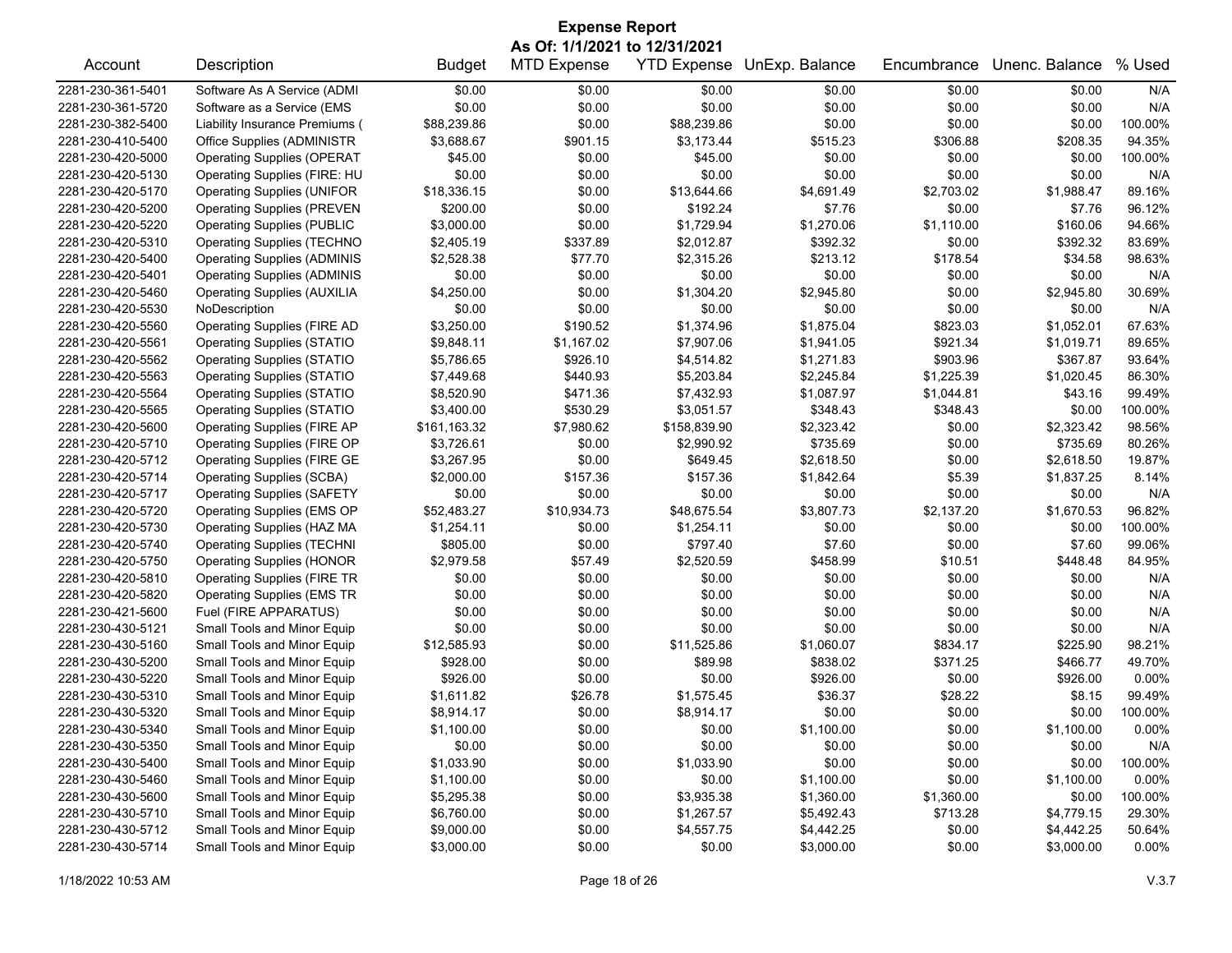| <b>Expense Report</b>         |                                   |               |                    |                    |                |             |                |         |  |
|-------------------------------|-----------------------------------|---------------|--------------------|--------------------|----------------|-------------|----------------|---------|--|
| As Of: 1/1/2021 to 12/31/2021 |                                   |               |                    |                    |                |             |                |         |  |
| Account                       | Description                       | <b>Budget</b> | <b>MTD Expense</b> | <b>YTD Expense</b> | UnExp. Balance | Encumbrance | Unenc. Balance | % Used  |  |
| 2281-230-430-5720             | Small Tools and Minor Equip       | \$7,243.00    | \$1,053.24         | \$6,787.19         | \$455.81       | \$409.05    | \$46.76        | 99.35%  |  |
| 2281-230-430-5730             | Small Tools and Minor Equip       | \$1,500.00    | \$0.00             | \$1,142.12         | \$357.88       | \$0.00      | \$357.88       | 76.14%  |  |
| 2281-230-430-5740             | Small Tools and Minor Equip       | \$3,184.30    | \$1,186.27         | \$2,864.29         | \$320.01       | \$60.22     | \$259.79       | 91.84%  |  |
| 2281-230-430-5810             | Small Tools and Minor Equip       | \$0.00        | \$0.00             | \$0.00             | \$0.00         | \$0.00      | \$0.00         | N/A     |  |
| 2281-230-430-5820             | Small Tools and Minor Equip       | \$0.00        | \$0.00             | \$0.00             | \$0.00         | \$0.00      | \$0.00         | N/A     |  |
| 2281-230-440-5200             | Software (PREVENTION)             | \$0.00        | \$0.00             | \$0.00             | \$0.00         | \$0.00      | \$0.00         | N/A     |  |
| 2281-230-440-5310             | Software (TECHNOLOGY)             | \$6,700.00    | \$0.00             | \$6,700.00         | \$0.00         | \$0.00      | \$0.00         | 100.00% |  |
| 2281-230-440-5320             | Software (COMMUNICATION           | \$0.00        | \$0.00             | \$0.00             | \$0.00         | \$0.00      | \$0.00         | N/A     |  |
| 2281-230-440-5350             | Software (DISPATCH/PSISN)         | \$0.00        | \$0.00             | \$0.00             | \$0.00         | \$0.00      | \$0.00         | N/A     |  |
| 2281-230-490-5710             | Other - Supplies and Material     | \$0.00        | \$0.00             | \$0.00             | \$0.00         | \$0.00      | \$0.00         | N/A     |  |
| 2281-230-490-5712             | Other - Supplies and Material     | \$0.00        | \$0.00             | \$0.00             | \$0.00         | \$0.00      | \$0.00         | N/A     |  |
| 2281-230-490-5720             | Other - Supplies and Material     | \$0.00        | \$0.00             | \$0.00             | \$0.00         | \$0.00      | \$0.00         | N/A     |  |
| 2281-230-490-5750             | Other - Supplies and Material     | \$275.00      | \$0.00             | \$0.00             | \$275.00       | \$134.40    | \$140.60       | 48.87%  |  |
| 2281-230-519-5200             | Other - Dues and Fees (PRE        | \$2,120.00    | \$0.00             | \$1,785.50         | \$334.50       | \$0.00      | \$334.50       | 84.22%  |  |
| 2281-230-519-5350             | Other - Dues and Fees (DISP       | \$1,012.00    | \$0.00             | \$851.00           | \$161.00       | \$161.00    | \$0.00         | 100.00% |  |
| 2281-230-519-5400             | Other - Dues and Fees (ADMI       | \$1,865.00    | \$0.00             | \$1,865.00         | \$0.00         | \$0.00      | \$0.00         | 100.00% |  |
| 2281-230-519-5401             | Other - Dues and Fees (ADMI       | \$8,280.00    | \$0.00             | \$7,500.00         | \$780.00       | \$0.00      | \$780.00       | 90.58%  |  |
| 2281-230-519-5460             | Other - Dues and Fees (AUXI       | \$450.00      | \$0.00             | \$0.00             | \$450.00       | \$0.00      | \$450.00       | 0.00%   |  |
| 2281-230-519-5720             | Other - Dues and Fees (EMS        | \$2,124.00    | \$0.00             | \$1,937.50         | \$186.50       | \$0.00      | \$186.50       | 91.22%  |  |
| 2281-230-519-5730             | Other - Dues and Fees (HAZ        | \$8,400.00    | \$0.00             | \$2,613.36         | \$5,786.64     | \$0.00      | \$5,786.64     | 31.11%  |  |
| 2281-230-519-5740             | Other Dues and Fees (TECH         | \$0.00        | \$0.00             | \$0.00             | \$0.00         | \$0.00      | \$0.00         | N/A     |  |
| 2281-230-599-5121             | Other - Other Expenses (Heal      | \$0.00        | \$0.00             | \$0.00             | \$0.00         | \$0.00      | \$0.00         | N/A     |  |
| 2281-230-599-5200             | Other - Other Expenses (PRE       | \$0.00        | \$0.00             | \$0.00             | \$0.00         | \$0.00      | \$0.00         | N/A     |  |
| 2281-230-599-5400             | Other - Other Expenses (ADM       | \$1,030.00    | \$0.00             | \$209.73           | \$820.27       | \$73.00     | \$747.27       | 27.45%  |  |
| 2281-230-599-5451             | Other - Other Expenses (EMS       | \$0.00        | \$0.00             | \$0.00             | \$0.00         | \$0.00      | \$0.00         | N/A     |  |
| 2281-230-720-5560             | <b>Buildings (FIRE ADMINISTRA</b> | \$0.00        | \$0.00             | \$0.00             | \$0.00         | \$0.00      | \$0.00         | N/A     |  |
| 2281-230-720-5561             | Buildings (STATION 61)            | \$0.00        | \$0.00             | \$0.00             | \$0.00         | \$0.00      | \$0.00         | N/A     |  |
| 2281-230-720-5563             | Buildings (STATION 63)            | \$0.00        | \$0.00             | \$0.00             | \$0.00         | \$0.00      | \$0.00         | N/A     |  |
| 2281-230-730-5560             | Improvement of Sites (FIRE A      | \$0.00        | \$0.00             | \$0.00             | \$0.00         | \$0.00      | \$0.00         | N/A     |  |
| 2281-230-730-5561             | Improvement of Sites (STATI       | \$0.00        | \$0.00             | \$0.00             | \$0.00         | \$0.00      | \$0.00         | N/A     |  |
| 2281-230-730-5562             | Improvement of Sites (STATI       | \$0.00        | \$0.00             | \$0.00             | \$0.00         | \$0.00      | \$0.00         | N/A     |  |
| 2281-230-730-5563             | Improvement of Sites (STATI       | \$0.00        | \$0.00             | \$0.00             | \$0.00         | \$0.00      | \$0.00         | N/A     |  |
| 2281-230-730-5564             | Improvement of Sites (STATI       | \$0.00        | \$0.00             | \$0.00             | \$0.00         | \$0.00      | \$0.00         | N/A     |  |
| 2281-230-740-5121             | Machinery, Equipment and Fu       | \$0.00        | \$0.00             | \$0.00             | \$0.00         | \$0.00      | \$0.00         | N/A     |  |
| 2281-230-740-5160             | Machinery, Equipment and Fu       | \$2,019.65    | \$0.00             | \$0.00             | \$2,019.65     | \$0.00      | \$2,019.65     | 0.00%   |  |
| 2281-230-740-5200             | Machinery, Equipment and Fu       | \$0.00        | \$0.00             | \$0.00             | \$0.00         | \$0.00      | \$0.00         | N/A     |  |
| 2281-230-740-5310             | Machinery, Equipment and Fu       | \$0.00        | \$0.00             | \$0.00             | \$0.00         | \$0.00      | \$0.00         | N/A     |  |
| 2281-230-740-5320             | Machinery, Equipment and Fu       | \$0.00        | \$0.00             | \$0.00             | \$0.00         | \$0.00      | \$0.00         | N/A     |  |
| 2281-230-740-5350             | Machinery, Equipment and Fu       | \$0.00        | \$0.00             | \$0.00             | \$0.00         | \$0.00      | \$0.00         | N/A     |  |
| 2281-230-740-5400             | Machinery, Equipment and Fu       | \$0.00        | \$0.00             | \$0.00             | \$0.00         | \$0.00      | \$0.00         | N/A     |  |
| 2281-230-740-5460             | Machinery, Equipment and Fu       | \$0.00        | \$0.00             | \$0.00             | \$0.00         | \$0.00      | \$0.00         | N/A     |  |
| 2281-230-740-5561             | Machinery, Equipment and Fu       | \$0.00        | \$0.00             | \$0.00             | \$0.00         | \$0.00      | \$0.00         | N/A     |  |
| 2281-230-740-5600             | Machinery, Equipment and Fu       | \$0.00        | \$0.00             | \$0.00             | \$0.00         | \$0.00      | \$0.00         | N/A     |  |
| 2281-230-740-5710             | Machinery, Equipment and Fu       | \$12,209.78   | \$0.00             | \$12,209.78        | \$0.00         | \$0.00      | \$0.00         | 100.00% |  |
| 2281-230-740-5712             | Machinery, Equipment and Fu       | \$49,836.00   | \$0.00             | \$8,946.00         | \$40,890.00    | \$40,890.00 | \$0.00         | 100.00% |  |
| 2281-230-740-5720             | Machinery, Equipment and Fu       | \$18,428.20   | \$2,784.60         | \$14,811.60        | \$3,616.60     | \$3,616.60  | \$0.00         | 100.00% |  |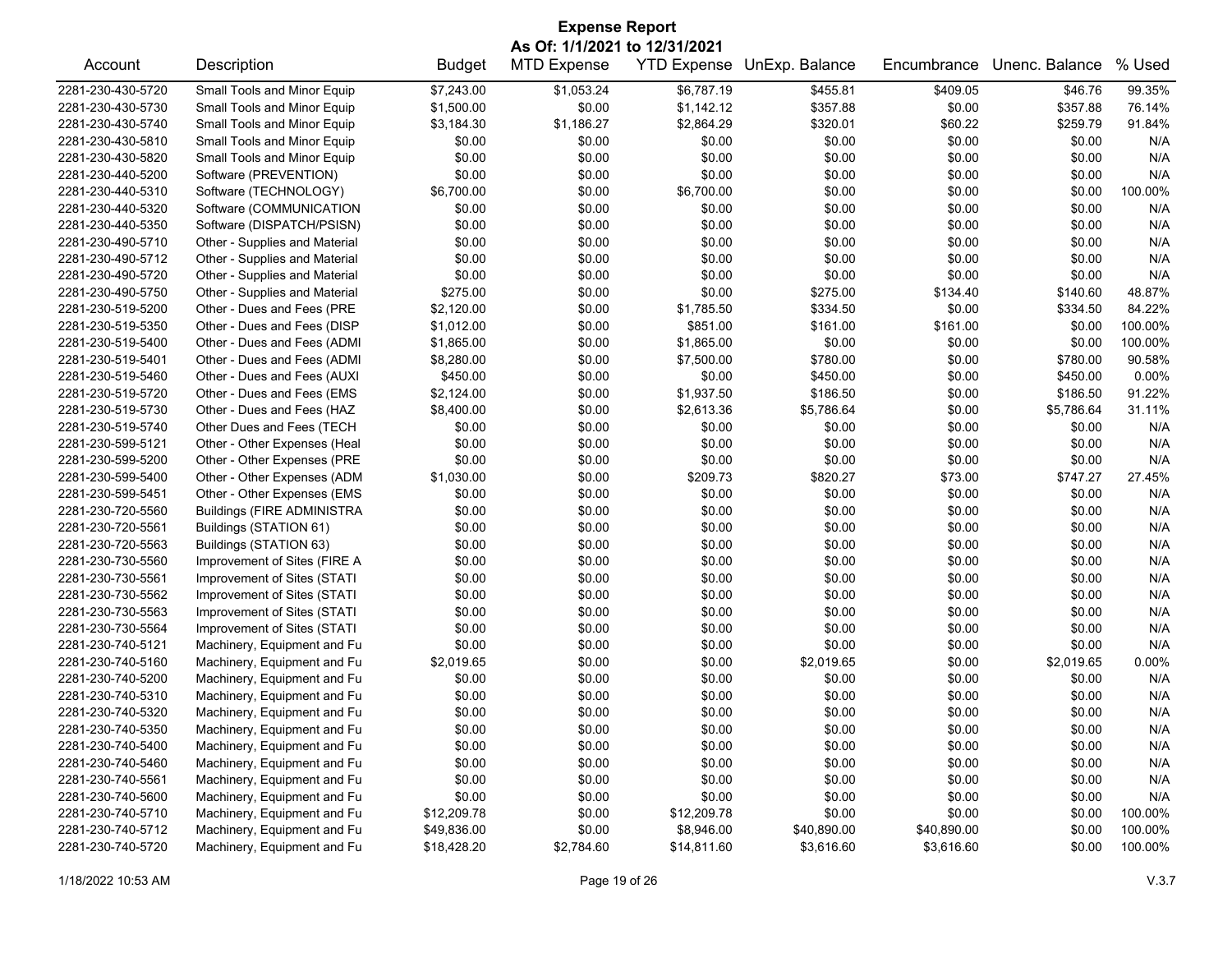|                                                  |                                     |                | <b>Expense Report</b>         |                |                            |                 |                |          |
|--------------------------------------------------|-------------------------------------|----------------|-------------------------------|----------------|----------------------------|-----------------|----------------|----------|
|                                                  |                                     |                | As Of: 1/1/2021 to 12/31/2021 |                |                            |                 |                |          |
| Account                                          | Description                         | <b>Budget</b>  | <b>MTD Expense</b>            |                | YTD Expense UnExp. Balance | Encumbrance     | Unenc. Balance | % Used   |
| 2281-230-740-5730                                | Machinery, Equipment and Fu         | \$0.00         | \$0.00                        | \$0.00         | \$0.00                     | \$0.00          | \$0.00         | N/A      |
| 2281-230-740-5740                                | Machinery, Equipment and Fu         | \$18,422.55    | \$0.00                        | \$18,422.55    | \$0.00                     | \$0.00          | \$0.00         | 100.00%  |
| 2281-230-750-5460                                | Motor Vehicles (AUXILIARY)          | \$0.00         | \$0.00                        | \$0.00         | \$0.00                     | \$0.00          | \$0.00         | N/A      |
| 2281-230-750-5600                                | Motor Vehicles (FIRE APPAR          | \$0.00         | \$0.00                        | \$0.00         | \$0.00                     | \$0.00          | \$0.00         | N/A      |
|                                                  | <b>EMS Totals:</b>                  | \$1,792,486.80 | \$75,800.29                   | \$1,448,020.67 | \$344,466.13               | \$147,788.54    | \$196,677.59   | 89.03%   |
| <b>Transfers</b>                                 |                                     |                |                               |                |                            |                 |                |          |
| 2281-910-910-5000                                | Transfers - Out (OPERATION          | \$0.00         | \$0.00                        | \$0.00         | \$0.00                     | \$0.00          | \$0.00         | N/A      |
| 2281-910-910-5999                                | Transfers - Out (COST ALLO          | \$0.00         | \$0.00                        | \$0.00         | \$0.00                     | \$0.00          | \$0.00         | N/A      |
|                                                  | <b>Transfers Totals:</b>            | \$0.00         | \$0.00                        | \$0.00         | \$0.00                     | \$0.00          | \$0.00         | N/A      |
| <b>Contingencies</b>                             |                                     |                |                               |                |                            |                 |                |          |
| 2281-930-930-5999                                | Contingencies (COST ALLO            | \$536,743.53   | \$0.00                        | \$0.00         | \$536,743.53               | \$0.00          | \$536,743.53   | 0.00%    |
|                                                  | <b>Contingencies Totals:</b>        | \$536,743.53   | \$0.00                        | \$0.00         | \$536,743.53               | \$0.00          | \$536,743.53   | 0.00%    |
| <b>Other Financing Uses</b><br>2281-990-990-5999 | <b>Budget Stabilization (COST A</b> | \$19,837.62    | \$0.00                        | \$0.00         | \$19,837.62                | \$0.00          | \$19,837.62    | 0.00%    |
|                                                  |                                     | \$19,837.62    | \$0.00                        |                | \$19,837.62                |                 | \$19,837.62    | 0.00%    |
|                                                  | Other Financing Uses Totals:        |                |                               | \$0.00         |                            | \$0.00          |                |          |
| 2281 Total:                                      |                                     | \$2,349,067.95 | \$75,800.29                   | \$1,448,020.67 | \$901,047.28               | \$147,788.54    | \$753,258.74   | 67.93%   |
| 2901                                             | <b>FEMA Airpack</b>                 |                |                               |                |                            | Target Percent: | 100.00%        |          |
| Fire                                             |                                     |                |                               |                |                            |                 |                |          |
| 2901-220-740-5714                                | Machinery, Equipment and Fu         | \$446,325.00   | \$0.00                        | \$0.00         | \$446,325.00               | \$405,750.00    | \$40,575.00    | 90.91%   |
|                                                  | Fire Totals:                        | \$446,325.00   | \$0.00                        | \$0.00         | \$446,325.00               | \$405,750.00    | \$40,575.00    | 90.91%   |
| <b>Contingencies</b>                             |                                     |                |                               |                |                            |                 |                |          |
| 2901-930-930-0000                                | Contingencies                       | \$0.00         | \$0.00                        | \$0.00         | \$0.00                     | \$0.00          | \$0.00         | N/A      |
|                                                  | Contingencies Totals:               | \$0.00         | \$0.00                        | \$0.00         | \$0.00                     | \$0.00          | \$0.00         | N/A      |
| 2901 Total:                                      |                                     | \$446,325.00   | \$0.00                        | \$0.00         | \$446,325.00               | \$405,750.00    | \$40,575.00    | 90.91%   |
| 2902                                             | <b>FEMA Reimbursements: Local</b>   |                |                               |                |                            | Target Percent: | 100.00%        |          |
| <b>Contingencies</b>                             |                                     |                |                               |                |                            |                 |                |          |
| 2902-930-930-0000                                | Contingencies                       | \$223,967.94   | \$0.00                        | \$0.00         | \$223,967.94               | \$0.00          | \$223,967.94   | 0.00%    |
|                                                  | <b>Contingencies Totals:</b>        | \$223,967.94   | \$0.00                        | \$0.00         | \$223,967.94               | \$0.00          | \$223,967.94   | 0.00%    |
| 2902 Total:                                      |                                     | \$223,967.94   | \$0.00                        | \$0.00         | \$223,967.94               | \$0.00          | \$223,967.94   | 0.00%    |
| 2903                                             | Paying Accumulated Leave            |                |                               |                |                            | Target Percent: | 100.00%        |          |
| Fire                                             |                                     |                |                               |                |                            |                 |                |          |
| 2903-220-190-5112                                | Other - Salaries (WAGES & B         | \$47,920.00    | \$0.00                        | \$0.00         | \$47,920.00                | \$0.00          | \$47,920.00    | 0.00%    |
| 2903-220-211-5112                                | Ohio Public Employees Retire        | \$0.00         | \$0.00                        | \$0.00         | \$0.00                     | \$0.00          | \$0.00         | N/A      |
| 2903-220-213-5112                                | Medicare (WAGES & BENEFI            | \$0.00         | \$0.00                        | \$0.00         | \$0.00                     | \$0.00          | \$0.00         | N/A      |
| 2903-220-215-5112                                | Ohio Police and Fire Pension        | \$0.00         | \$0.00                        | \$0.00         | \$0.00                     | \$0.00          | \$0.00         | N/A      |
| 2903-220-221-5112                                | Medical/Hospitalization (WAG        | \$0.00         | \$0.00                        | \$0.00         | \$0.00                     | \$0.00          | \$0.00         | N/A      |
| 2903-220-222-5112                                | Life Insurance (WAGES AND           | \$0.00         | \$0.00                        | \$0.00         | \$0.00                     | \$0.00          | \$0.00         | N/A      |
| 2903-220-223-5112                                | Dental Insurance (WAGES A           | \$0.00         | \$0.00                        | \$0.00         | \$0.00                     | \$0.00          | \$0.00         | N/A      |
| 2903-220-230-5112                                | Workers' Compensation (WA           | \$0.00         | \$0.00                        | \$0.00         | \$0.00                     | \$0.00          | \$0.00         | N/A      |
|                                                  | Fire Totals:                        | \$47,920.00    | \$0.00                        | \$0.00         | \$47,920.00                | \$0.00          | \$47,920.00    | $0.00\%$ |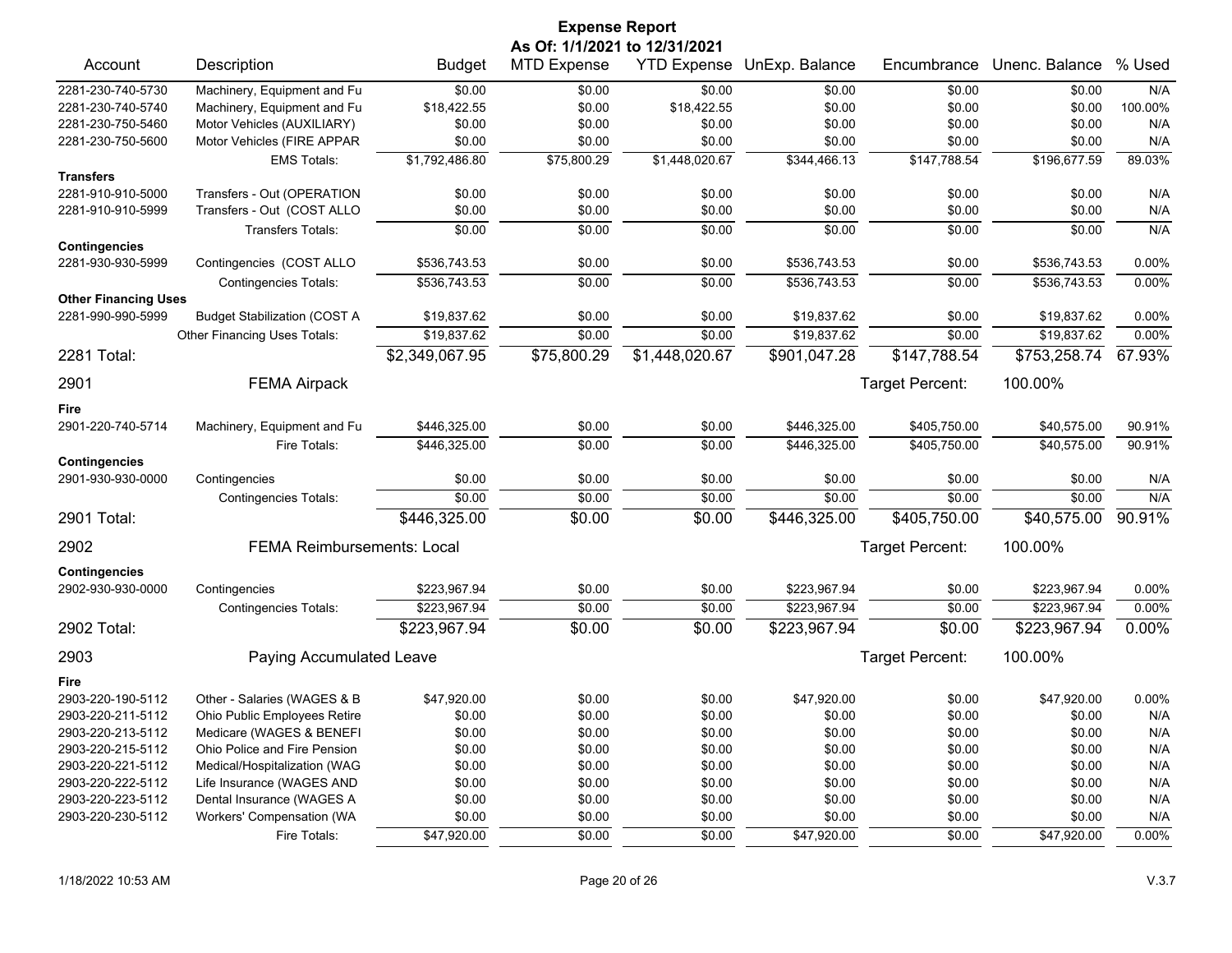| <b>Expense Report</b>                     |                                    |                |                                                     |              |                            |                 |                |         |  |  |
|-------------------------------------------|------------------------------------|----------------|-----------------------------------------------------|--------------|----------------------------|-----------------|----------------|---------|--|--|
| Account                                   | Description                        | <b>Budget</b>  | As Of: 1/1/2021 to 12/31/2021<br><b>MTD Expense</b> |              | YTD Expense UnExp. Balance | Encumbrance     | Unenc. Balance | % Used  |  |  |
| 2903 Total:                               |                                    | \$47,920.00    | \$0.00                                              | \$0.00       | \$47,920.00                | \$0.00          | \$47,920.00    | 0.00%   |  |  |
| 2904                                      | SAFER Grant: 2017 Funding Cycle    |                |                                                     |              |                            | Target Percent: | 100.00%        |         |  |  |
| Fire                                      |                                    |                |                                                     |              |                            |                 |                |         |  |  |
| 2904-220-190-5112                         | Other - Salaries (WAGES & B        | \$1,914,440.45 | \$117,672.18                                        | \$672,882.66 | \$1,241,557.79             | \$0.00          | \$1,241,557.79 | 35.15%  |  |  |
| 2904-220-213-5112                         | Medicare (WAGES & BENEFI           | \$9,217.23     | \$1,880.09                                          | \$9,217.23   | \$0.00                     | \$0.00          | \$0.00         | 100.00% |  |  |
| 2904-220-215-5112                         | Ohio Police and Fire Pension       | \$143,522.17   | \$14,840.01                                         | \$143,522.17 | \$0.00                     | \$0.00          | \$0.00         | 100.00% |  |  |
| 2904-220-221-5112                         | Medical/Hospitalization (WAG       | \$173,082.60   | \$0.00                                              | \$80,352.14  | \$92,730.46                | \$0.00          | \$92,730.46    | 46.42%  |  |  |
| 2904-220-222-5112                         | Life Insurance (WAGES & BE         | \$979.00       | \$63.00                                             | \$945.00     | \$34.00                    | \$0.00          | \$34.00        | 96.53%  |  |  |
| 2904-220-223-5112                         | Dental Insurance (WAGES &          | \$7,310.00     | \$0.00                                              | \$4,359.47   | \$2,950.53                 | \$0.00          | \$2,950.53     | 59.64%  |  |  |
| 2904-220-230-5112                         | Workers' Compensation (WA          | \$10,406.00    | \$0.00                                              | \$208.77     | \$10,197.23                | \$5,398.50      | \$4,798.73     | 53.88%  |  |  |
|                                           | Fire Totals:                       | \$2,258,957.45 | \$134,455.28                                        | \$911,487.44 | \$1,347,470.01             | \$5,398.50      | \$1,342,071.51 | 40.59%  |  |  |
| <b>Transfers</b><br>2904-910-910-0000     | Transfers - Out                    | \$250,000.00   | \$0.00                                              | \$0.00       | \$250,000.00               | \$0.00          | \$250,000.00   | 0.00%   |  |  |
|                                           | <b>Transfers Totals:</b>           | \$250,000.00   | \$0.00                                              | \$0.00       | \$250,000.00               | \$0.00          | \$250,000.00   | 0.00%   |  |  |
| 2904 Total:                               |                                    | \$2,508,957.45 | \$134,455.28                                        | \$911,487.44 | \$1,597,470.01             | \$5,398.50      | \$1,592,071.51 | 36.54%  |  |  |
| 2905                                      | COVID-19 Relief Fund               |                |                                                     |              |                            | Target Percent: | 100.00%        |         |  |  |
| <b>Townhalls</b>                          |                                    |                |                                                     |              |                            |                 |                |         |  |  |
| 2905-120-740-0000                         | Machinery, Equipment and Fu        | \$0.00         | \$0.00                                              | \$0.00       | \$0.00                     | \$0.00          | \$0.00         | N/A     |  |  |
|                                           | <b>Townhalls Totals:</b>           | \$0.00         | \$0.00                                              | \$0.00       | \$0.00                     | \$0.00          | \$0.00         | N/A     |  |  |
| <b>EMS</b>                                |                                    |                |                                                     |              |                            |                 |                |         |  |  |
| 2905-230-360-5000                         | <b>Contracted Services (OPERA</b>  | \$4,800.00     | \$0.00                                              | \$4,800.00   | \$0.00                     | \$0.00          | \$0.00         | 100.00% |  |  |
| 2905-230-360-5310                         | <b>Contracted Services (TECHN</b>  | \$93,289.00    | \$0.00                                              | \$36,470.00  | \$56,819.00                | \$0.00          | \$56,819.00    | 39.09%  |  |  |
| 2905-230-360-5350                         | <b>Contracted Services (DISPAT</b> | \$24,970.00    | \$0.00                                              | \$24,970.00  | \$0.00                     | \$0.00          | \$0.00         | 100.00% |  |  |
| 2905-230-420-5170                         | <b>Operating Supplies (UNIFOR</b>  | \$8,365.50     | \$8,365.50                                          | \$8,365.50   | \$0.00                     | \$0.00          | \$0.00         | 100.00% |  |  |
| 2905-230-420-5310                         | <b>Operating Supplies (TECHNO</b>  | \$0.00         | \$0.00                                              | \$0.00       | \$0.00                     | \$0.00          | \$0.00         | N/A     |  |  |
| 2905-230-420-5720                         | Operating Supplies (EMS OP         | \$24,980.00    | \$754.53                                            | \$12,962.96  | \$12,017.04                | \$167.60        | \$11,849.44    | 52.56%  |  |  |
| 2905-230-740-5310                         | Machinery, Equipment and Fu        | \$71,429.61    | \$0.00                                              | \$27,996.00  | \$43,433.61                | \$0.00          | \$43,433.61    | 39.19%  |  |  |
| 2905-230-740-5400                         | Machinery, Equipment and Fu        | \$0.00         | \$0.00                                              | \$0.00       | \$0.00                     | \$0.00          | \$0.00         | N/A     |  |  |
| 2905-230-740-5720                         | Machinery, Equipment and Fu        | \$30,000.00    | \$28,343.95                                         | \$28,343.95  | \$1,656.05                 | \$0.00          | \$1,656.05     | 94.48%  |  |  |
|                                           | <b>EMS Totals:</b>                 | \$257,834.11   | \$37,463.98                                         | \$143,908.41 | \$113,925.70               | \$167.60        | \$113,758.10   | 55.88%  |  |  |
| <b>Contingencies</b><br>2905-930-930-0000 | Contingencies                      | \$55,046.41    | \$0.00                                              | \$0.00       | \$55,046.41                | \$0.00          | \$55,046.41    | 0.00%   |  |  |
|                                           | <b>Contingencies Totals:</b>       | \$55.046.41    | \$0.00                                              | \$0.00       | \$55,046.41                | \$0.00          | \$55.046.41    | 0.00%   |  |  |
| 2905 Total:                               |                                    | \$312,880.52   | \$37,463.98                                         | \$143,908.41 | \$168,972.11               | \$167.60        | \$168,804.51   | 46.05%  |  |  |
|                                           |                                    |                |                                                     |              |                            |                 |                |         |  |  |
| 2906                                      | American Rescue Plan               |                |                                                     |              |                            | Target Percent: | 100.00%        |         |  |  |
| Highways                                  |                                    |                |                                                     |              |                            |                 |                |         |  |  |
| 2906-330-316-0000                         | <b>Engineering Services</b>        | \$30,000.00    | \$0.00                                              | \$0.00       | \$30,000.00                | \$28,965.00     | \$1,035.00     | 96.55%  |  |  |
| 2906-330-730-0000                         | Improvement of Sites               | \$0.00         | \$0.00                                              | \$0.00       | \$0.00                     | \$0.00          | \$0.00         | N/A     |  |  |
| 2906-330-750-0000                         | <b>Motor Vehicles</b>              | \$0.00         | \$0.00                                              | \$0.00       | \$0.00                     | \$0.00          | \$0.00         | N/A     |  |  |
|                                           | Highways Totals:                   | \$30,000.00    | \$0.00                                              | \$0.00       | \$30,000.00                | \$28,965.00     | \$1,035.00     | 96.55%  |  |  |
| <b>Contingencies</b>                      |                                    |                |                                                     |              |                            |                 |                |         |  |  |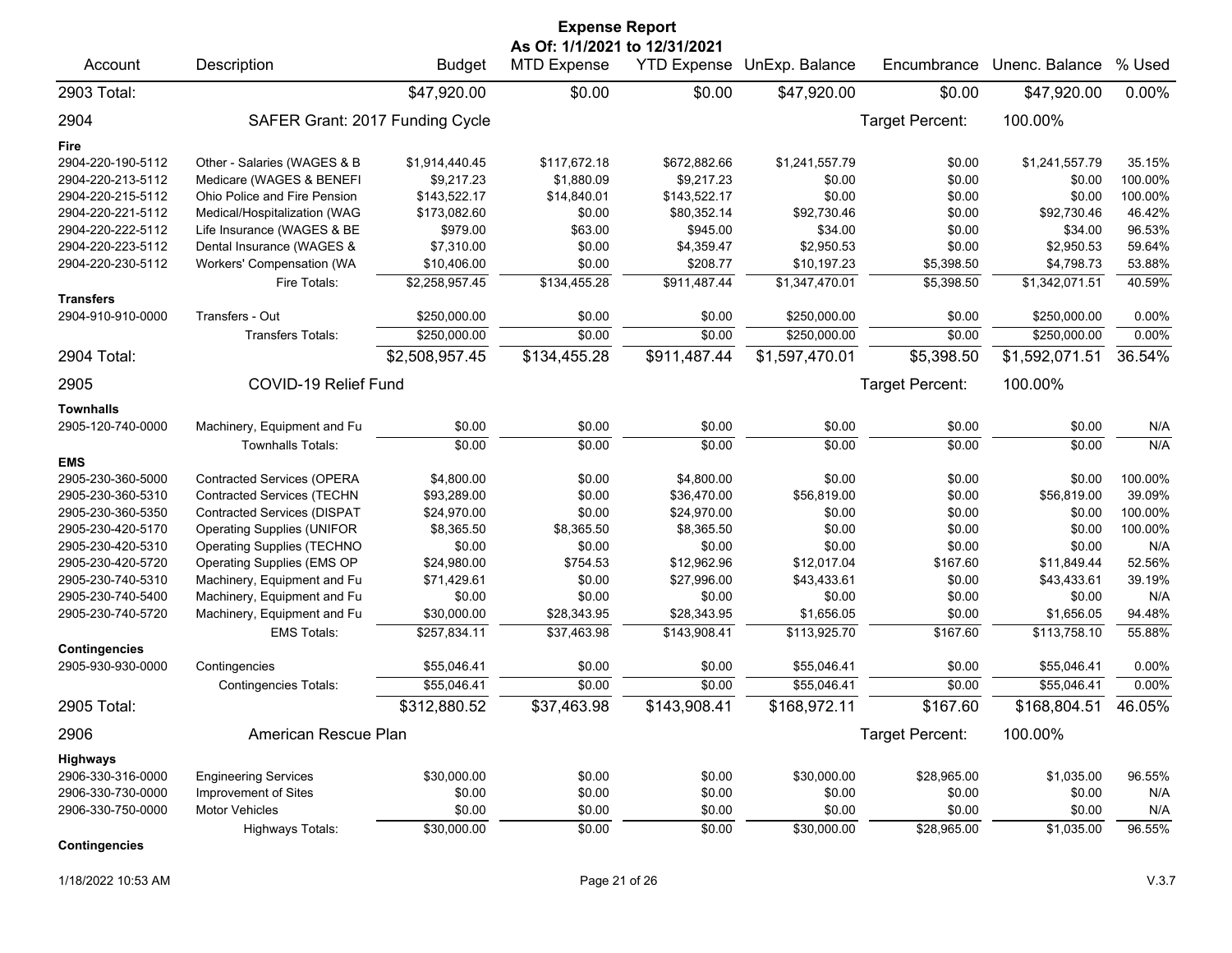| <b>Expense Report</b><br>As Of: 1/1/2021 to 12/31/2021 |                                               |               |                    |                    |                |                 |                |        |  |
|--------------------------------------------------------|-----------------------------------------------|---------------|--------------------|--------------------|----------------|-----------------|----------------|--------|--|
| Account                                                | Description                                   | <b>Budget</b> | <b>MTD Expense</b> | <b>YTD Expense</b> | UnExp. Balance | Encumbrance     | Unenc. Balance | % Used |  |
| 2906-930-930-0000                                      | Contingencies                                 | \$293,837.90  | \$0.00             | \$0.00             | \$293,837.90   | \$0.00          | \$293,837.90   | 0.00%  |  |
|                                                        | <b>Contingencies Totals:</b>                  | \$293,837.90  | \$0.00             | \$0.00             | \$293,837.90   | \$0.00          | \$293,837.90   | 0.00%  |  |
| 2906 Total:                                            |                                               | \$323,837.90  | \$0.00             | \$0.00             | \$323,837.90   | \$28,965.00     | \$294,872.90   | 8.94%  |  |
| 4101                                                   | <b>Bond</b>                                   |               |                    |                    |                | Target Percent: | 100.00%        |        |  |
| Debt Service - Bond Principal Payment                  |                                               |               |                    |                    |                |                 |                |        |  |
| 4101-810-810-0000                                      | Principal Payments - Bonds                    | \$0.00        | \$0.00             | \$0.00             | \$0.00         | \$0.00          | \$0.00         | N/A    |  |
|                                                        | Debt Service - Bond Principal Payment Totals: | \$0.00        | \$0.00             | \$0.00             | \$0.00         | \$0.00          | \$0.00         | N/A    |  |
| <b>Debt Service - Interest</b><br>4101-830-830-0000    | <b>Interest Payments</b>                      | \$0.00        | \$0.00             | \$0.00             | \$0.00         | \$0.00          | \$0.00         | N/A    |  |
|                                                        | Debt Service - Interest Totals:               | \$0.00        | \$0.00             | \$0.00             | \$0.00         | \$0.00          | \$0.00         | N/A    |  |
| 4101 Total:                                            |                                               | \$0.00        | \$0.00             | \$0.00             | \$0.00         | \$0.00          | \$0.00         | N/A    |  |
|                                                        |                                               |               |                    |                    |                |                 |                |        |  |
| 4301                                                   | Capital Improvement Fund                      |               |                    |                    |                | Target Percent: | 100.00%        |        |  |
| <b>Capital Outlay</b>                                  |                                               |               |                    |                    |                |                 |                |        |  |
| 4301-760-790-0000                                      | Capital Outlay                                | \$400,000.00  | \$0.00             | \$0.00             | \$400,000.00   | \$0.00          | \$400,000.00   | 0.00%  |  |
| <b>Contingencies</b>                                   | Capital Outlay Totals:                        | \$400,000.00  | \$0.00             | \$0.00             | \$400,000.00   | \$0.00          | \$400,000.00   | 0.00%  |  |
| 4301-930-930-0000                                      | Contengencies                                 | \$0.00        | \$0.00             | \$0.00             | \$0.00         | \$0.00          | \$0.00         | N/A    |  |
|                                                        | <b>Contingencies Totals:</b>                  | \$0.00        | \$0.00             | \$0.00             | \$0.00         | \$0.00          | \$0.00         | N/A    |  |
| 4301 Total:                                            |                                               | \$400,000.00  | \$0.00             | \$0.00             | \$400,000.00   | \$0.00          | \$400,000.00   | 0.00%  |  |
| 4304                                                   | Improvement of Parks                          |               |                    |                    |                | Target Percent: | 100.00%        |        |  |
| <b>Capital Outlay</b>                                  |                                               |               |                    |                    |                |                 |                |        |  |
| 4304-760-730-0000                                      | Improvement of Sites                          | \$0.00        | \$0.00             | \$0.00             | \$0.00         | \$0.00          | \$0.00         | N/A    |  |
|                                                        | Capital Outlay Totals:                        | \$0.00        | \$0.00             | \$0.00             | \$0.00         | \$0.00          | \$0.00         | N/A    |  |
| 4304 Total:                                            |                                               | \$0.00        | \$0.00             | \$0.00             | \$0.00         | \$0.00          | \$0.00         | N/A    |  |
| 4901                                                   | New Ambulance                                 |               |                    |                    |                | Target Percent: | 100.00%        |        |  |
| Fire                                                   |                                               |               |                    |                    |                |                 |                |        |  |
| 4901-220-330-5600                                      | Travel and Meeting Expense (                  | \$0.00        | \$0.00             | \$0.00             | \$0.00         | \$0.00          | \$0.00         | N/A    |  |
| 4901-220-740-5600                                      | Machinery, Equipment and Fu                   | \$0.00        | \$0.00             | \$0.00             | \$0.00         | \$0.00          | \$0.00         | N/A    |  |
| 4901-220-750-5600                                      | Motor Vehicles (FIRE APPAR                    | \$0.00        | \$0.00             | \$0.00             | \$0.00         | \$0.00          | \$0.00         | N/A    |  |
| 4901-220-750-5900                                      | Motor Vehicles (CAPITAL)                      | \$0.00        | \$0.00             | \$0.00             | \$0.00         | \$0.00          | \$0.00         | N/A    |  |
| <b>Contingencies</b>                                   | Fire Totals:                                  | \$0.00        | \$0.00             | \$0.00             | \$0.00         | \$0.00          | \$0.00         | N/A    |  |
| 4901-930-930-5999                                      | Contingencies (FIRE: COST                     | \$20,596.72   | \$0.00             | \$0.00             | \$20,596.72    | \$0.00          | \$20,596.72    | 0.00%  |  |
|                                                        | <b>Contingencies Totals:</b>                  | \$20,596.72   | \$0.00             | \$0.00             | \$20,596.72    | \$0.00          | \$20,596.72    | 0.00%  |  |
| 4901 Total:                                            |                                               | \$20,596.72   | \$0.00             | \$0.00             | \$20,596.72    | \$0.00          | \$20,596.72    | 0.00%  |  |
| 4902                                                   | <b>Land Acquisition</b>                       |               |                    |                    |                | Target Percent: | 100.00%        |        |  |
| Administrative                                         |                                               |               |                    |                    |                |                 |                |        |  |
| 4902-110-360-0000                                      | <b>Contracted Services</b>                    | \$0.00        | \$0.00             | \$0.00             | \$0.00         | \$0.00          | \$0.00         | N/A    |  |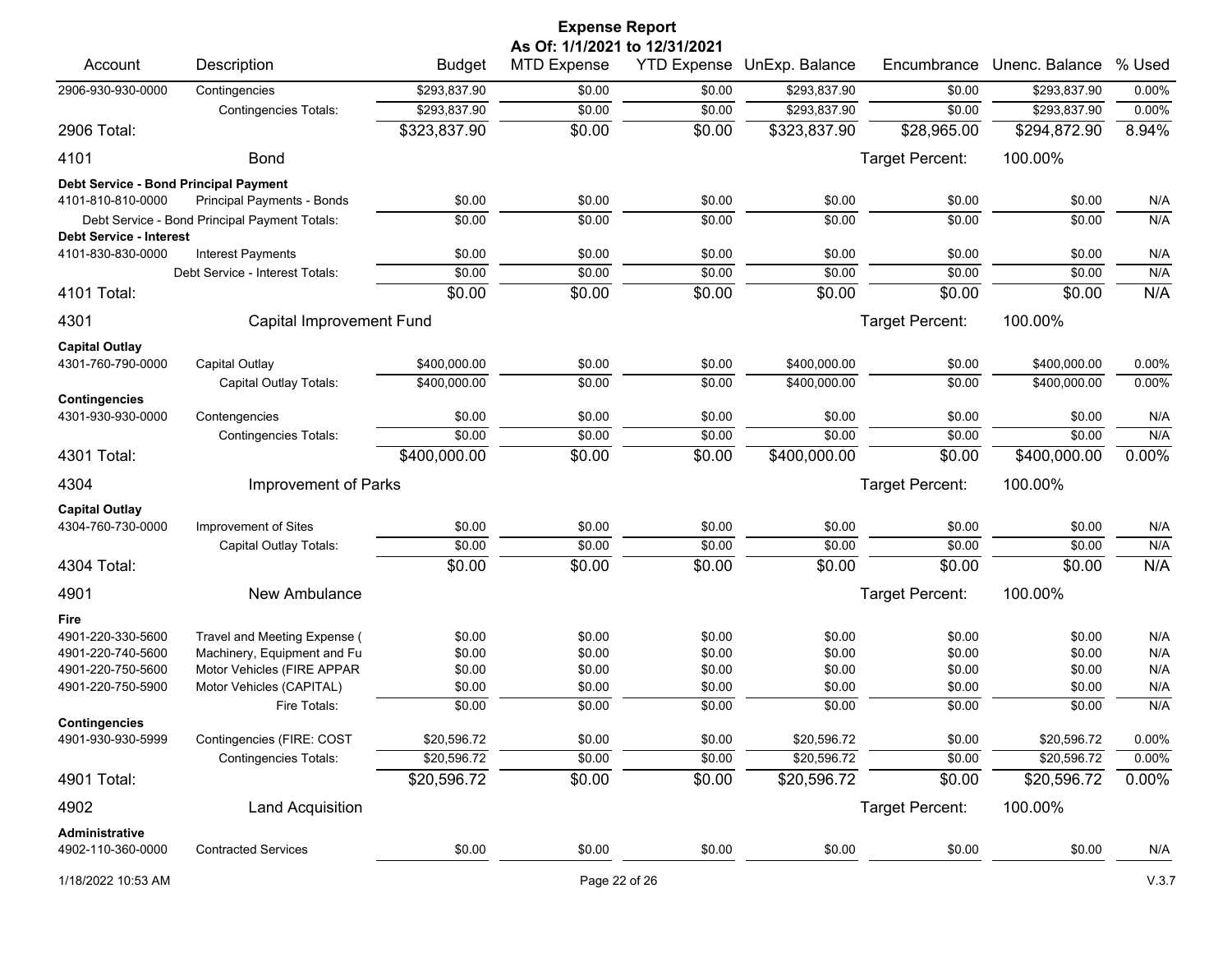| <b>Expense Report</b><br>As Of: 1/1/2021 to 12/31/2021 |                                    |                |                    |                |                                   |                        |                |        |
|--------------------------------------------------------|------------------------------------|----------------|--------------------|----------------|-----------------------------------|------------------------|----------------|--------|
| Account                                                | Description                        | <b>Budget</b>  | <b>MTD Expense</b> |                | <b>YTD Expense UnExp. Balance</b> | Encumbrance            | Unenc. Balance | % Used |
|                                                        | <b>Administrative Totals:</b>      | \$0.00         | \$0.00             | \$0.00         | \$0.00                            | \$0.00                 | \$0.00         | N/A    |
| <b>Capital Outlay</b>                                  |                                    |                |                    |                |                                   |                        |                |        |
| 4902-760-360-0000                                      | <b>Contracted Services</b>         | \$0.00         | \$0.00             | \$0.00         | \$0.00                            | \$0.00                 | \$0.00         | N/A    |
| 4902-760-710-0000                                      | Land                               | \$0.00         | \$0.00             | \$0.00         | \$0.00                            | \$0.00                 | \$0.00         | N/A    |
| 4902-760-730-0000                                      | Improvement of Sites               | \$0.00         | \$0.00             | \$0.00         | \$0.00                            | \$0.00                 | \$0.00         | N/A    |
|                                                        | Capital Outlay Totals:             | \$0.00         | \$0.00             | \$0.00         | \$0.00                            | \$0.00                 | \$0.00         | N/A    |
| <b>Transfers</b>                                       |                                    |                |                    |                |                                   |                        |                |        |
| 4902-910-910-0000                                      | Transfers - Out                    | \$0.00         | \$0.00             | \$0.00         | \$0.00                            | \$0.00                 | \$0.00         | N/A    |
|                                                        | <b>Transfers Totals:</b>           | \$0.00         | \$0.00             | \$0.00         | \$0.00                            | \$0.00                 | \$0.00         | N/A    |
| 4902 Total:                                            |                                    | \$0.00         | \$0.00             | \$0.00         | \$0.00                            | \$0.00                 | \$0.00         | N/A    |
| 4903                                                   | <b>ALS Engine</b>                  |                |                    |                |                                   | Target Percent:        | 100.00%        |        |
| Fire                                                   |                                    |                |                    |                |                                   |                        |                |        |
| 4903-220-750-5600                                      | Motor Vehicles (FIRE APPAR         | \$0.00         | \$0.00             | \$0.00         | \$0.00                            | \$0.00                 | \$0.00         | N/A    |
|                                                        | Fire Totals:                       | \$0.00         | \$0.00             | \$0.00         | \$0.00                            | \$0.00                 | \$0.00         | N/A    |
| <b>Transfers</b>                                       |                                    |                |                    |                |                                   |                        |                |        |
| 4903-910-910-0000                                      | Transfers - Out                    | \$0.00         | \$0.00             | \$0.00         | \$0.00                            | \$0.00                 | \$0.00         | N/A    |
|                                                        | <b>Transfers Totals:</b>           | \$0.00         | \$0.00             | \$0.00         | \$0.00                            | \$0.00                 | \$0.00         | N/A    |
| 4903 Total:                                            |                                    | \$0.00         | \$0.00             | \$0.00         | \$0.00                            | \$0.00                 | \$0.00         | N/A    |
| 4904                                                   | <b>Fire Stations</b>               |                |                    |                |                                   | <b>Target Percent:</b> | 100.00%        |        |
| Fire                                                   |                                    |                |                    |                |                                   |                        |                |        |
| 4904-220-311-5565                                      | Accounting and Legal Fees (S       | \$12,500.00    | \$0.00             | \$3,981.25     | \$8,518.75                        | \$0.00                 | \$8,518.75     | 31.85% |
| 4904-220-311-5566                                      | Accounting and Legal Fees (S       | \$15,000.00    | \$0.00             | \$0.00         | \$15,000.00                       | \$0.00                 | \$15,000.00    | 0.00%  |
| 4904-220-316-5564                                      | <b>Engineering Services (STATI</b> | \$0.00         | \$0.00             | \$0.00         | \$0.00                            | \$0.00                 | \$0.00         | N/A    |
| 4904-220-321-5600                                      | Rents and Leases (FIRE APP         | \$0.00         | \$0.00             | \$0.00         | \$0.00                            | \$0.00                 | \$0.00         | N/A    |
| 4904-220-345-5565                                      | Advertising (STATION 65)           | \$0.00         | \$0.00             | \$0.00         | \$0.00                            | \$0.00                 | \$0.00         | N/A    |
| 4904-220-345-5566                                      | Advertising (STATION 66)           | \$500.00       | \$0.00             | \$0.00         | \$500.00                          | \$0.00                 | \$500.00       | 0.00%  |
| 4904-220-351-5565                                      | Electricity (STATION 65)           | \$0.00         | \$0.00             | \$0.00         | \$0.00                            | \$0.00                 | \$0.00         | N/A    |
| 4904-220-360-5565                                      | <b>Contracted Services (STATIO</b> | \$357,655.44   | \$911.98           | \$319,403.48   | \$38,251.96                       | \$37,650.55            | \$601.41       | 99.83% |
| 4904-220-360-5566                                      | <b>Contracted Services (STATIO</b> | \$586,148.10   | \$4,750.00         | \$47,367.48    | \$538,780.62                      | \$160,835.02           | \$377,945.60   | 35.52% |
| 4904-220-519-5565                                      | Other - Dues and Fees (STAT        | \$150,000.00   | \$0.00             | \$1,447.80     | \$148,552.20                      | \$0.00                 | \$148,552.20   | 0.97%  |
| 4904-220-720-5564                                      | Buildings (STATION 64)             | \$0.00         | \$0.00             | \$0.00         | \$0.00                            | \$0.00                 | \$0.00         | N/A    |
| 4904-220-720-5565                                      | Buildings (STATION 65)             | \$4,446,652.23 | \$4,435.00         | \$3,240,658.04 | \$1,205,994.19                    | \$439,987.62           | \$766,006.57   | 82.77% |
| 4904-220-740-5564                                      | Machinery, Equipment and Fu        | \$0.00         | \$0.00             | \$0.00         | \$0.00                            | \$0.00                 | \$0.00         | N/A    |
| 4904-220-740-5565                                      | Machinery, Equipment and Fu        | \$154,129.41   | \$17,220.13        | \$115,699.12   | \$38,430.29                       | \$14,258.65            | \$24,171.64    | 84.32% |
|                                                        | Fire Totals:                       | \$5,722,585.18 | \$27,317.11        | \$3,728,557.17 | \$1,994,028.01                    | \$652,731.84           | \$1,341,296.17 | 76.56% |
| <b>Transfers</b><br>4904-910-910-0000                  | Transfers - Out                    | \$0.00         | \$0.00             | \$0.00         | \$0.00                            | \$0.00                 | \$0.00         | N/A    |
|                                                        | Transfers Totals:                  | \$0.00         | \$0.00             | \$0.00         | \$0.00                            | \$0.00                 | \$0.00         | N/A    |
| 4904 Total:                                            |                                    | \$5,722,585.18 | \$27,317.11        | \$3,728,557.17 | \$1,994,028.01                    | \$652,731.84           | \$1,341,296.17 | 76.56% |
| 4905                                                   | <b>Land Mobile Radios</b>          |                |                    |                |                                   | Target Percent:        | 100.00%        |        |
| <b>Capital Outlay</b>                                  |                                    |                |                    |                |                                   |                        |                |        |

1/18/2022 10:53 AM Page 23 of 26 V.3.7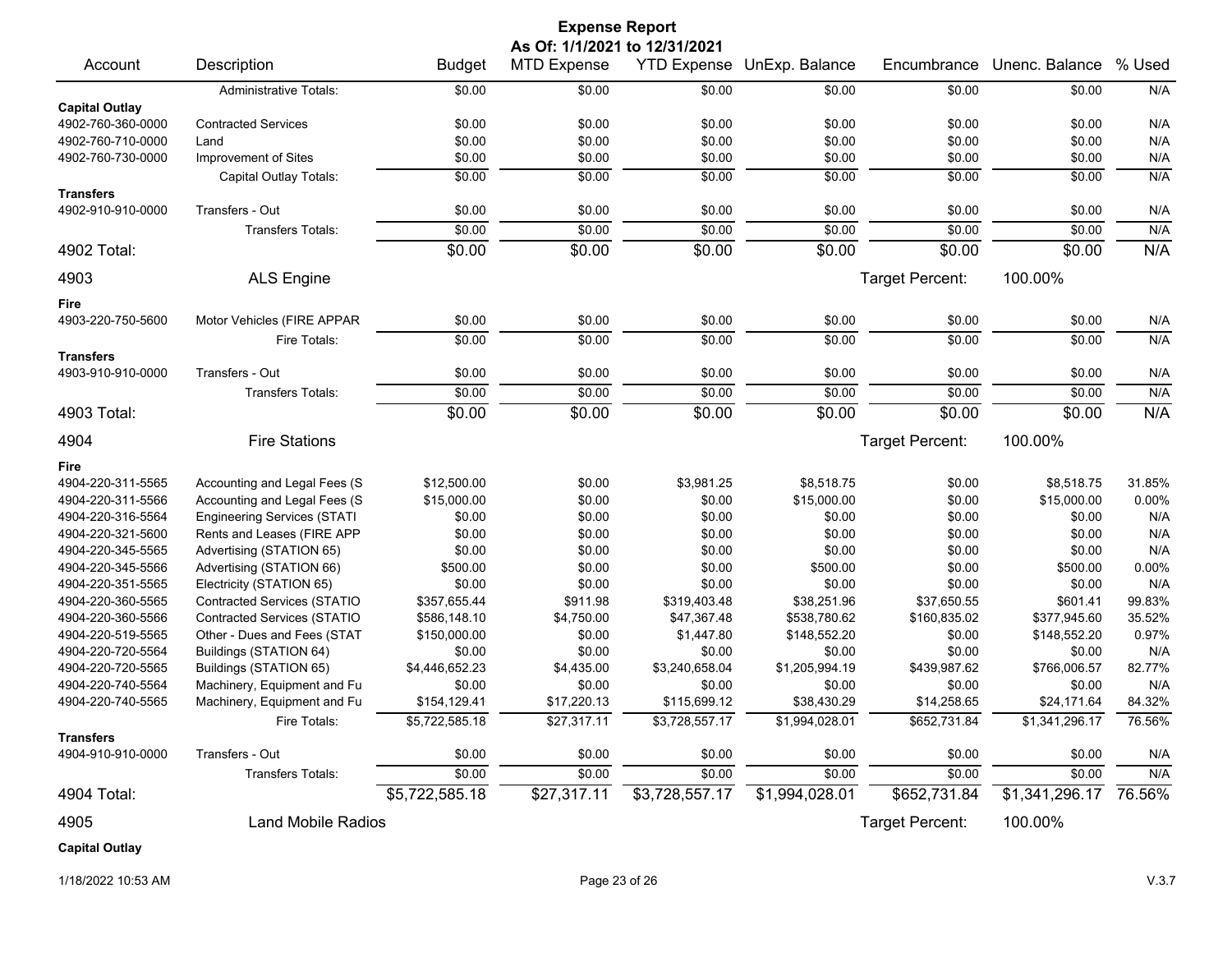| <b>Expense Report</b>                 |                              |               |                                                     |              |                            |                 |                |         |  |
|---------------------------------------|------------------------------|---------------|-----------------------------------------------------|--------------|----------------------------|-----------------|----------------|---------|--|
| Account                               | Description                  | <b>Budget</b> | As Of: 1/1/2021 to 12/31/2021<br><b>MTD Expense</b> |              | YTD Expense UnExp. Balance | Encumbrance     | Unenc. Balance | % Used  |  |
| 4905-760-740-5320                     | Machinery, Equipment and Fu  | \$3,840.00    | \$0.00                                              | \$1,920.00   | \$1,920.00                 | \$0.00          | \$1,920.00     | 50.00%  |  |
|                                       | Capital Outlay Totals:       | \$3,840.00    | \$0.00                                              | \$1,920.00   | \$1,920.00                 | \$0.00          | \$1,920.00     | 50.00%  |  |
| <b>Transfers</b><br>4905-910-910-0000 | Transfers - Out              | \$196,883.92  | \$0.00                                              | \$196,883.92 | \$0.00                     | \$0.00          | \$0.00         | 100.00% |  |
|                                       | Transfers Totals:            | \$196,883.92  | \$0.00                                              | \$196,883.92 | \$0.00                     | \$0.00          | \$0.00         | 100.00% |  |
| 4905 Total:                           |                              | \$200,723.92  | \$0.00                                              | \$198,803.92 | \$1,920.00                 | \$0.00          | \$1,920.00     | 99.04%  |  |
| 8001                                  | <b>Payroll Clearing Fund</b> |               |                                                     |              |                            | Target Percent: | 100.00%        |         |  |
|                                       |                              |               |                                                     |              |                            |                 |                |         |  |
| PROGRAM: 999                          |                              |               |                                                     |              |                            |                 |                |         |  |
| 8001-999-995-9000                     | <b>PCF Default</b>           | \$0.00        | \$0.00                                              | \$0.00       | \$0.00                     | \$0.00          | \$0.00         | N/A     |  |
| 8001-999-995-9101                     | <b>FITWH</b>                 | \$0.00        | \$0.00                                              | \$0.00       | \$0.00                     | \$0.00          | \$0.00         | N/A     |  |
| 8001-999-995-9102                     | <b>MEDICARE</b>              | \$0.00        | \$0.00                                              | \$0.00       | \$0.00                     | \$0.00          | \$0.00         | N/A     |  |
| 8001-999-995-9201                     | OH                           | \$0.00        | \$0.00                                              | \$0.00       | \$0.00                     | \$0.00          | \$0.00         | N/A     |  |
| 8001-999-995-9301                     | <b>Brookville</b>            | \$0.00        | \$0.00                                              | \$0.00       | \$0.00                     | \$0.00          | \$0.00         | N/A     |  |
| 8001-999-995-9302                     | Cedarville                   | \$0.00        | \$0.00                                              | \$0.00       | \$0.00                     | \$0.00          | \$0.00         | N/A     |  |
| 8001-999-995-9303                     | Centerville                  | \$0.00        | \$0.00                                              | \$0.00       | \$0.00                     | \$0.00          | \$0.00         | N/A     |  |
| 8001-999-995-9304                     | Columbus                     | \$0.00        | \$0.00                                              | \$0.00       | \$0.00                     | \$0.00          | \$0.00         | N/A     |  |
| 8001-999-995-9305                     | Dayton                       | \$0.00        | \$0.00                                              | \$0.00       | \$0.00                     | \$0.00          | \$0.00         | N/A     |  |
| 8001-999-995-9306                     | Fairborn                     | \$0.00        | \$0.00                                              | \$0.00       | \$0.00                     | \$0.00          | \$0.00         | N/A     |  |
| 8001-999-995-9307                     | Grove City                   | \$0.00        | \$0.00                                              | \$0.00       | \$0.00                     | \$0.00          | \$0.00         | N/A     |  |
| 8001-999-995-9308                     | Huber Hts                    | \$0.00        | \$0.00                                              | \$0.00       | \$0.00                     | \$0.00          | \$0.00         | N/A     |  |
| 8001-999-995-9309                     | Jamestown                    | \$0.00        | \$0.00                                              | \$0.00       | \$0.00                     | \$0.00          | \$0.00         | N/A     |  |
| 8001-999-995-9310                     | Kettering                    | \$0.00        | \$0.00                                              | \$0.00       | \$0.00                     | \$0.00          | \$0.00         | N/A     |  |
| 8001-999-995-9311                     | Miamisburg                   | \$0.00        | \$0.00                                              | \$0.00       | \$0.00                     | \$0.00          | \$0.00         | N/A     |  |
| 8001-999-995-9312                     | New Bremen                   | \$0.00        | \$0.00                                              | \$0.00       | \$0.00                     | \$0.00          | \$0.00         | N/A     |  |
| 8001-999-995-9313                     | <b>OHCLA</b>                 | \$0.00        | \$0.00                                              | \$0.00       | \$0.00                     | \$0.00          | \$0.00         | N/A     |  |
| 8001-999-995-9314                     | Piqua                        | \$0.00        | \$0.00                                              | \$0.00       | \$0.00                     | \$0.00          | \$0.00         | N/A     |  |
| 8001-999-995-9315                     | Riverside                    | \$0.00        | \$0.00                                              | \$0.00       | \$0.00                     | \$0.00          | \$0.00         | N/A     |  |
| 8001-999-995-9316                     | Springboro                   | \$0.00        | \$0.00                                              | \$0.00       | \$0.00                     | \$0.00          | \$0.00         | N/A     |  |
| 8001-999-995-9317                     | Springfield                  | \$0.00        | \$0.00                                              | \$0.00       | \$0.00                     | \$0.00          | \$0.00         | N/A     |  |
| 8001-999-995-9318                     | <b>Tipp City</b>             | \$0.00        | \$0.00                                              | \$0.00       | \$0.00                     | \$0.00          | \$0.00         | N/A     |  |
| 8001-999-995-9319                     | Troy                         | \$0.00        | \$0.00                                              | \$0.00       | \$0.00                     | \$0.00          | \$0.00         | N/A     |  |
| 8001-999-995-9320                     | <b>Union City</b>            | \$0.00        | \$0.00                                              | \$0.00       | \$0.00                     | \$0.00          | \$0.00         | N/A     |  |
| 8001-999-995-9321                     | Urbana                       | \$0.00        | \$0.00                                              | \$0.00       | \$0.00                     | \$0.00          | \$0.00         | N/A     |  |
| 8001-999-995-9322                     | Vandalia                     | \$0.00        | \$0.00                                              | \$0.00       | \$0.00                     | \$0.00          | \$0.00         | N/A     |  |
| 8001-999-995-9323                     | Xenia                        | \$0.00        | \$0.00                                              | \$0.00       | \$0.00                     | \$0.00          | \$0.00         | N/A     |  |
| 8001-999-995-9324                     | <b>Yellow Springs</b>        | \$0.00        | \$0.00                                              | \$0.00       | \$0.00                     | \$0.00          | \$0.00         | N/A     |  |
| 8001-999-995-9351                     | Cedar Cliff LSD (2902)       | \$0.00        | \$0.00                                              | \$0.00       | \$0.00                     | \$0.00          | \$0.00         | N/A     |  |
| 8001-999-995-9352                     | Fairborn CSD (2903)          | \$0.00        | \$0.00                                              | \$0.00       | \$0.00                     | \$0.00          | \$0.00         | N/A     |  |
| 8001-999-995-9353                     | Greeneview LSD (2904)        | \$0.00        | \$0.00                                              | \$0.00       | \$0.00                     | \$0.00          | \$0.00         | N/A     |  |
| 8001-999-995-9354                     | Greenville CSD (1904)        | \$0.00        | \$0.00                                              | \$0.00       | \$0.00                     | \$0.00          | \$0.00         | N/A     |  |
| 8001-999-995-9355                     | London CSD (4903)            | \$0.00        | \$0.00                                              | \$0.00       | \$0.00                     | \$0.00          | \$0.00         | N/A     |  |
| 8001-999-995-9356                     | Miami East LSD (5504)        | \$0.00        | \$0.00                                              | \$0.00       | \$0.00                     | \$0.00          | \$0.00         | N/A     |  |
| 8001-999-995-9357                     | Milton Union EVSD (5505)     | \$0.00        | \$0.00                                              | \$0.00       | \$0.00                     | \$0.00          | \$0.00         | N/A     |  |
| 8001-999-995-9358                     | National Trail LSD (6802)    | \$0.00        | \$0.00                                              | \$0.00       | \$0.00                     | \$0.00          | \$0.00         | N/A     |  |
| 8001-999-995-9359                     | New Bremen LSD (0602)        | \$0.00        | \$0.00                                              | \$0.00       | \$0.00                     | \$0.00          | \$0.00         | N/A     |  |
| 1/18/2022 10:53 AM                    |                              |               | Page 24 of 26                                       |              |                            |                 |                | V.3.7   |  |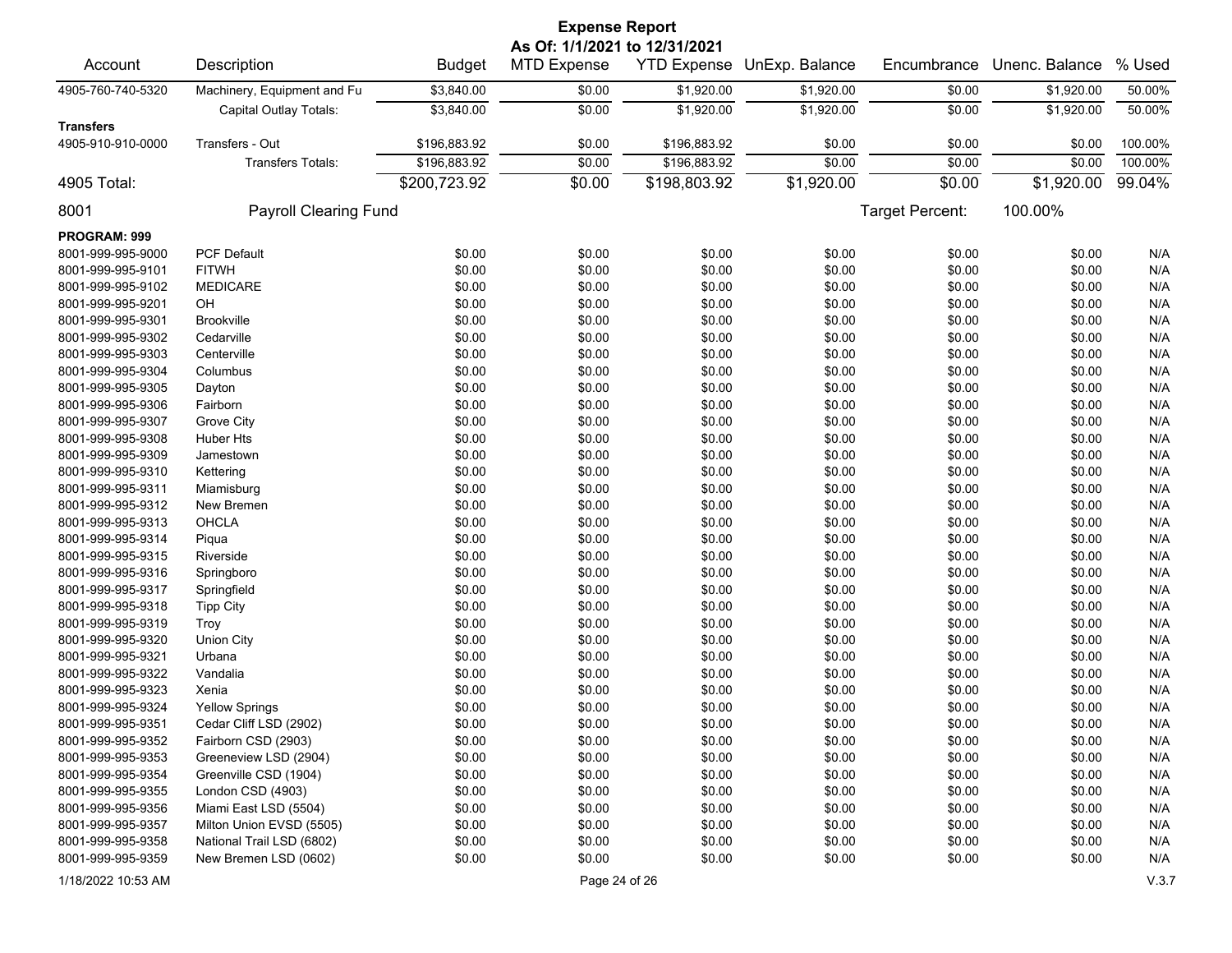| <b>Expense Report</b> |                              |               |                                                     |                    |                |                 |                |        |  |  |
|-----------------------|------------------------------|---------------|-----------------------------------------------------|--------------------|----------------|-----------------|----------------|--------|--|--|
| Account               | Description                  | <b>Budget</b> | As Of: 1/1/2021 to 12/31/2021<br><b>MTD Expense</b> | <b>YTD Expense</b> | UnExp. Balance | Encumbrance     | Unenc. Balance | % Used |  |  |
| 8001-999-995-9360     | Northeastern LSD OH (1203)   | \$0.00        | \$0.00                                              | \$0.00             | \$0.00         | \$0.00          | \$0.00         | N/A    |  |  |
| 8001-999-995-9361     | Northwestern LSD (1204)      | \$0.00        | \$0.00                                              | \$0.00             | \$0.00         | \$0.00          | \$0.00         | N/A    |  |  |
| 8001-999-995-9362     | Piqua CSD (5507)             | \$0.00        | \$0.00                                              | \$0.00             | \$0.00         | \$0.00          | \$0.00         | N/A    |  |  |
| 8001-999-995-9363     | Troy CSD (5509)              | \$0.00        | \$0.00                                              | \$0.00             | \$0.00         | \$0.00          | \$0.00         | N/A    |  |  |
| 8001-999-995-9364     | Xenia Community CSD (2906    | \$0.00        | \$0.00                                              | \$0.00             | \$0.00         | \$0.00          | \$0.00         | N/A    |  |  |
| 8001-999-995-9365     | Yellow Springs EVSD (2907)   | \$0.00        | \$0.00                                              | \$0.00             | \$0.00         | \$0.00          | \$0.00         | N/A    |  |  |
| 8001-999-995-9366     | Tri County North LSD(6806)   | \$0.00        | \$0.00                                              | \$0.00             | \$0.00         | \$0.00          | \$0.00         | N/A    |  |  |
| 8001-999-995-9401     | Medical - EE + Children      | \$0.00        | \$0.00                                              | \$0.00             | \$0.00         | \$0.00          | \$0.00         | N/A    |  |  |
| 8001-999-995-9402     | Medical - EE + Family        | \$0.00        | \$0.00                                              | \$0.00             | \$0.00         | \$0.00          | \$0.00         | N/A    |  |  |
| 8001-999-995-9403     | Medical - Emp + Spouse       | \$0.00        | \$0.00                                              | \$0.00             | \$0.00         | \$0.00          | \$0.00         | N/A    |  |  |
| 8001-999-995-9404     | Medical - Employee Only      | \$0.00        | \$0.00                                              | \$0.00             | \$0.00         | \$0.00          | \$0.00         | N/A    |  |  |
| 8001-999-995-9405     | Medical - Employee Only      | \$0.00        | \$0.00                                              | \$0.00             | \$0.00         | \$0.00          | \$0.00         | N/A    |  |  |
| 8001-999-995-9406     | Medical Flexible Plan        | \$0.00        | \$0.00                                              | \$0.00             | \$0.00         | \$0.00          | \$0.00         | N/A    |  |  |
| 8001-999-995-9411     | Vision Deduction - Pre Tax   | \$0.00        | \$0.00                                              | \$0.00             | \$0.00         | \$0.00          | \$0.00         | N/A    |  |  |
| 8001-999-995-9412     | Vision Deduction - Pre Tax   | \$0.00        | \$0.00                                              | \$0.00             | \$0.00         | \$0.00          | \$0.00         | N/A    |  |  |
| 8001-999-995-9413     | Vision Deduction - Pre Tax   | \$0.00        | \$0.00                                              | \$0.00             | \$0.00         | \$0.00          | \$0.00         | N/A    |  |  |
| 8001-999-995-9414     | Vision Deduction - Pre Tax   | \$0.00        | \$0.00                                              | \$0.00             | \$0.00         | \$0.00          | \$0.00         | N/A    |  |  |
| 8001-999-995-9415     | Vision Deduction - Pre Tax   | \$0.00        | \$0.00                                              | \$0.00             | \$0.00         | \$0.00          | \$0.00         | N/A    |  |  |
| 8001-999-995-9416     | Vision Deduction - Pre Tax   | \$0.00        | \$0.00                                              | \$0.00             | \$0.00         | \$0.00          | \$0.00         | N/A    |  |  |
| 8001-999-995-9417     | Vision Deduction - Pre Tax   | \$0.00        | \$0.00                                              | \$0.00             | \$0.00         | \$0.00          | \$0.00         | N/A    |  |  |
| 8001-999-995-9418     | Vision Deduction - Pre Tax   | \$0.00        | \$0.00                                              | \$0.00             | \$0.00         | \$0.00          | \$0.00         | N/A    |  |  |
| 8001-999-995-9419     | Vision Deduction - Pre Tax   | \$0.00        | \$0.00                                              | \$0.00             | \$0.00         | \$0.00          | \$0.00         | N/A    |  |  |
| 8001-999-995-9421     | Dental - Emp+Sp/Fam          | \$0.00        | \$0.00                                              | \$0.00             | \$0.00         | \$0.00          | \$0.00         | N/A    |  |  |
| 8001-999-995-9422     | Dental - Employee Only       | \$0.00        | \$0.00                                              | \$0.00             | \$0.00         | \$0.00          | \$0.00         | N/A    |  |  |
| 8001-999-995-9431     | AFLAC Group Pre-Tax          | \$0.00        | \$0.00                                              | \$0.00             | \$0.00         | \$0.00          | \$0.00         | N/A    |  |  |
| 8001-999-995-9432     | Aflac Pre-tax                | \$0.00        | \$0.00                                              | \$0.00             | \$0.00         | \$0.00          | \$0.00         | N/A    |  |  |
| 8001-999-995-9441     | Dependent Care Flexible Plan | \$0.00        | \$0.00                                              | \$0.00             | \$0.00         | \$0.00          | \$0.00         | N/A    |  |  |
| 8001-999-995-9451     | <b>FSA CATCH UP</b>          | \$0.00        | \$0.00                                              | \$0.00             | \$0.00         | \$0.00          | \$0.00         | N/A    |  |  |
| 8001-999-995-9501     | <b>Ohio Pers</b>             | \$0.00        | \$0.00                                              | \$0.00             | \$0.00         | \$0.00          | \$0.00         | N/A    |  |  |
| 8001-999-995-9502     | Ohio Police + Fire Pension   | \$0.00        | \$0.00                                              | \$0.00             | \$0.00         | \$0.00          | \$0.00         | N/A    |  |  |
| 8001-999-995-9503     | <b>ER Match OPers</b>        | \$0.00        | \$0.00                                              | \$0.00             | \$0.00         | \$0.00          | \$0.00         | N/A    |  |  |
| 8001-999-995-9504     | ER Match Police + Fire       | \$0.00        | \$0.00                                              | \$0.00             | \$0.00         | \$0.00          | \$0.00         | N/A    |  |  |
| 8001-999-995-9510     | deferred comp                | \$0.00        | \$0.00                                              | \$0.00             | \$0.00         | \$0.00          | \$0.00         | N/A    |  |  |
| 8001-999-995-9611     | Child Support Ohio           | \$0.00        | \$0.00                                              | \$0.00             | \$0.00         | \$0.00          | \$0.00         | N/A    |  |  |
| 8001-999-995-9612     | Child Support Ohio 2         | \$0.00        | \$0.00                                              | \$0.00             | \$0.00         | \$0.00          | \$0.00         | N/A    |  |  |
| 8001-999-995-9701     | <b>Union Dues</b>            | \$0.00        | \$0.00                                              | \$0.00             | \$0.00         | \$0.00          | \$0.00         | N/A    |  |  |
| 8001-999-995-9801     | <b>Advance Deduction</b>     | \$0.00        | \$0.00                                              | \$0.00             | \$0.00         | \$0.00          | \$0.00         | N/A    |  |  |
| 8001-999-995-9811     | AFLAC Group Post Tax         | \$0.00        | \$0.00                                              | \$0.00             | \$0.00         | \$0.00          | \$0.00         | N/A    |  |  |
| 8001-999-995-9812     | Aflac Post Tax               | \$0.00        | \$0.00                                              | \$0.00             | \$0.00         | \$0.00          | \$0.00         | N/A    |  |  |
| 8001-999-995-9821     | Roth 457 Deduction           | \$0.00        | \$0.00                                              | \$0.00             | \$0.00         | \$0.00          | \$0.00         | N/A    |  |  |
| 8001-999-995-9899     | MEDER                        | \$0.00        | \$0.00                                              | \$0.00             | \$0.00         | \$0.00          | \$0.00         | N/A    |  |  |
|                       | PROGRAM: 999 Totals:         | \$0.00        | \$0.00                                              | \$0.00             | \$0.00         | \$0.00          | \$0.00         | N/A    |  |  |
| 8001 Total:           |                              | \$0.00        | \$0.00                                              | \$0.00             | \$0.00         | \$0.00          | \$0.00         | N/A    |  |  |
| 9001                  | <b>LGIF MARCS</b>            |               |                                                     |                    |                | Target Percent: | 100.00%        |        |  |  |
| Administrative        |                              |               |                                                     |                    |                |                 |                |        |  |  |

1/18/2022 10:53 AM Page 25 of 26 V.3.7